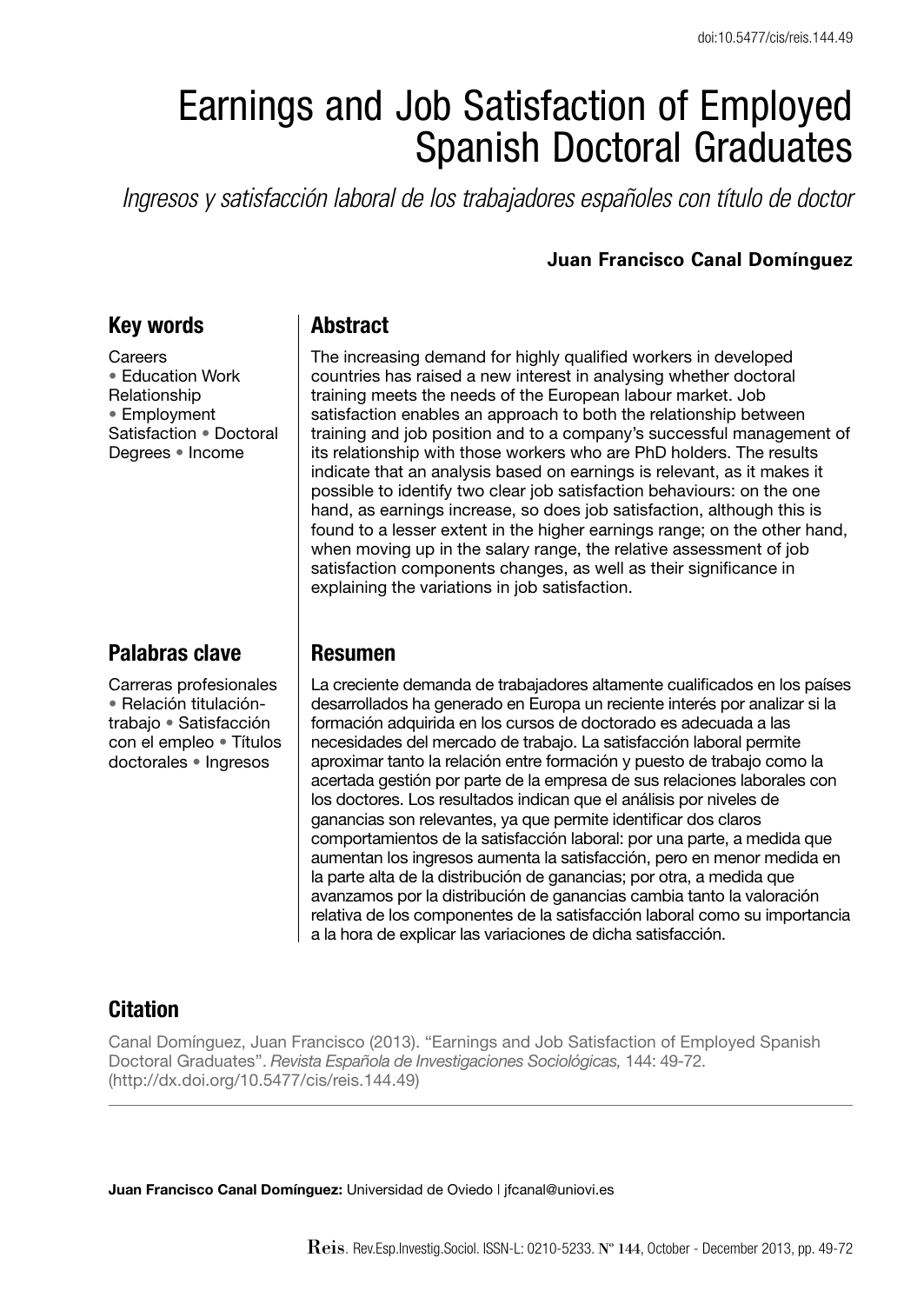## **INTRODUCTION1**

The globalisation of business relationships has increased the levels of competition among companies, which in turn has led to the development of ever more complex production processes. In this context, the supply of manpower that is capable of responding to these changes is decisive in economic and social development. Consequently, there currently exists a growing interest from developed countries in general, and Europe in particular, in increasing the supply of skilled labour (Häyrinen-Alestalo and Peltola, 2006).

In order to respond to these needs, developed countries have substantially increased the number of doctoral graduates. According to Auriol (2010), in OECD countries, some 200,000 doctoral degrees were awarded in 2006, as opposed to 140,000 in 1998 (a 40% increase in eight years). The Spanish research system is no stranger to this effort. As shown by Sanz (2004), from the 1980s Spain has seen a steady growth in funds spent on R & D in terms of the percentage of the GDP (the same as that in Greece and Portugal), so much so that between 2000 and 2004 some convergence was seen with the largest EU countries, as well as with the average of the EU and the OECD. As the same author noted, the growth in the research system is essentially based on the supply of new researchers, to the extent that, if the number of new researchers continues to grow as it has done since the 1980s, the projections for the training needs of new PhD holders until 2015 are estimated to be between 50,000 and 150,000 places, between 4,000 and 12,000 new doctorate holders a year. According to figures from the Spanish Office for National Statistics (*INE),* the supply of new doctoral graduates seems to have been placed at acceptable levels, given that in 2010 they exceeded 8,500.

This rapid increase in the number of doctorates has not been accompanied by a similar development in the analysis of the success of their integration into the job market in public and private companies, taking into account that the traditional destination for those with doctoral degrees has been the university. One measure of the suitability of the training in matching the needs of the labour market is the job satisfaction of the worker. This enables a global approach to the value given by workers to the success or otherwise of their training; the relationship between PhD course content and professional career; and the adequate management of this segment of the work population by their employers. An analysis of the determinants of job satisfaction could be used by universities and companies to improve the productivity of their employees with doctoral degrees. The latter is an objective of governments which, in view of the increase in funding for the training of researchers, are showing a growing interest in knowing the outcomes of the funds allocated to universities (Brooks and Heiland, 2007). The academic world has taken a decisive step in reformulating the concept of doctorate studies based on the Bologna Declaration, with profound changes to the content and structure of graduate and postgraduate studies (Silvana, 2008).

However, there is an important gap in the knowledge about the professional career of doctorate holders in Europe. With the aim of increasing the knowledge of this part of higher-education training, the EU has increased the number of surveys carried out by means of Commission Regulation (EC) No 753/2004, concerning Science and Technology, which has established the framework for the production of statistics on doctorate holders in the workplace. To implement the referred Re-

<sup>&</sup>lt;sup>1</sup> This Project was financed by Ministry for Science and Innovation project EC02008-03468 (*Proyecto del Ministerio de Ciencia e Innovación EC02008-03468*)*.* I would like to thank the Spanish Office for National Statistics (*INE*) for making available the database entitled "*Encuesta sobre Recursos Humanos en Ciencia y Tecnología 2006*" (2006 Human Resources in Science and Technology Survey).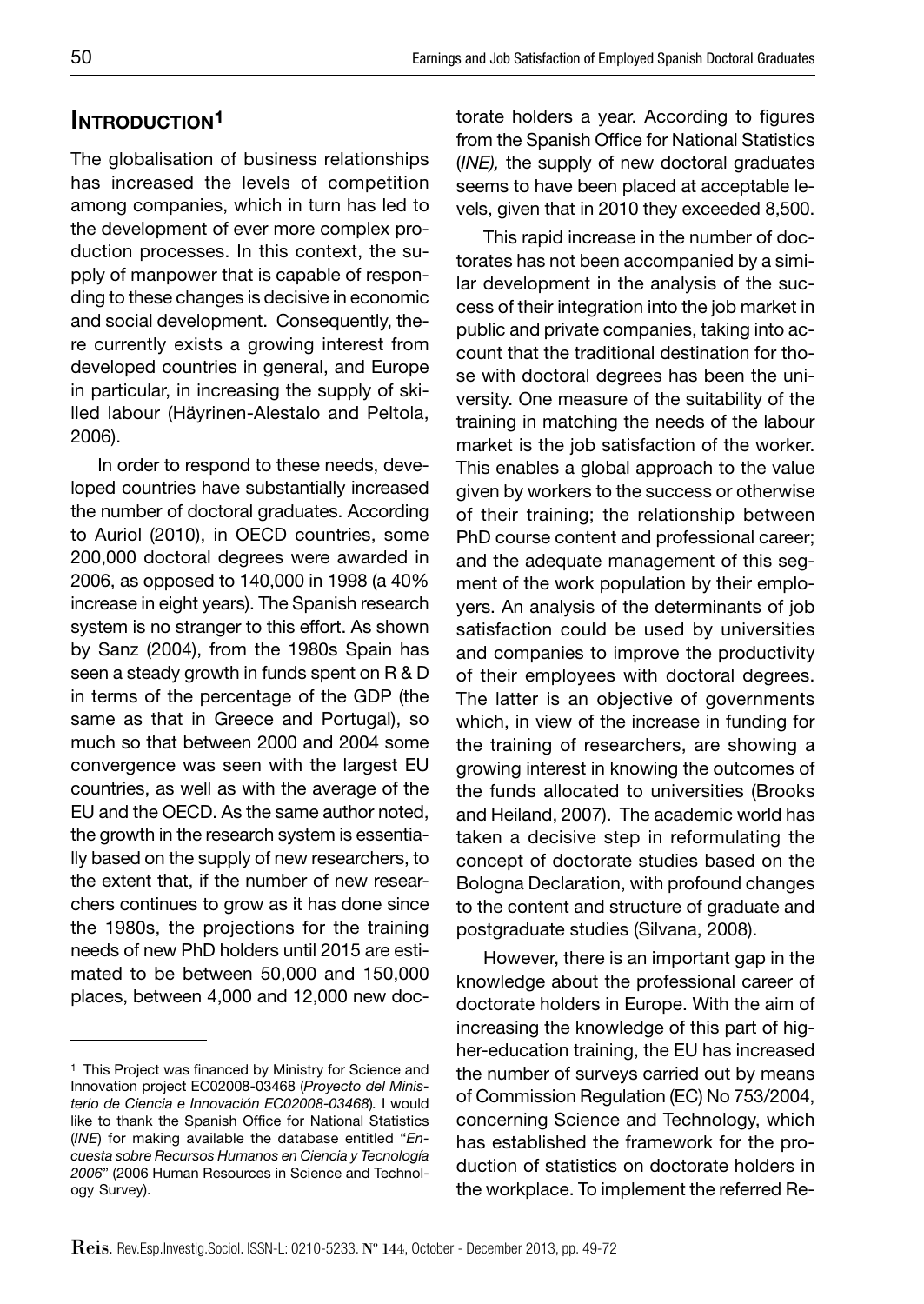gulation, the Spanish Office for National Statistics (*INE)* in 2008 carried out the "2006 Survey about Human Resources in Science and Technology" *("Encuesta sobre Recursos Humanos en Ciencia y Tecnología 2006"*), which included a comprehensive study on doctorate holders resident in Spain who had obtained their PhD qualification between 1999 and 2006 from a Spanish public or private University2.

This paper uses the information contained in the referred database as a starting point to carry out a study of the determinants of job satisfaction. The survey contains abundant information on personal aspects, as well as family-related and professional details of the individuals concerned. The analysis seeks to identify the variables which are relevant in determining job satisfaction, and the extent of their impact. A large body of literature exists that tries to answer these questions, which is amply covered in Section 2. However, two basic conclusions are highlighted for the empirical analysis: the importance of having a definition of the concept of job satisfaction, and the appropriateness of separating the determinants into two groups: those intrinsic and extrinsic for the individual. In these last, the importance of the variables related to the individual's earnings has been noted, which makes it advisable to conduct a deeper analysis of job satisfaction.

This paper is structured in the following way: in Section 2 the concept of job satisfaction is discussed; Section 3 is devoted to a literature review of doctorate-holders' professional life; Section 4 presents the database and the main characteristics of the sample used; Section 5 determines the concept of job satisfaction and the variables on which it depends; Section 6 contains the results of the analysis; and finally, Section 7 is devoted to a discussion of the results.

#### **JOB SATISFACTION: A BROAD CONCEPT WITH MULTIPLE MEASURING CRITERIA**

Job satisfaction is too diffuse a concept so as to find consensus on its definition. Locke  $(1976)$  defined job satisfaction as a pleasurable or positive emotional state resulting from the appraisal of one's job or job experiences. This definition is based on the fact that job satisfaction could be explained as the weighted sum of certain work aspects (the perception of them) and the value that the individual expects from them or would like to have. For Spector (1997) job satisfaction is simply the feeling people have towards their work, based on the assessment of the satisfactory and unsatisfactory aspects. For their part, Fabra and Camisón (2009) consider that job satisfaction is a joint assessment of the monetary and non-monetary benefits that work brings, according to personal preferences and expectations.

But beyond the issue of having a precise definition of the concept, there is a need to establish how it can be measured and what the dependent factors are. Labour economics assumes in its analysis that the assessment of a job (measured in terms of job satisfaction) depends on income in positive terms and on work hours in negative terms. However, this restrictive approach, which permits the development of a simple theoretical framework of worker behaviour, needs to ease the assumptions on which it is based, in order for them to be verified in an empirical analysis. Rose (2001) summarises in a simple way the great variety of methods used to measure job satisfaction in empirical studies: job satisfaction can be understood as a two-dimensional concept, with intrinsic components (characteristics of each individual such as age, gender, educational level,

<sup>&</sup>lt;sup>2</sup> The Spanish Office for National Statistics (INE) repeated the survey in 2009. However, given the serious deficiencies in the sample design, as well as the omission of relevant variables with respect to the 2006 survey, this survey is hardly suitable for empirical analysis.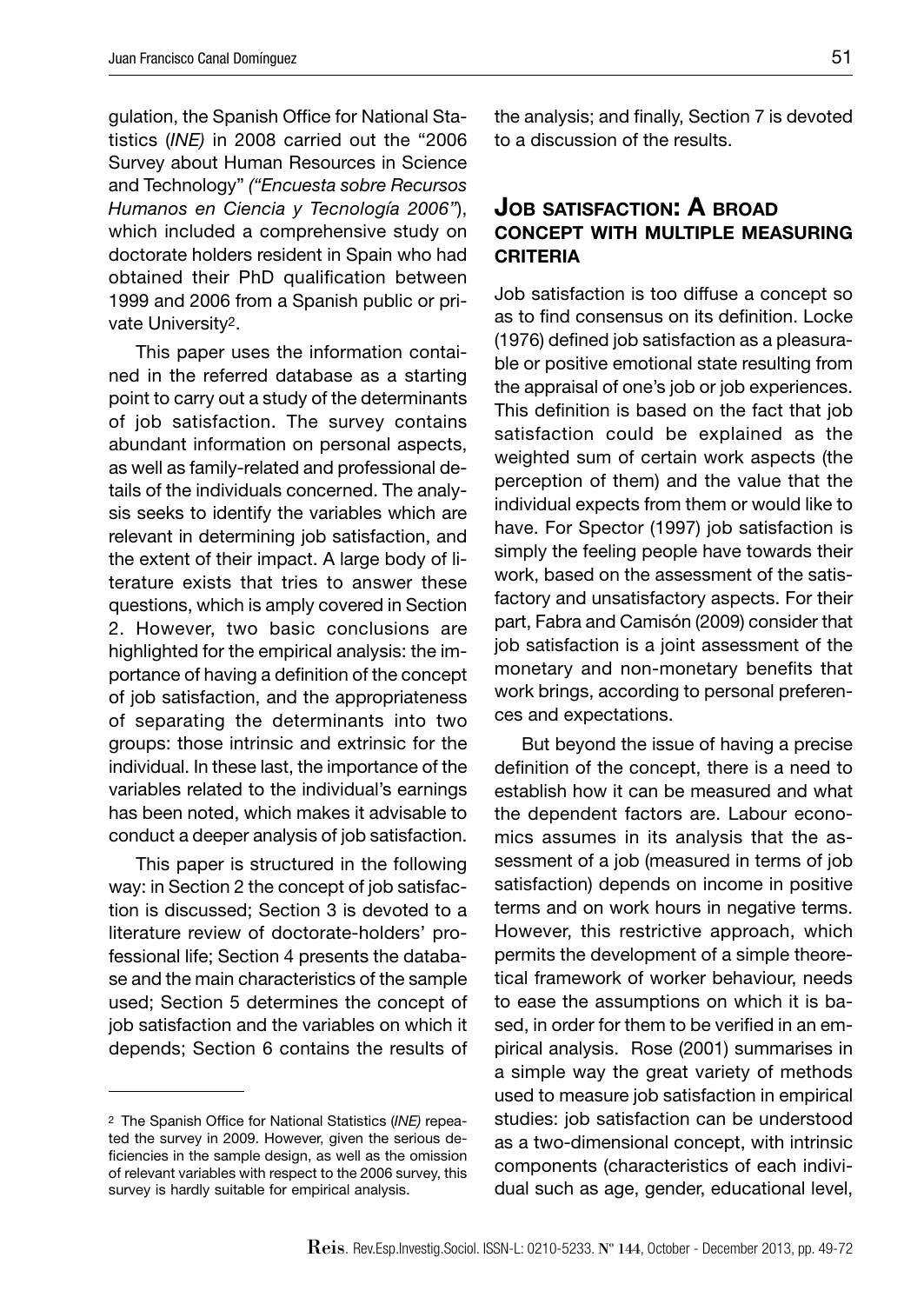etc.) and extrinsic components (characteristics of the post, such as income, size of the company, type of contract, etc.). Recent studies by Mora, Vila and García, 2005; Mora, García, and Vila, 2007; Vila, García and Mora, 2007; García and Van der Velden (2008); and Fabra and Camisón (2009), are an example of an analysis of job satisfaction determinants for different fields and educational levels, which are based on classifying the determining factors of job satisfaction as intrinsic and extrinsic.

In terms of measuring job satisfaction, basically two options exist, depending on the database used. Some databases contain a specific question about job satisfaction in which the interviewee assigns a specific value within a scale established in the question. In this case there is no doubt about the validity of the variable measured (Vila, García and Mora, 2007; García and Van der Velden, 2008; Mora, Vila and García, 2005). Otherwise, it is necessary to establish exactly what job satisfaction is, which could in turn lead to a discussion about what each author considers necessary to include and exclude in the construction of the unit of measurement. As an example, Fabra and Camisón (2009) measured job satisfaction by using a variable created as the average score given by the individual to seven different aspects of their job (satisfaction with income, job stability, the work itself, work hours, days worked, atmosphere in the workplace, and distance from home to the place of work). In the database used in this research there was no specific question concerning job satisfaction, which meant that it was necessary to establish how it would be measured.

#### **WHAT DO WE KNOW ABOUT THE PROFESSIONAL LIFE OF WORKERS WITH DOCTORATES?**

The existing literature analysing the professional life of doctorate holders does not include a specific analysis of job satisfaction. Existing studies basically concentrate on aspects such as professional path, the transition from study to work, or the differences in salaries found between jobs linked to a university and those linked to a private or public company.

Lee, Miozzo and Laredo (2010) examined different types of careers for those with doctorates and they showed that the skills and knowledge acquired during the PhD programmes allow them to obtain additional remuneration in their professional career compared to individuals with other types of education. Cumming (2010) addresses the problem of the relationship between the academic training of doctoral graduates and the business environment. She considered the active participation of all agents involved in the development of stages related to education, training, research, work and career to be very important. Doctoral training should not be interpreted as a system where the inputs (human and material resources) serve to generate outputs (doctorates), but more as an integrated model, conceived as an ecosystem with many interrelated components. Thune (2009) carried out an extensive literature review that addressed the relationship between doctoral students and companies, and argued that the pursuit of a successful career in a private company by doctoral graduates depended on the politics of collaboration between universities and companies, as well as on the development of research departments in companies. However, empirical analysis also revealed that an important part of the professional path is determined by individual characteristics (gender, age, etc.).

Recotillet (2007) analysed the effects of post-doctoral training on the salaries received. Surprisingly, the main conclusion was the fact that this educational level did not have a positive effect of salaries, once controlled for self-selection. However, the main benefit for students was the increased probability of obtaining their first job. Enders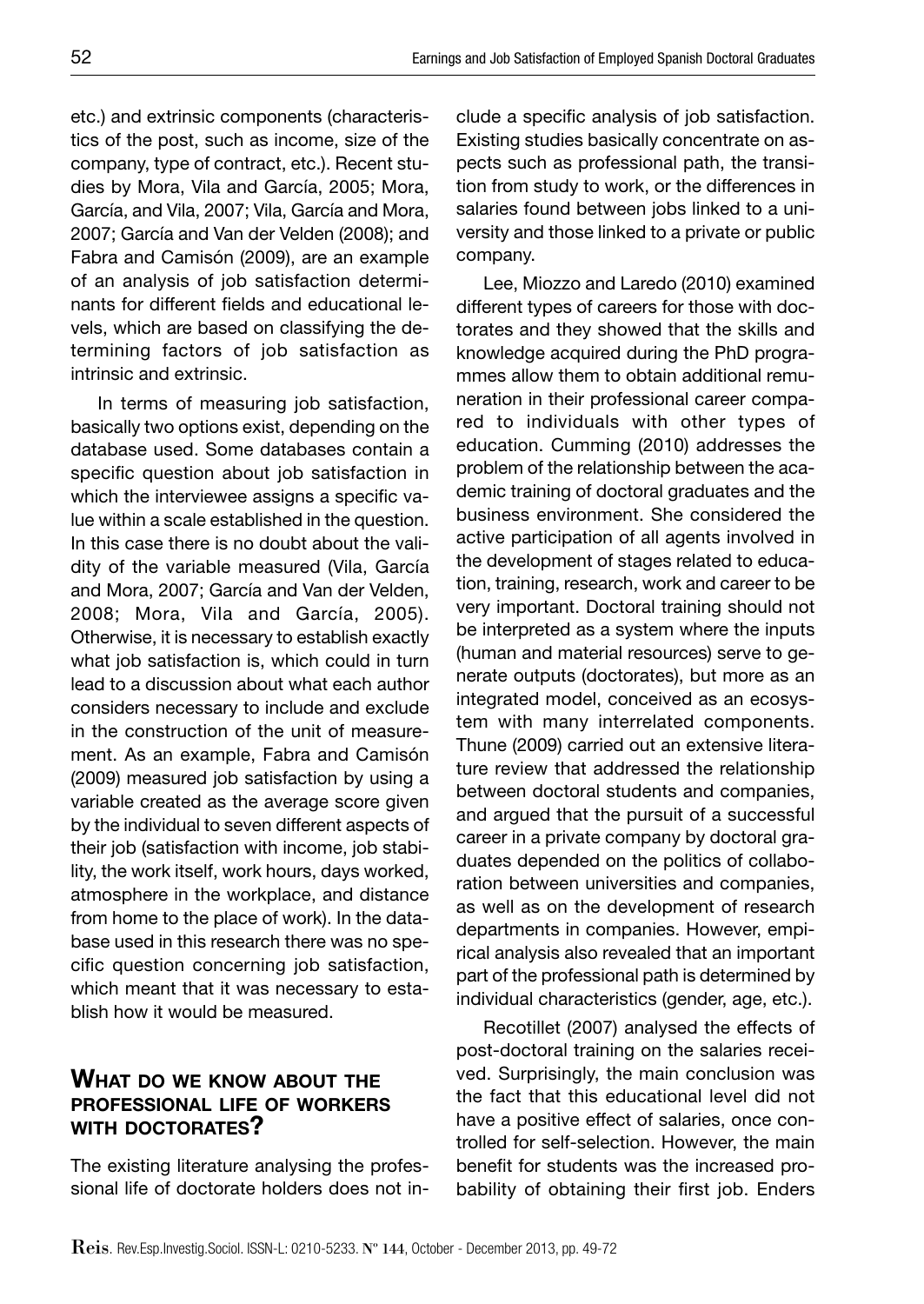(2002) used data from the German job market, and concluded that post-doctoral training increased the probability of doctorate holders to find more stable work that was better suited to their educational level. Besides, this addition to doctoral training increased the probability of obtaining a high-level position in companies' internal job markets, when compared with individuals with doctoral training; however, the differences in salaries were not found to be significant. Mangematin (2000), for his part, considered that the professional career of doctoral students was determined by the relationship between the university and companies, as well as by the objectives of those who supervise doctoral training. If a close relationship between companies and the university exists, it enables a greater transfer of knowledge from the university to the companies when the student holds a position in the latter, although this will mean a lower number of scientific publications for the future PhD holder. On the other hand, if the supervisor emphasises scientific output, this could be an obstacle for the doctoral student's professional career in a company. Mangematin, Mandran and Crozet (2000) saw, in the case of France, the difficulties that students who had finished their doctorates after 1995 had in finding employment. The conclusions taken from their study stress the importance of the training process in the professional future of doctoral students (whether focused on scientific output or aimed at the transfer of knowledge to the private sector), due to the differences observed in the professional careers of both sectors (salaries, work stability, promotion, etc.), as well as to the difficulty in moving from one to the other.

In the case of Spain, until recently there have been few studies, due to the lack of a suitable database to study this group of workers. Canal and Muñiz (2012) employed the same database used in this study, and analysed the determining factors of the choice of professional career by doctoral graduates.

The authors showed that the professional destination of doctoral graduates has experienced an important change, with private and public companies absorbing most of the doctoral graduates as opposed to their traditional destination, the university environment. The authors found that the main reason for this change was salary expectations, which penalised a university professional career. Using the same database, Canal and Rodriguez (2011) showed that doctoral graduates in the sciences who worked for companies (public or private) obtained higher earnings than those who worked in the university, whilst the opposite was true for Humanities and Social Science PhD holders. García, Mas and Polo (2010) analysed the determining factors for the demand for doctoral graduates by Spanish private companies, and established that the three most important factors were the degree of cooperation between companies and universities, the level of research and development activity the company had, and certain characteristics of companies (size, sector, age and average salary). Lastly, Cruz and Sanz (2005) analysed a sample of doctoral graduates to see what the incentives were when it came to choosing between a professional career in a private company as opposed to the university, as well as the relative value of a doctorate, in terms of salary, outside of the university. As already shown by Canal and Rodriguez (2011), the university is not the only option for doctorate holders, as private companies are more and more seen as a valuable alternative for them in terms of job stability and financial reward. Still, once one of the two sectors has been chosen, the usual practice for doctoral graduates is to develop their entire career in that sector. It is important to highlight that, with respect to those who decided to develop their career in a private company, there did not seem to be a mismatch between the training received and the needs of businesses, contradicting the general idea in Spain that there is a lack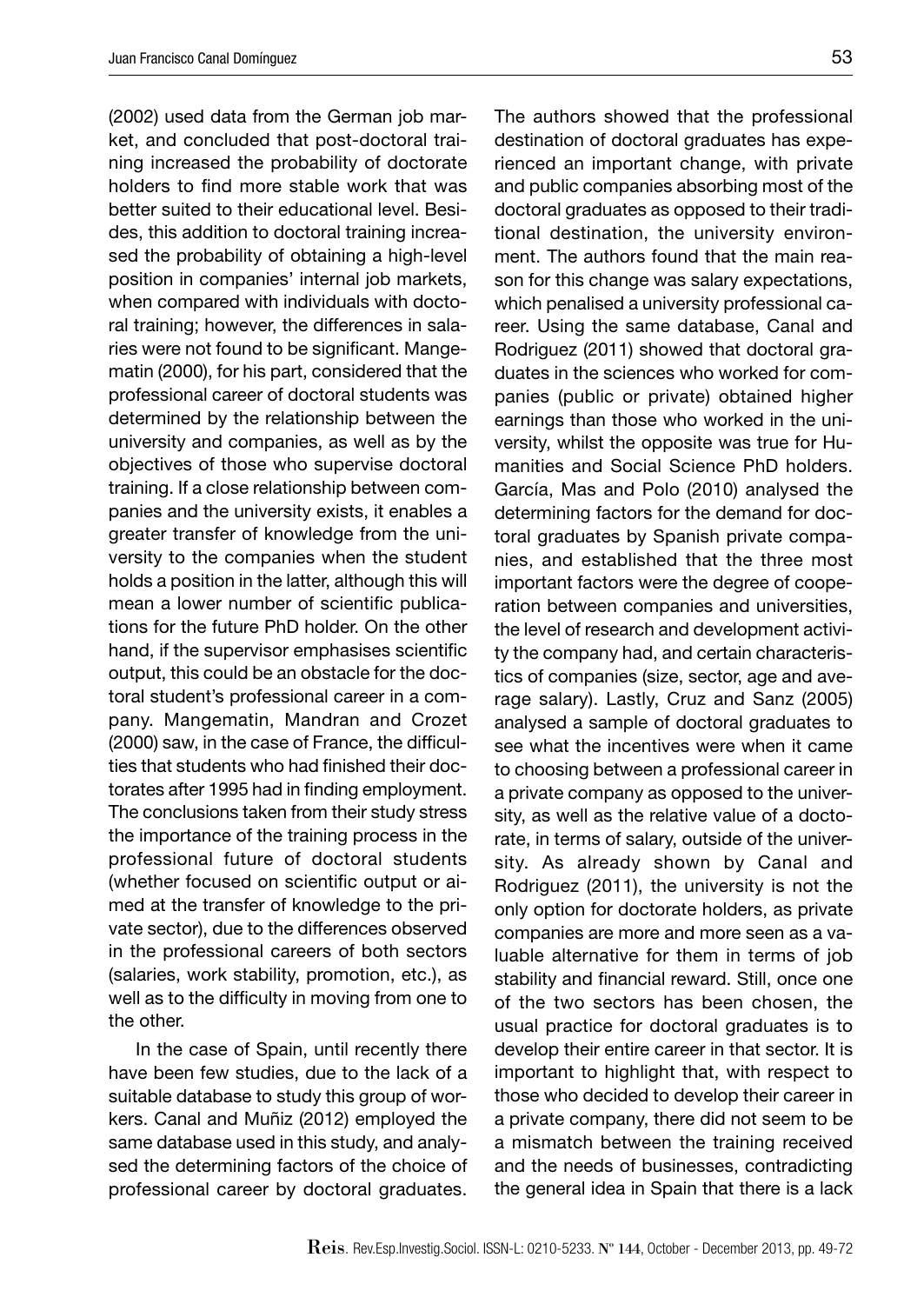of connection between the university and the reality of the business world. Moreover, the scientific output generated in private companies in terms of patents and publications is directly related to the previous investment in research by the company (R&D Departments and the number of research staff). Lastly, despite that fact that no gender differences were observed when it came to choosing a career path (private sector or university), lower salaries for women were noted.

Some studies have been undertaken that tangentially analysed job satisfaction amongst doctoral graduates, but merely from a descriptive viewpoint. Schwabe (2011) stated that, in Austria, doctorate holders were generally satisfied with the job market. A more detailed analysis of the different dimensions of this satisfaction showed that satisfaction with their salary was not found to correlate with the satisfaction produced by the intellectual aspects of the job (intellectual challenge, level of responsibility, etc.). The descriptive analysis carried out by Auriol (2010) as part of the Career of Doctorate Holders (CDH) project concluded that, in 27 OECD member countries , doctorate holders were generally satisfied with their work situation, although they were less satisfied with aspects such as earnings, job stability and promotion opportunities. Auriol (2007) in a first assessment of the above-referred project, found that only in seven OECD countries did the majority of doctorate holders think that their job related well to their training. However, they were more satisfied with the intellectual aspects of the job (intellectual challenge, contribution to society etc.) than with those aspects more concerned with job conditions (earnings, job stability, location and promotion opportunities).

Therefore, it can be concluded that there are hardly any studies that specifically address job satisfaction in the group of workers with doctoral degrees, although brief, purely descriptive references can be found within studies that address the work situation of doctorate holders from a more general perspective.

#### **THE DATABASE**

As stated in the introduction, the "2006 Human Resources in Science and Technology Survey" was a comprehensive study on doctoral graduates resident in Spain who received their doctorate between 1990 and 2006 from a Spanish university, either public or private. The survey took as a statistical unit those individuals with doctorates who were 70 years old or under, with a total of 17,000 individuals selected and a sample population of 12,6253.

The distribution of the respondents by major knowledge areas revealed that the majority of the observations came from three of these: Natural Sciences (29.2%), Medical Sciences (22.6%) and Social Sciences (20.8%). These three amounted to nearly 73% of those surveyed. Humanities were lower down (14%), as were the fields of Engineering and Technology (9.6%), and Agricultural Sciences (4%). There was, therefore, a predominance of Sciences as opposed to Humanities.

In terms of the sectors in which the respondents worked, 45% reported that they worked in Higher Education, and 36% in the Public Administration, which meant that practically 81% of those surveyed worked in the public sector. This data is consistent with the tendency observed in the European labour market to demand individuals with research training (both in public and private

<sup>3</sup> The problem lies in the fact that there is no national directory of doctorate holders, and therefore the Spanish Office for National Statistics (INE) had to request information from each university through the Higher Education Council (*Consejo Superior de Universidades*). Obtaining individual information by university was highly problematic, as some lacked these lists, whilst the rest were considerably heterogeneous as to the age of the data, most of them being fairly recent.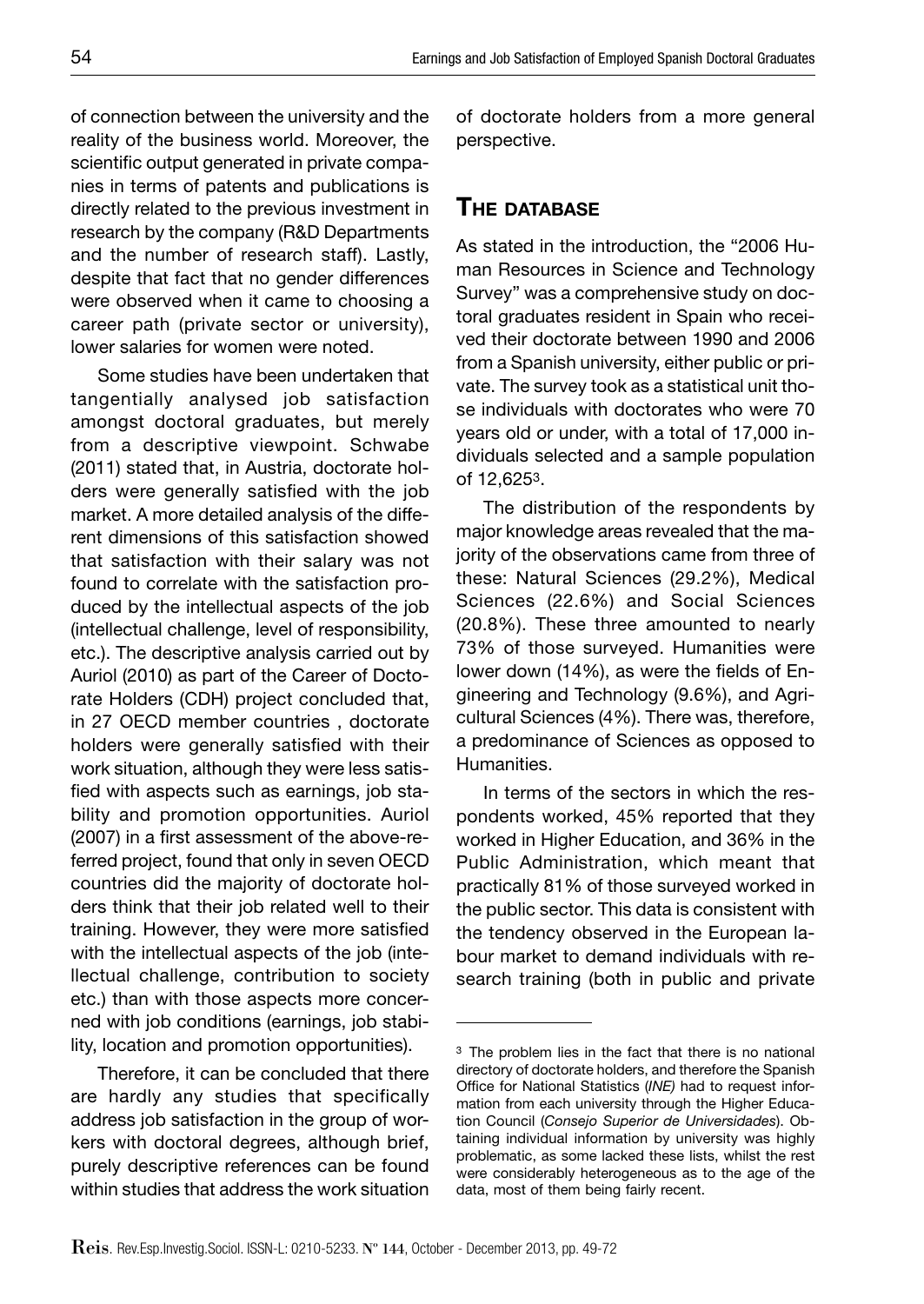companies), since more than half of those with doctorates do not work in education institutions. Nevertheless, despite the growing career paths geared towards jobs outside the university, the most predominant job for PhD holders in Spain is that of university lecturers.

In terms of salary levels, unlike what is usual in job market surveys, the information is presented as salary ranges4.

**TABLE 1***. Earnings (percentage of workers in each range)*

| Range $(\in)$         | Percentage |
|-----------------------|------------|
| Less than 20,000      | 14.74%     |
| From 20,001 to 30,000 | 24.64%     |
| From 30,001 to 35,000 | 16.16%     |
| From 35,001 to 40,000 | 13.99%     |
| From 40.001 to 45.000 | 10.71%     |
| From 45,001 to 50,000 | 7.73%      |
| More than 50,000      | 12.04%     |

As can be seen in Table 1, salary distribution follows the normal behaviour of the labour market in that the greater part of the workers are located in the middle-lower section of the distribution: the range between €20,000 and €30,000 is where the majority of the workers are concentrated (24.6%), with under half of the workers earning less than €35,000. However, the highest range of earnings (more than €50,000) has the same percentage of workers as the range between €10,000 and €20,000, which generates an important distortion in the lognormal distribution of salaries.

Lastly, the respondents were asked to rate their job satisfaction as it relates to different work aspects: earnings, job stability, location, work conditions, promotion opportunities, intellectual challenge, level of responsibility, contribution to society, social status, and degree of independence. These questions match those asked by the OECD in the CDH (Career Doctorate Holders) project (see Auriol, 2007), in the scope of which the present survey is<sup>5</sup>. Table 2 shows the percentage distribution of the answers (the respondent rates each aspect according to the scale 1=None; 2=Low; 3=Medium; 4=High). From this can be seen that the general rating is found within the medium-high values, the lowest being promotion opportunities, for which the percentage of those unsatisfied and those highly satisfied is very similar. It is remarkable that the second aspect that caused the least satisfaction was earnings, the percentage of those totally satisfied being the second lowest. In contrast, individuals gave the highest ratings to an aspect that goes beyond the scope of their job, namely, contribution to society, which clearly reflects the particular nature of the work carried out by those with doctorates. In second place, however, a component is found that is totally removed from this latter, namely, location, followed by level of responsibility, which clearly indicates the importance of the posts held by PhD graduates.

In order to study the relationship between the various ratings, Pearson correlation coefficients were calculated (Table 3). The results enabled the division of the job satisfaction components into two groups. The first included those aspects directly related to the post (earnings, job stability, location, work conditions, promotion opportunities, level of responsibility, and degree of independence), whilst in the second group was the assessment made by individuals of those as-

<sup>4</sup> The survey collected eight salary ranges, instead of the seven shown in the table. Given that the two lowest salary ranges (less than €10,000 and from €10,001 to €20,000) represented only 2.71% of the respondents, so as not to have highly varying percentages of individuals in each of them, it was decided to build a single range based on the lowest salary range, such that the lowest range collects earnings under €20,000.

<sup>5</sup> Answers to the question "Level of Satisfaction with your job's economic benefits" were not taken into account, as they were considered to be too ambiguous.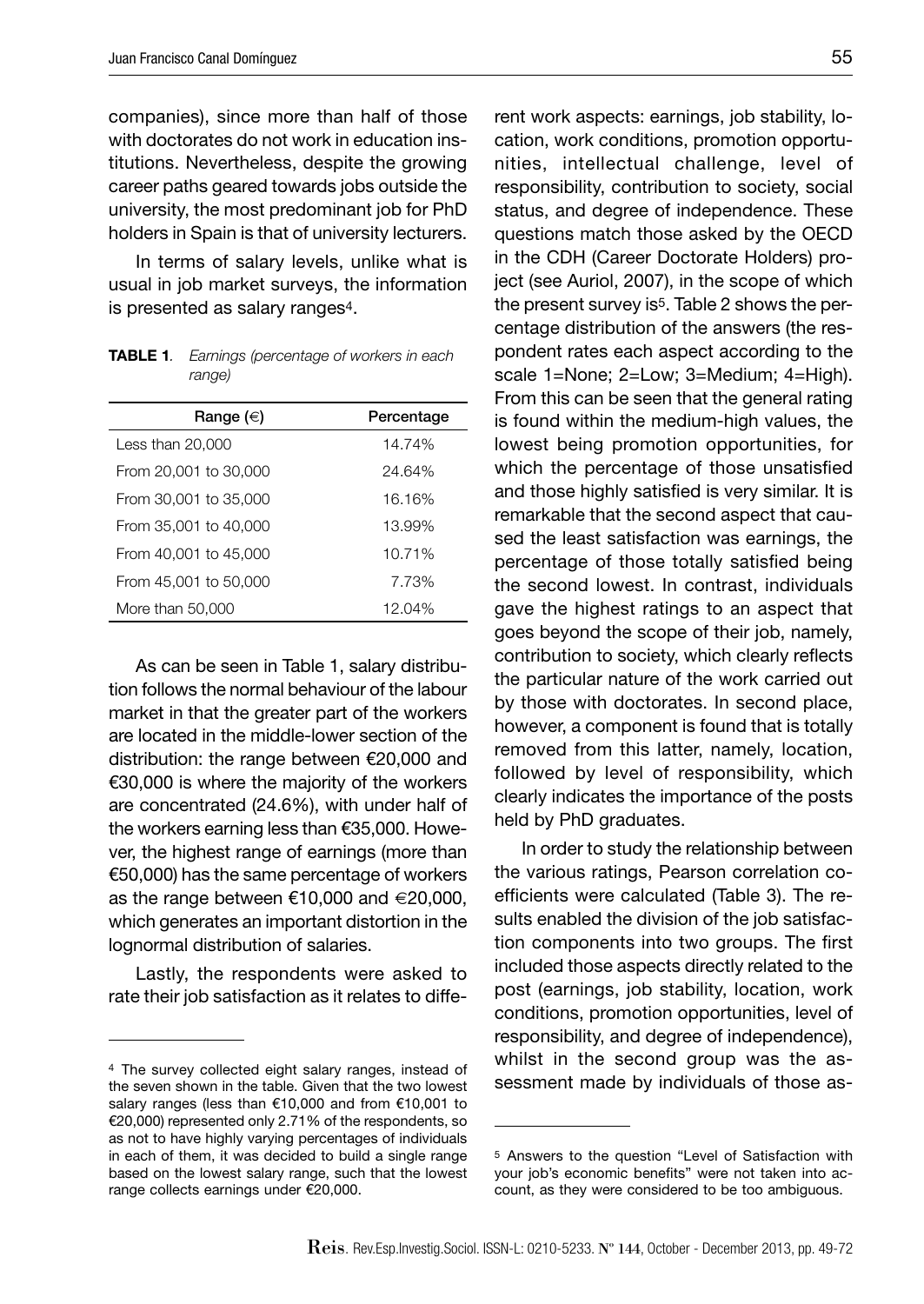|                         | None | Low  | Medium | High |
|-------------------------|------|------|--------|------|
|                         |      |      |        |      |
| Earnings                | 2.3  | 29.1 | 51.2   | 14.0 |
| Job stability           | 7.1  | 15.1 | 18.9   | 55.4 |
| Location                | 1.5  | 9.2  | 27.9   | 58.0 |
| Work conditions         | 1.7  | 14.5 | 44.8   | 35.5 |
| Promotion opportunities | 12.2 | 34.9 | 36.1   | 13.4 |
| Level of responsibility | 0.7  | 7.0  | 36.8   | 52.1 |
| Degree of independence  | 1.8  | 10.0 | 37.4   | 47.4 |
| Intellectual challenge  | 2.9  | 11.7 | 29.0   | 53.0 |
| Contribution to society | 0.8  | 5.7  | 34.7   | 55.3 |
| Social status           | 2.2  | 12.8 | 61.0   | 20.5 |
|                         |      |      |        |      |

**TABLE 2.** *Satisfaction of Doctorate holders with their job (1=None; 2=Low; 3=Medium; 4=High). Percentage by component*

pects of the working life that go beyond the scope of the job (intellectual challenge, contribution to society and social status). As can be seen in Table 3, the highest correlations occurred for the pairs: 'promotion opportunities-level of responsibility', 'degree of independence-contribution to society' and 'level of responsibility-intellectual challenge'. That is, those aspects which went beyond the scope of the actual job position were valued more highly as doctorate holders increased their rating of aspects related to jobs of a certain relevance, which enabled them to have a greater level of responsibility, degree of independence, and promotion opportunities. In the same way, the lowest correlations occurred, on the one hand, between those aspects that went beyond the scope of the post (intellectual challenge, social status and contribution to society) and aspects that were rated more highly in jobs that placed low demands on the post-holder (job stability, location and earnings); and on the other hand, between those aspects referred to the posts in the highest professional levels (level of responsibility and promotion opportunities) and those that placed lower demands on the post-holder (location).

Factor analysis did not yield conclusive results about the existence of underlying factors with a tendency to group together the different aspects of satisfaction, thus highlighting the complexity and diversity of the aspects involved in the assessment of iob satisfaction.

# **JOB SATISFACTION DETERMINANTS**

As discussed in the first section, the objective of the present study is to analyse job satisfaction determinants based on the responses of doctorate holders to the survey. However, as discussed in Section 2, the database used did not include a specific question concerning job satisfaction, and therefore a variable was constructed that approached the issue. To do so, the methodology of Fabra and Camisón (2009) was followed. Using the answers to the questions regarding earnings, job stability, location, working conditions, promotion opportunities, intellectual challenge, level of responsibility, contribution to society, social status, and degree of independence, the variable *job satisfaction* was defined as an arithmetical avera-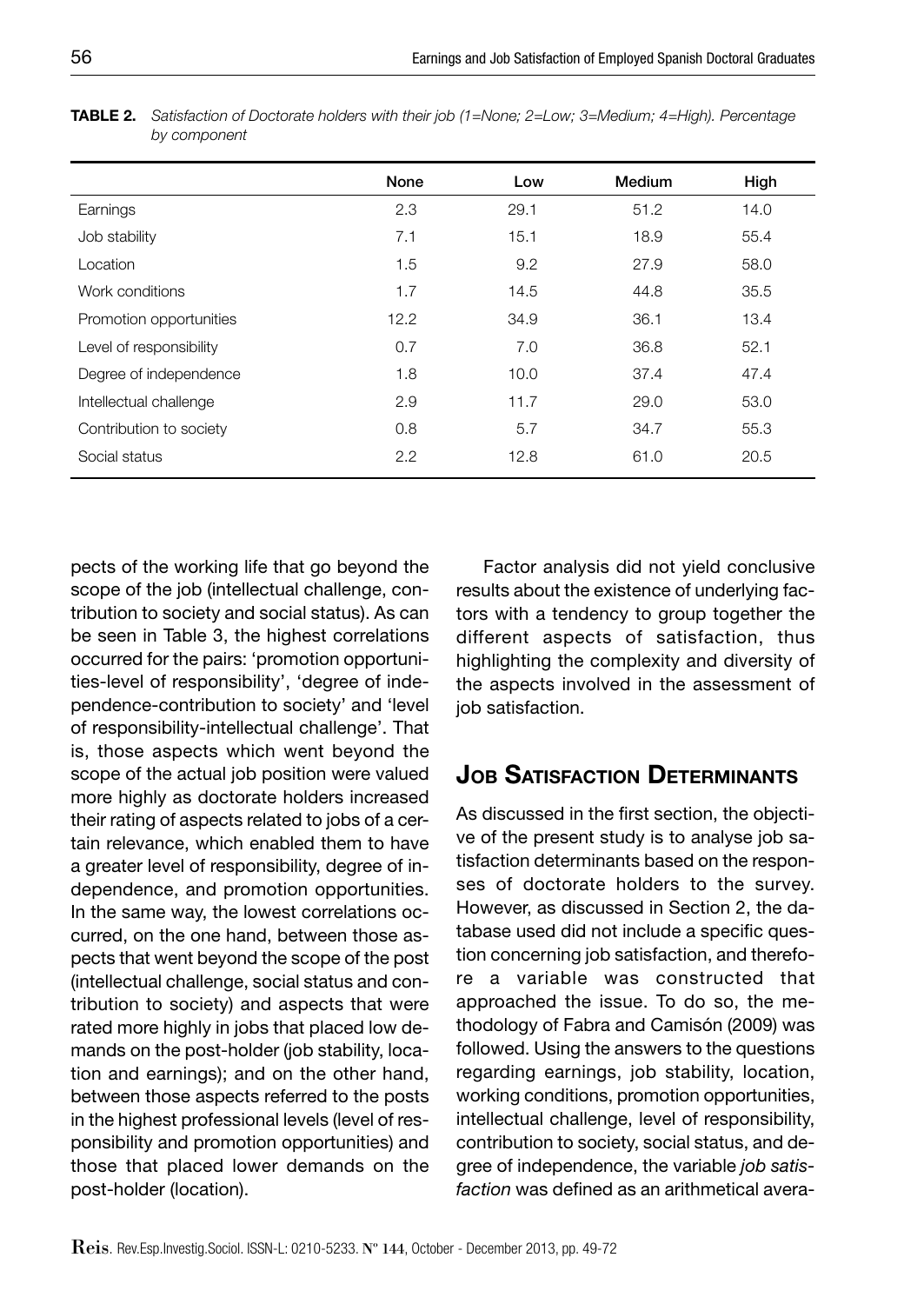|                            | Ear-<br>nings            | Job<br>stabi-<br>lity    | Loca-<br>tion            | Work<br>condi-<br>tions  | Promo-<br>tion<br>opportu-<br>nities | Level of<br>respon-<br>sibility | Degree<br>of<br>inde-<br>pen-<br>dence | Inte-<br>llec-<br>tual<br>cha-<br>llenge | Con-<br>tribu-<br>tion to<br>socie-<br>ty | So-<br>cial<br>sta-<br>tus |
|----------------------------|--------------------------|--------------------------|--------------------------|--------------------------|--------------------------------------|---------------------------------|----------------------------------------|------------------------------------------|-------------------------------------------|----------------------------|
| Earnings                   | $\overline{\phantom{a}}$ | 0.26                     | 0.12                     | 0.38                     | 0.25                                 | 0.13                            | 0.14                                   | 0.20                                     | 0.09                                      | 0.34                       |
| Job stability              | 0.26                     | $\overline{\phantom{a}}$ | 0.27                     | 0.35                     | 0.19                                 | 0.04                            | 0.13                                   | 0.20                                     | 0.14                                      | 0.17                       |
| Location                   | 0.12                     | 0.27                     | $\overline{\phantom{a}}$ | 0.31                     | 0.16                                 | 0.17                            | 0.10                                   | 0.18                                     | 0.13                                      | 0.14                       |
| Work conditions            | 0.38                     | 0.35                     | 0.31                     | $\overline{\phantom{a}}$ | 0.38                                 | 0.28                            | 0.14                                   | 0.37                                     | 0.18                                      | 0.33                       |
| Promotion<br>opportunities | 0.25                     | 0.19                     | 0.16                     | 0.38                     |                                      | 0.42                            | 0.22                                   | 0.31                                     | 0.18                                      | 0.34                       |
| Level of responsibility    | 0.13                     | 0.04                     | 0.17                     | 0.28                     | 0.42                                 | $\overline{\phantom{a}}$        | 0.33                                   | 0.40                                     | 0.33                                      | 0.31                       |
| Degree of<br>independence  | 0.14                     | 0.13                     | 0.10                     | 0.14                     | 0.22                                 | 0.33                            | $\overline{\phantom{a}}$               | 0.27                                     | 0.41                                      | 0.28                       |
| Intellectual challenge     | 0.20                     | 0.20                     | 0.18                     | 0.37                     | 0.31                                 | 0.40                            | 0.27                                   | $\overline{\phantom{a}}$                 | 0.26                                      | 0.28                       |
| Contribution to<br>society | 0.09                     | 0.14                     | 0.13                     | 0.18                     | 0.18                                 | 0.33                            | 0.41                                   | 0.26                                     | $\sim$                                    | 0.33                       |
| Social status              | 0.34                     | 0.17                     | 0.14                     | 0.33                     | 0.34                                 | 0.31                            | 0.28                                   | 0.28                                     | 0.33                                      |                            |

**TABLE 3.** *Correlation between different components of job satisfaction*

All coefficients are significant at the 1% level.

ge of the above. Cronbach's Alpha was used to validate the average. This coefficient determines the internal consistency of the scale by analysing the correlation between its constituent variables. The value obtained was 0.76, which is considered acceptable by the literature (Rosenthal, Rosnow, and Rubin (2000)).

The fact that the resulting variable had continuous values made it possible to use the Ordinary Least Squares (OLS) estimation method, where the independent variables proposed to explain job satisfaction could be divided into two groups:

- 1st: Variables that allow an objective rating of personal and job characteristics of an individual
	- Personal characteristics: gender and age
	- Training: subject area of the doctoral graduate
- Job characteristics: seniority, sector, length of contract, length of working day
- Scientific output: number of books published and articles in journals, number of patents registered
- Earnings
- 2nd: Variables that allow a subjective ranking of the job situation of the individual
	- Relationship between the post held and the studies completed: the respondents rated this relationship on a scale of 1 to 3 (1=Low;  $2=$  Medium; 3= High).
	- Suitability of training for the post: those surveyed answered two questions: *What is the minimum education level required for your post?* and *What is the level of education that you consider necessary for your post?* In line with the work of Fabra and Camisón (2008), according to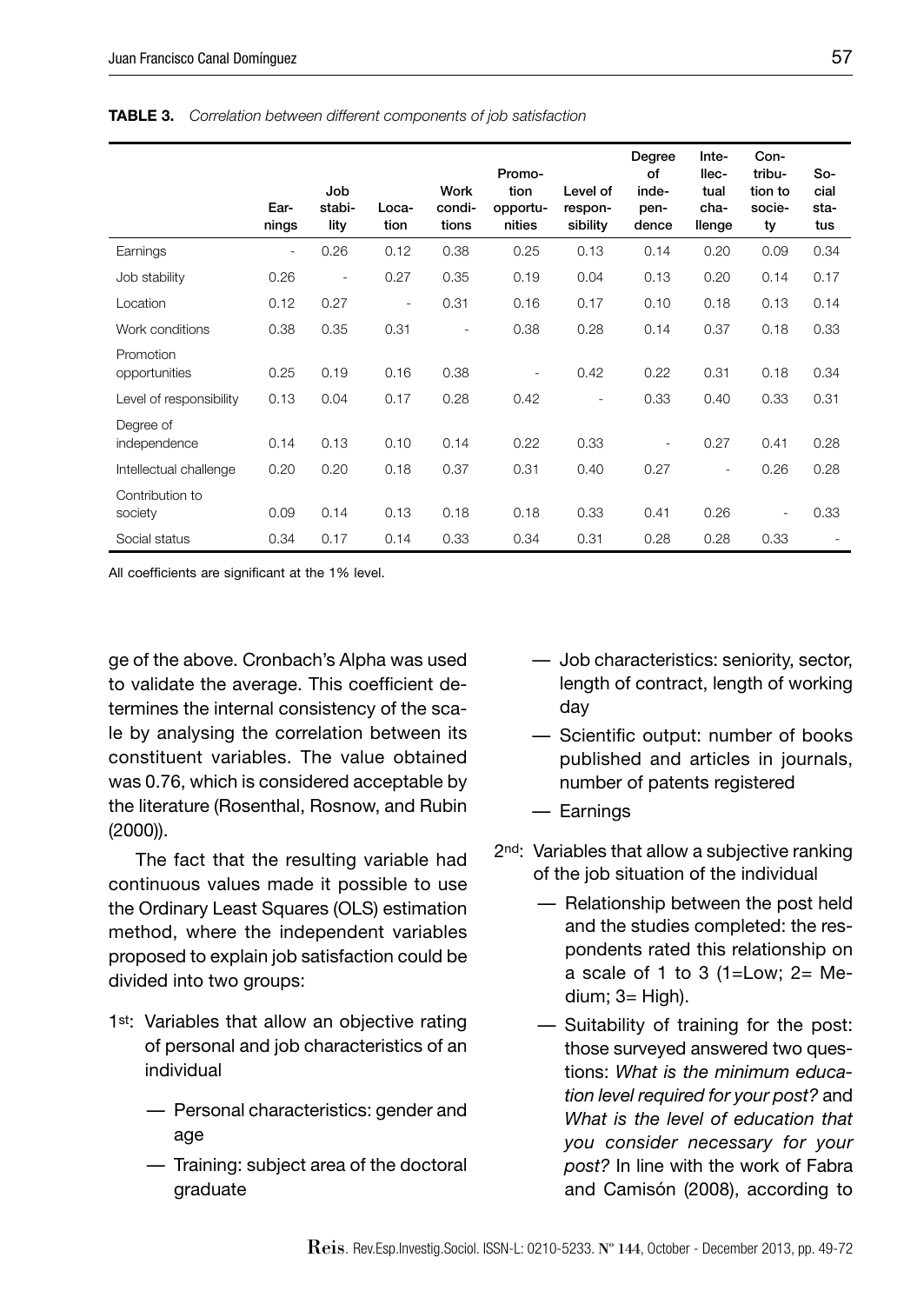the employees' answers, a distinction is made between a mismatch in terms of education and a mismatch in terms of qualification:

- a) If the employee considered that the minimum level of training required for their post was lower than a doctorate, it was then considered that the employee was over-educated. When the opposite happened, it was considered that the employee was suitably educated. The expected effect of being over-educated is negative, as stated by Freeman (1976), since it could be seen as a decline in the individual's economic position with a high level of education due to a relative reduction in economic performance of Higher Education.
- b) If the employee considered that the level of education necessary for their post was lower than a doctorate, it was considered that the employee was overqualified. When the opposite happened, it was considered that the employee was appropriately qualified. In this case over-qualification was also expected to have a negative effect, since it involves the underuse of skills in performing the work activity (Allen and Van Der Velden (2001).

# **ESTIMATE OF JOB SATISFACTION**

#### *Pooled regression*

Table 4 contains the estimate by OLS of *job satisfaction*6. It can be seen that age has a positive effect (as in Mora, Vila and García, 2005), but it is not significant, whilst men show a lower rate of job satisfaction, in agreement with the paradox of the satisfied female worker (Bender, Donohue, and Heywood 2005). In line with Vila, García and Mora (2007), education also affects job satisfaction, such that those with doctorates in Engineering and Technology, and, to a larger extent, those with doctoral degrees in the Social Sciences showed a greater satisfaction than those with doctorates in the Natural Sciences, whilst those with doctorates in Medical Sciences showed a lower rate of satisfaction.

In terms of the characteristics of the post, public sector employees showed lower levels of satisfaction than doctorate holders who worked in private companies, a result which contrasts with the findings of the traditional literature where it is considered that, in general, public sector workers show higher levels of satisfaction (Mora, Vila and García, 2005; Vila, García and Mora, 2007). However, it needs to be taken into account that this study is focused on employees with doctoral degrees and, in agreement with Schomburg (2007), these are considered to have a more complex career development process than other workers. For this reason different conditioning factors may apply for job satisfaction amongst doctorate holders than for other individuals with different levels of education. In relation to the other sectors, working in a university or in a non-for-profit private organisation (*Institución Privada sin Ánimo de Lucro (IPAL))* generates more satisfaction than working in a private company, whilst in neither of the cases is it statistically significant.

Having a permanent contract and working full time also have the expected positive effects, in line with the results obtained in the traditional literature, whereas seniority in the company has a negative effect (probably related to unfulfilled professional expectations), but it is not significant.

<sup>6</sup> Table A1 in the Appendix contains the descriptive statistics of the variables used in the estimates.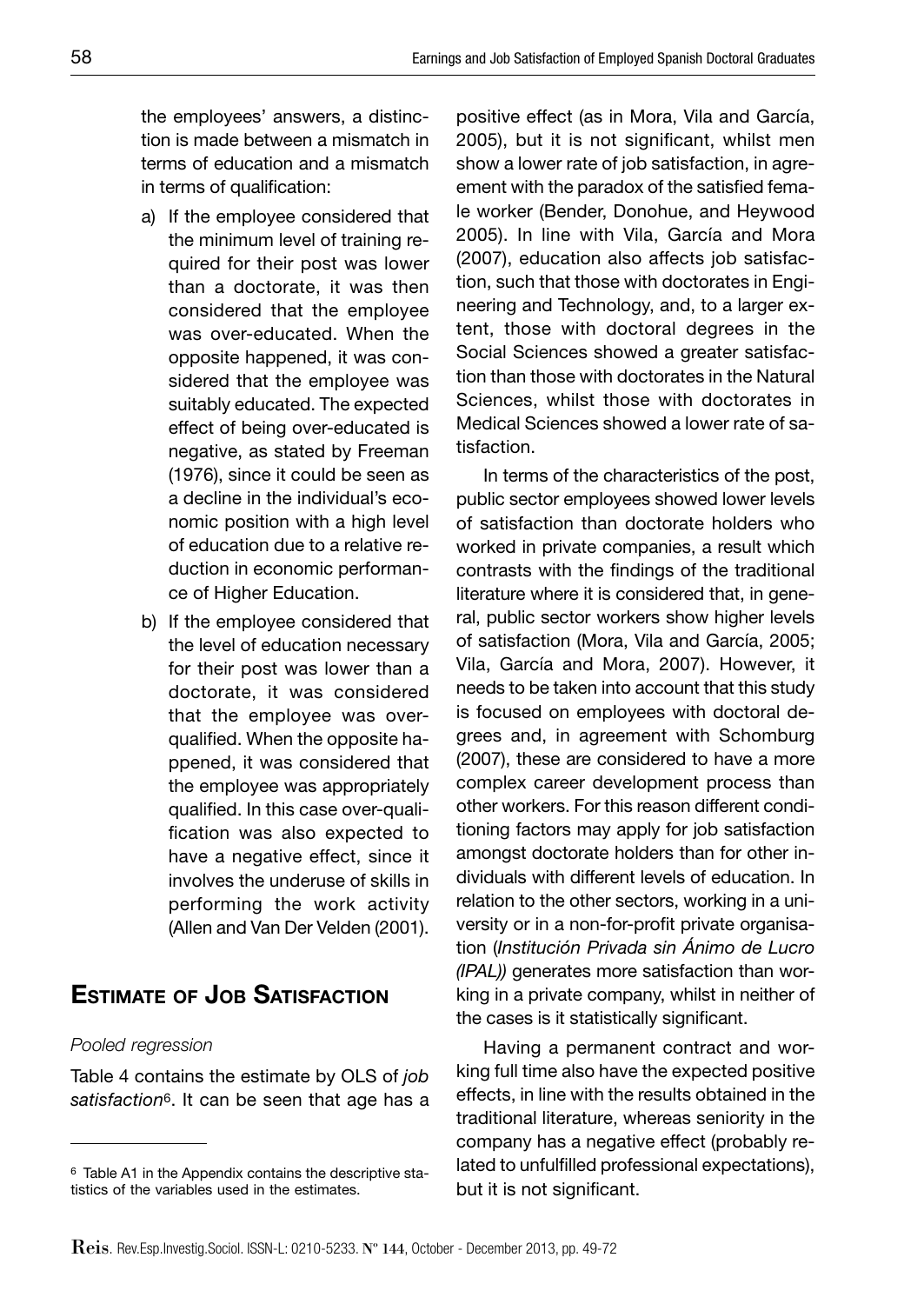In terms of the relationship between training and employment, the estimates confirm that the closer the relationship, the higher the satisfaction of the worker, as also seen in the majority of the research (see Mora, Vila and García, 2005 and 2007). Likewise, the presence of over-education and over-qualification provides the expected negative effects, as obtained by Johnson and Johnson (2000), and Fabra and Camisón (2008).

It is important to highlight that scientific output has hardly any effect on job satisfaction. The result is a reason for serious concern, as scientific output is expected to be a natural consequence of the professional activity of researchers and, therefore, it is supposed to be a reason for being satisfied in their work. This result is probably related to the low remuneration for research both in public institutions, and in public and private companies (see Canal and Rodríguez (2011).

Lastly, earnings have the largest effects on job satisfaction (with the highest coefficients and the greatest significances), so much so that the higher the level of earnings a doctorate holder receives, the higher their level of job satisfaction - as predicted in the traditional literature. That is, earnings positively affect job satisfaction, both as a reward for productivity and in terms of accounting for the effects of another series of job characteristics that develop in parallel with work (professional category, responsibility, etc.).

This important effect of earnings upon job satisfaction leads to a series of questions that will be attempted to be answered in the following section: How does satisfaction increase with higher earnings? What factors in job satisfaction are most sensitive to changes in earnings?

#### *Job satisfaction and Earnings*

The information related to earnings in the database is shown as income ranges, so that it is possible to see how *job satisfaction* develops as we move up the income distribution.

Table 5 shows that job satisfaction grows in a continuous way, such that not only can it be seen that individuals show a greater level of satisfaction with their salary when they earn more, but also that they experience it in relation to all aspects of their job. However, as earnings increase, the satisfaction experienced by workers is different depending on the salary range that they hold.

In Table 6 it can be seen that, when workers receive the lowest salary (Range 1), one of the most satisfying aspects of their job can be something as practical as the location of their work-place, and the least satisfying, logically enough, is remuneration. In spite of this, given the specific peculiarities of a doctorate-holder's work, there are aspects related to their work, but that are outside the realm of their actual post, such as it being an intellectual challenge and a contribution to society, which are highly valued, with this last being the most highly valued of all. However, it can be seen that the relative importance of the different aspects changes as we move up the distribution, to the extent that in Range 7, the 'level of responsibility' becomes the main cause of satisfaction, 'location' cedes its place to 'contribution to society', and 'job stability' becomes the third source of satisfaction.

The changes in relative importance for each of the components of *job satisfaction*  could be motivated by the fact that the composition of the sample changes as the income range varies. The individuals who make up the sample in each of the salary ranges have different personal and work characteristics, as every salary level reflects different capacities and skills, as well as the features of the work they do. All this, logically, translates into different ratings in job satisfaction. The first range consists of the youngest people, the majority being women, trained in Natural Sciences and Humanities, who mainly work in universities and have a temporary part-time contract. When going up the income distribution scale, the average age also increases, as does the number of men, the percentage of public sec-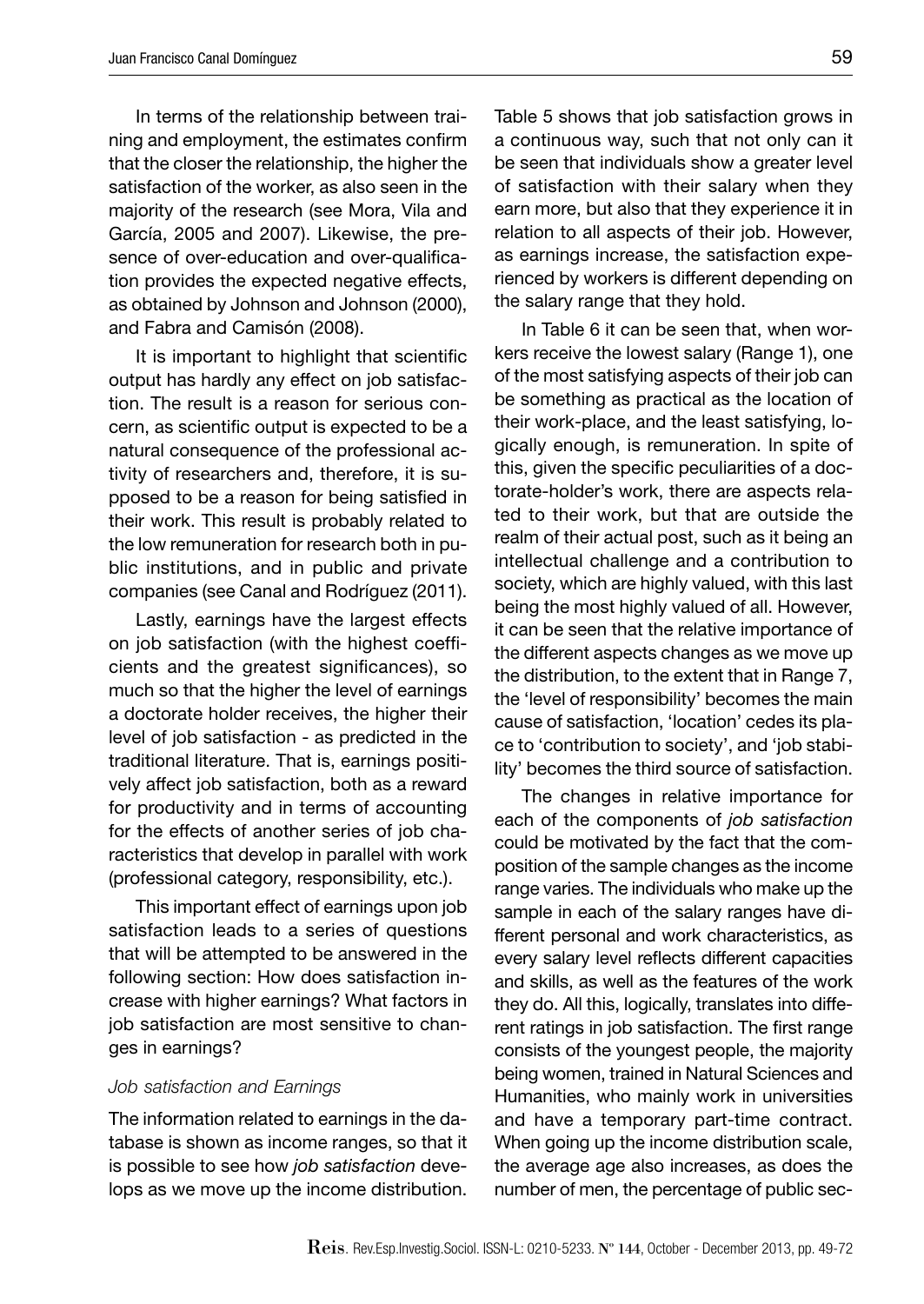#### **TABLE 4.** *Estimate of job satisfaction*

|                                                    | Coefficient |         | Std. Dev. |
|----------------------------------------------------|-------------|---------|-----------|
| Constant                                           | 2.630       | $\star$ | 0.033     |
| <b>Individual Characteristics</b>                  |             |         |           |
| Age                                                | 0.001       |         | 0.001     |
| Male                                               | $-0.029$    |         | 0.007     |
| Education                                          |             |         |           |
| Engineering and Technology                         | 0.021       | $***$   | 0.013     |
| <b>Medical Sciences</b>                            | $-0.023$    |         | 0.011     |
| <b>Agricultural Sciences</b>                       | 0.011       |         | 0.018     |
| Social Sciences                                    | 0.032       | $\star$ | 0.010     |
| <b>Humanities</b>                                  | 0.004       |         | 0.012     |
| Job characteristics                                |             |         |           |
| Public sector                                      | $-0.056$    | $\star$ | 0.013     |
| University                                         | 0.014       |         | 0.013     |
| Non-for-profit private organisation (IPAL)         | $-0.008$    |         | 0.020     |
| Permanent contract                                 | 0.204       |         | 0.010     |
| Full time                                          | 0.064       |         | 0.017     |
| Seniority                                          | $-0.0001$   |         | 0.001     |
| Relationship between PhD programme content and job |             |         |           |
| High relationship between job and PhD              | 0.238       |         | 0.012     |
| Normal relationship between job and PhD            | 0.109       |         | 0.012     |
| Relationship between qualification level and job   |             |         |           |
| Over-qualified                                     | $-0.020$    | $**$    | 0.011     |
| Over-educated                                      | $-0.022$    |         | 0.011     |
| Scientific output                                  |             |         |           |
| <b>Books</b>                                       | 0.001       |         | 0.001     |
| Papers                                             | 0.001       |         | 0.001     |
| Patents                                            | $-0.029$    |         | 0.015     |
| Earnings (euros)                                   |             |         |           |
| From 20,001 to 30,000                              | 0.139       |         | 0.013     |
| From 30,001 to 35,000                              | 0.218       |         | 0.014     |
| From 35,001 to 40,000                              | 0.261       |         | 0.015     |
| From 40,001 to 45,000                              | 0.277       |         | 0.016     |
| From 45.001 to 50,000                              | 0.309       |         | 0.017     |
| More than 50,000                                   | 0.386       |         | 0.017     |
| Number of observations                             |             | 12,193  |           |
| R <sup>2</sup>                                     |             | 0.37    |           |

Note: The reference variables are *Natural sciences, Private company, Low relationship between job and doctorate, Adequately educated, Adequately qualified, and Less than €20,000. (\*) Significant at the 5% level; (\*\*) Significant at the 10% level.*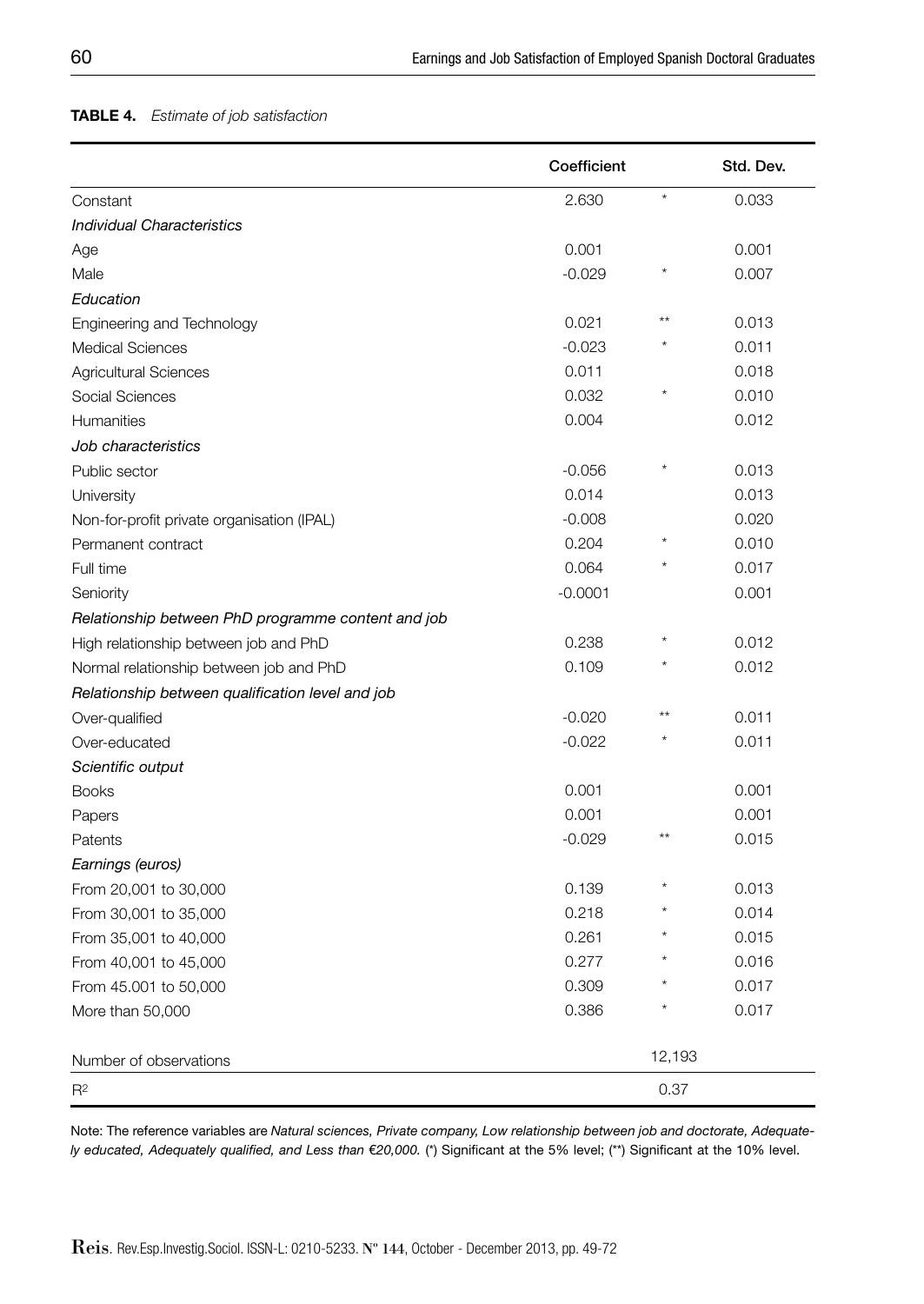|                         | Range | Range<br>2 | Range<br>3 | Range<br>4 | Range<br>5 | Range<br>6 | Range |
|-------------------------|-------|------------|------------|------------|------------|------------|-------|
| Earnings                | 2.34  | 2.67       | 2.84       | 2.89       | 2.95       | 3.02       | 3.15  |
| Job stability           | 2.43  | 2.97       | 3.41       | 3.64       | 3.72       | 3.67       | 3.63  |
| Location                | 3.31  | 3.42       | 3.49       | 3.55       | 3.56       | 3.54       | 3.56  |
| Work conditions         | 2.88  | 3.12       | 3.24       | 3.29       | 3.28       | 3.27       | 3.32  |
| Promotion opportunities | 2.35  | 2.49       | 2.53       | 2.58       | 2.56       | 2.59       | 2.68  |
| Intellectual challenge  | 3.21  | 3.33       | 3.41       | 3.44       | 3.45       | 3.42       | 3.41  |
| Level of responsibility | 3.24  | 3.35       | 3.44       | 3.50       | 3.53       | 3.63       | 3.70  |
| Degree of independence  | 3.12  | 3.29       | 3.42       | 3.46       | 3.47       | 3.43       | 3.36  |
| Contribution to society | 3.32  | 3.43       | 3.50       | 3.54       | 3.55       | 3.61       | 3.68  |
| Social status           | 2.82  | 2.97       | 3.04       | 3.08       | 3.10       | 3.14       | 3.25  |
| Job satisfaction        | 2.90  | 3.10       | 3.23       | 3.30       | 3.32       | 3.33       | 3.37  |
| No. of observations     | 1.797 | 3,004      | 1.970      | 1,706      | 1,306      | 942        | 1,468 |

**TABLE 5.** *Average satisfaction by income range*

Range 1 = Less than €20,000; Range 2 = From €20,001 to €30,000; Range 3 = From €30,001 to €35,000; Range 4 = From €35,001 to €40,000; Range 5 = From €40,001 to €45,000; Range 6 = From €45,001 to €50,000; Range 7 = More than €50,000

tor workers and the percentage of doctorate holders in Engineering and Technology and Medical Sciences. In contrast, the number of workers with doctorates in Natural and Social Sciences decreases, as does the percentage of university workers. But perhaps the most relevant is the change in the composition and dispersion of the work performed in each salary range. In Range 1 the most important type of work is that of university lecturer (37.2%), followed by secondary school teacher (9.1%). As income increases, the number of secondary school teachers goes down, and at the same time the number of researchers in Physical Science and Chemistry, intellectual professionals and, above all, doctors and similar jobs (excluding nursing) increases, so much so that after Range 4, these last have become the second professional activity. By Range 7, the members of this group are the oldest, mainly men, trained in medical sciences, and working in the public sector with a permanent contract. In short, individuals who hold management positions with high responsibility.

Two facts stand out. On the one hand, satisfaction with salary does not improve as an individual moves up in the distribution range, which is indicative of the low remuneration of researchers in Spain. Given that the database used contains a sample of individuals who all have the same qualification, it is impossible to carry out a comparison of salaries for different levels of education. With this in mind, the information from the Salary Structure Survey (*Encuesta de Estructura Salarial*) carried out by the Spanish Office for National Statistics (*INE)* in 2006, was used. This survey was administered to workers in their workplace, and provided abundant information about individuals and their jobs, including education level and income. Table 7 has been constructed using the information from this database, and shows a comparison of salaries per hour for different education levels. It can be seen that, whilst doctorate holders have better salaries, these are only 2.3% higher than those obtained by undergraduate degree holders, despite that fact that doctorate holders are a highly qualified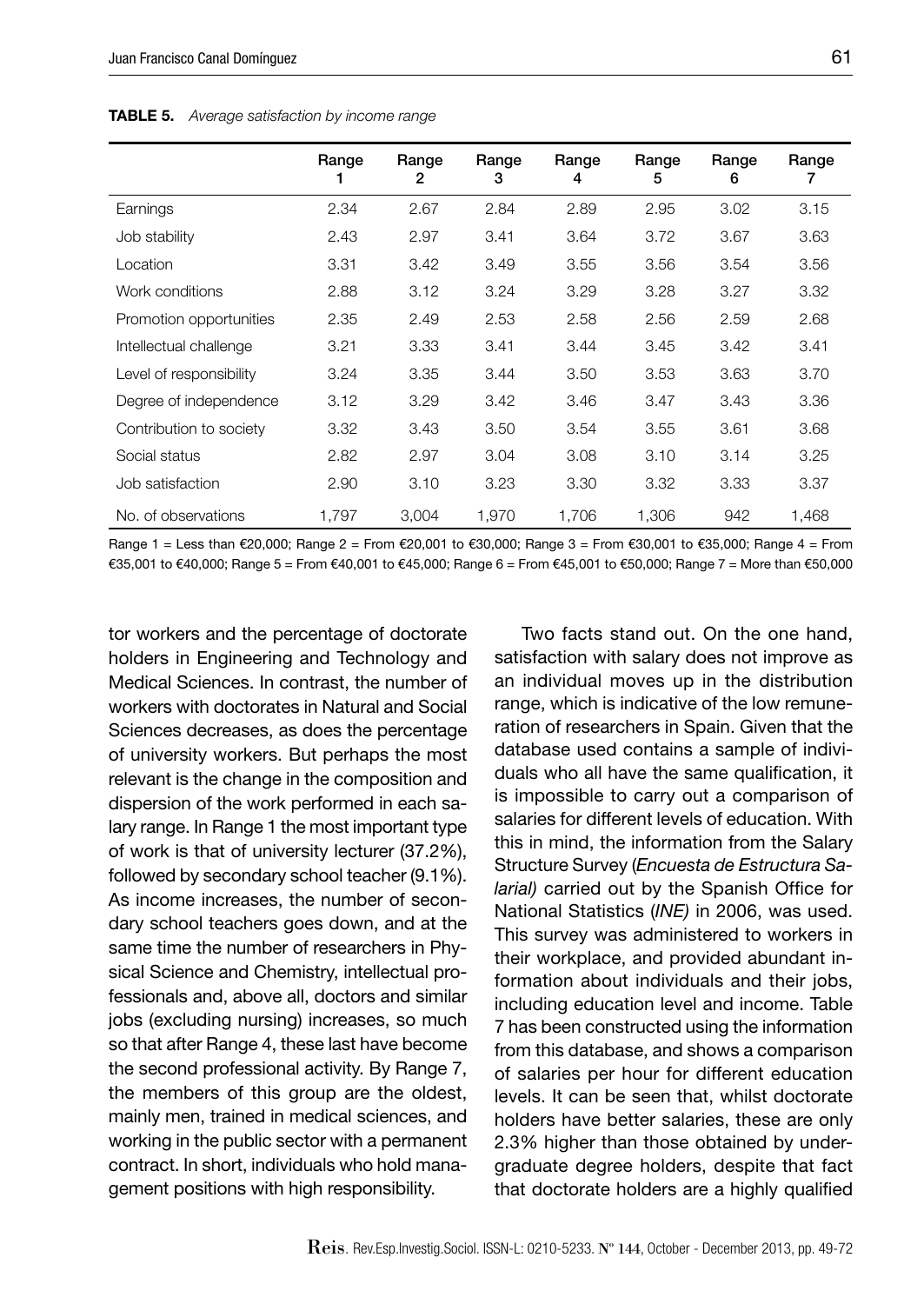|                         | Range          | Range<br>2     | Range<br>3     | Range<br>4 | Range<br>5 | Range<br>6 | Range<br>7     |
|-------------------------|----------------|----------------|----------------|------------|------------|------------|----------------|
| Earnings                | 10             | 9              | 9              | 9          | 9          | 9          | 9              |
| Job stability           | 8              | 7              | 6              |            |            |            | 3              |
| Location                | $\overline{2}$ | 2              | 2              | 2          | 2          | 4          | 4              |
| Work conditions         | 6              | 6              | 7              | 7          | 7          | 7          | 7              |
| Promotion opportunities | 9              | 10             | 10             | 10         | 10         | 10         | 10             |
| Intellectual challenge  | 4              | $\overline{4}$ | 5              | 6          | 6          | 6          | 5              |
| Level of responsibility | 3              | 3              | 3              | 4          | 4          | 2          |                |
| Degree of independence  | 5              | 5              | $\overline{4}$ | 5          | 5          | 5          | 6              |
| Contribution to society | 1              | 1              | 1              | 3          | 3          | 3          | $\overline{2}$ |
| Social status           |                | 8              | 8              | 8          | 8          | 8          | 8              |

**TABLE 6.** *Relative position for each concept of satisfaction by income range*

Range 1 = Less than €20,000; Range 2 = From €20,001 to €30,000; Range 3 = From €30,001 to €35,000; Range 4 = From €35,001 to €40,000; Range 5 = From €40,001 to €45,000; Range 6 = From €45,001 to €50,000; Range 7 = More than €50,000

and rather scarce workforce (0.9% of the sample as opposed to 29% of graduates with 4 or 5 years of study).

On the other hand, satisfaction with social status is also always very low, which indicates that it is not only the labour market that does not value research, but that neither does society. However, this could be due to the fact that researchers do not give much importance to how society values them.

In terms of the degree of the variations experienced by the variable 'job satisfaction' as income increases, Table 8 shows that in Range 7 individuals were 15.2% more satisfied than those in Range 1. If the causes of this are analysed, contrary to what might be expected, income satisfaction is not the component that individuals are most satisfied with as they rise up the salary distribution (34.7%), but job stability (49.3%). In third place is a concept as broad and diffuse as work conditions (15.2%), with the same percentage of variation in satisfaction as the social status that the individual believes has been achieved. Obviously, as individuals ascend the salary scale, satisfaction with income increases; however, despite experiencing a significant increase, it is not the work component that undergoes the highest increase, nor is it enough to lift it from its penultimate position in the rating group. Lastly, the components with the least variation are such disparate factors as 'location' (10.8%) and individuals viewing their job as an intellectual challenge (10.6%).

In any case, this variation is not constant throughout the income distribution, with the greatest increments being found mainly in the first half, especially between Range 1 and 2. That is, the effect of an increase in earnings on job satisfaction is most intense the lower the starting levels are. The employee experiences a series of important changes in their working conditions (including pay), such as in the work performed, which is reflected in a considerable improvement in their job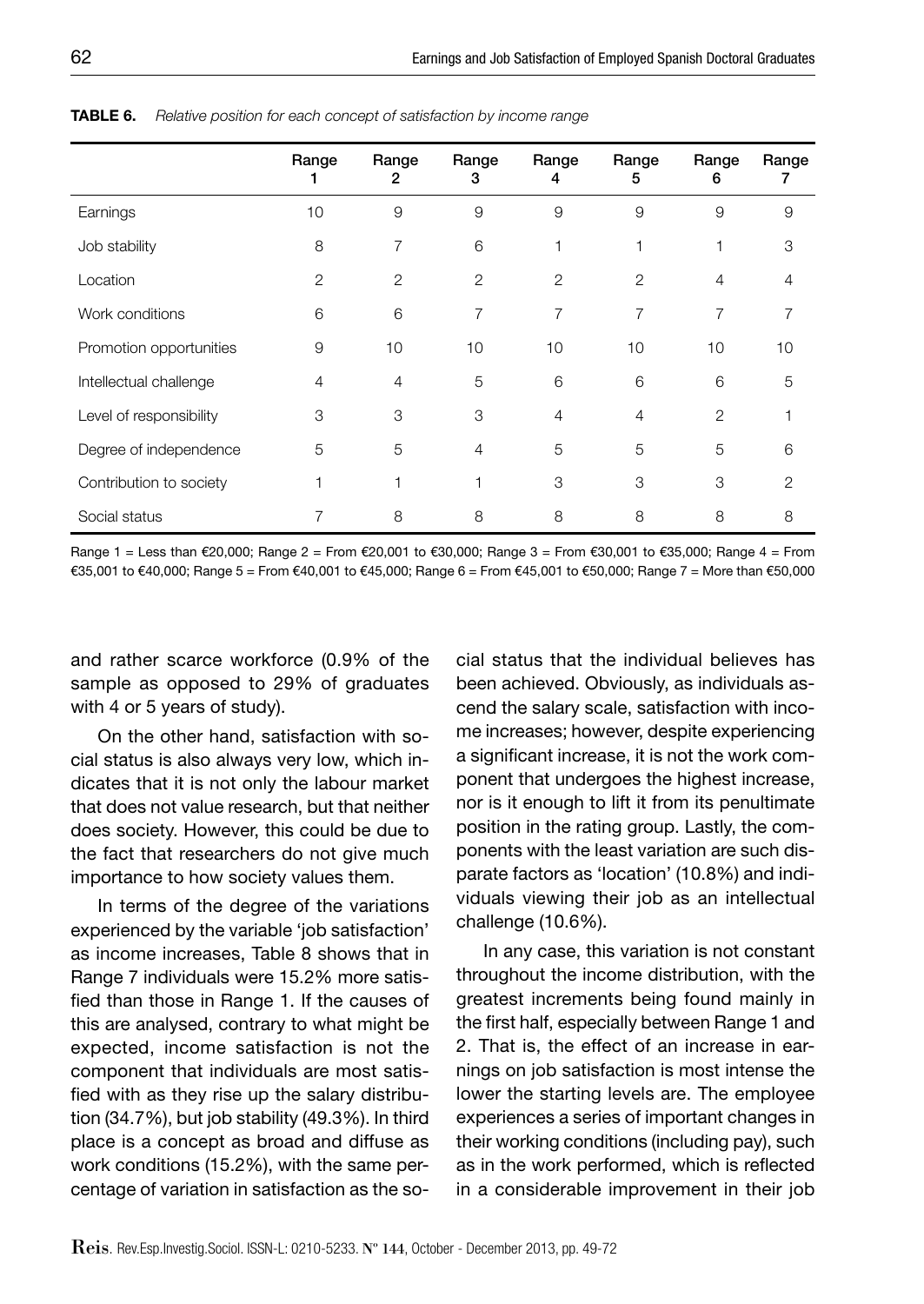|                                                 | Mean  | Std. Dev. | No. of observations |
|-------------------------------------------------|-------|-----------|---------------------|
| Doctorate                                       | 20.17 | 15.37     | 266                 |
| 5-year degree (approx.<br>equivalent to MA/MSc) | 19.72 | 14.95     | 16.255              |
| 3-year degree (approx.<br>equivalent to BA/BSc) | 15.61 | 10.46     | 11.799              |
| Secondary education                             | 12.23 | 9.07      | 14.829              |
| Vocational training                             | 11.57 | 6.87      | 24.513              |
| Basic education                                 | 9.02  | 5.57      | 79,732              |

**TABLE 7.** *Gross hourly salary. 2006 Salary Structure Survey (Encuesta de Estructura Salarial)*

satisfaction. From this moment on it seems that, despite the salary continuing to increase, the conditions surrounding their work tend to stabilise in such a way that they do not experience substantial changes in their job satisfaction, with the rating of some components even declining. When passing from Range 6 to Range 7, doctorate holders break the tendency, with an upturn in *job satisfaction* basically due to an important increase in the rating of income, promotion opportunities and social status. It needs to be taken into account, however, that the group of workers with the highest earnings have a professional role that is very different from what can be seen in the other ranges.

#### *Estimate of Job Satisfaction by Income Ranges*

Given that job satisfaction shows different values in each range, possibly due to the composition of the sample in each of them, it seems more appropriate to carry out an estimate of job satisfaction in each of the ranges.

In Table 9, just as was the case in the combined estimate, it was ascertained that neither age nor seniority in the company had any effect on job satisfaction; whilst men demonstrated lower rates of satisfaction, the effect was only statistically significant for the higher ranges. Regarding the field of knowledge, only having obtained a doctorate in the field of Medical Science seemed to have a clear effect on job satisfaction. The effect varied, however, going from positive to negative after Range 3.

In terms of the characteristics of the post, working in the public sector showed reduced levels of satisfaction, with the effect being more significant as the salary increased. Having a permanent contract increased satisfaction regardless of salary range, whilst having a full-time contract did not seem to have a significant effect on satisfaction.

The high relationship between doctoral studies and the work performed has an important positive significant effect, but the level reduces as income increases. Something similar happens with the average relationship, whose positive effect ceases to be significant after Range 5. In terms of the lack of suitability of training to the job, an analysis by income ranges repeats the negative effects observed in the joint estimate, but it proves to be barely significant. Lastly, scientific output did not seem to affect job satisfaction significantly, regardless of the income level of the doctorate holder.

# **DISCUSSION AND CONCLUSIONS**

The success of universities in training doctoral students, and of companies in managing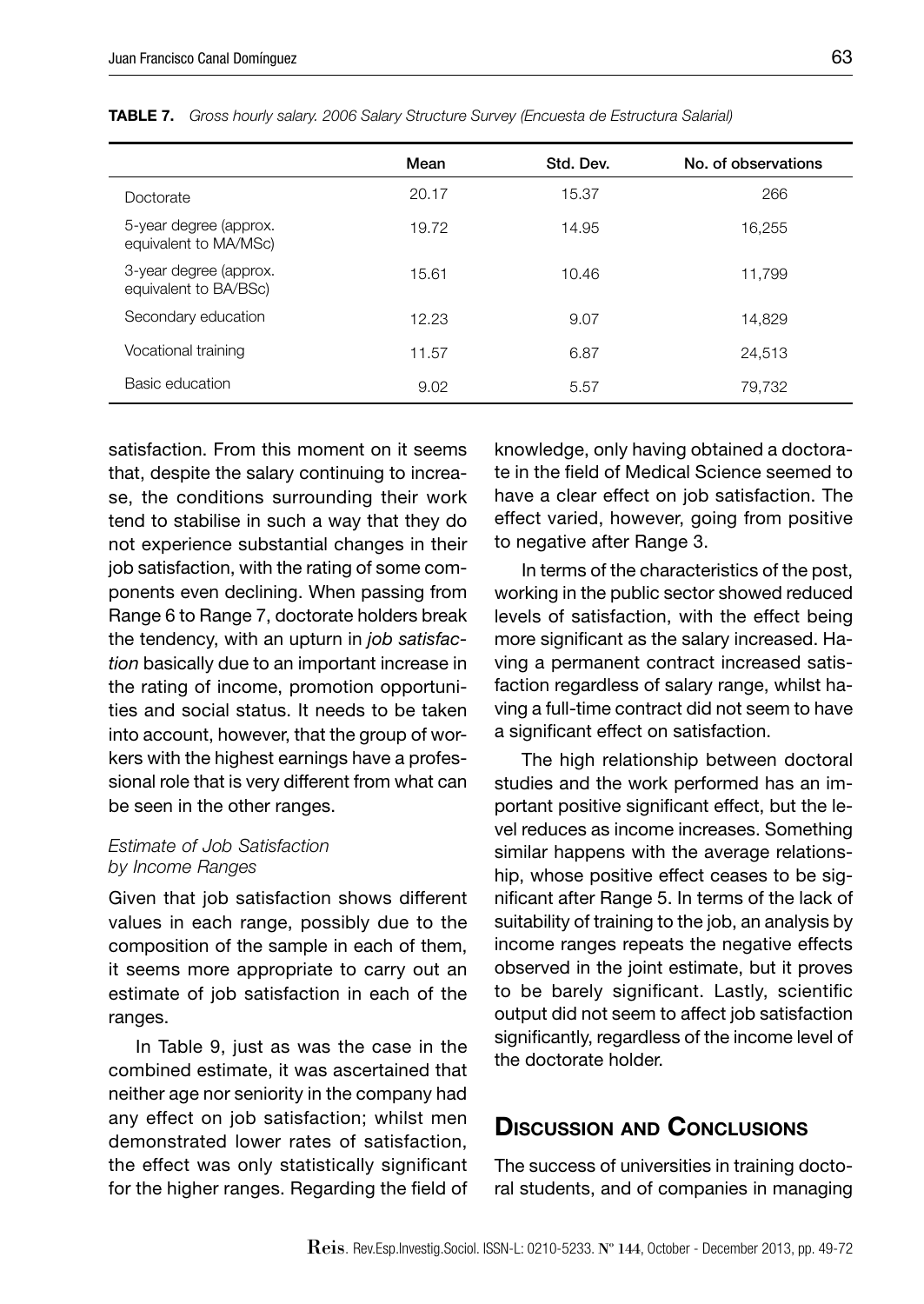|                         | Range<br>$1 - 2$ | Range<br>$2 - 3$ | Range<br>3-4 | Range<br>4-5 | Range<br>5-6 | Range<br>6-7 | Range<br>$1 - 7$ |
|-------------------------|------------------|------------------|--------------|--------------|--------------|--------------|------------------|
| Earnings                | 14.24            | 6.24             | 1.86         | 1.99         | 2.20         | 4.55         | 34.72            |
| Job stability           | 22.22            | 14.78            | 6.84         | 1.98         | $-1.22$      | $-1.08$      | 49.34            |
| Location                | 3.14             | 2.15             | 1.70         | 0.42         | $-0.62$      | 0.64         | 7.62             |
| Work conditions         | 8.26             | 3.90             | 1.55         | $-0.27$      | $-0.23$      | 1.38         | 15.22            |
| Promotion opportunities | 5.97             | 1.69             | 1.85         | $-0.60$      | 1.01         | 3.40         | 13.94            |
| Intellectual challenge  | 3.77             | 2.52             | 0.78         | 0.36         | $-1.04$      | $-0.17$      | 6.31             |
| Level of responsibility | 3.23             | 2.61             | 1.78         | 0.82         | 2.94         | 1.92         | 14.04            |
| Degree of independence  | 5.36             | 3.89             | 1.27         | 0.14         | $-1.24$      | $-1.81$      | 7.65             |
| Contribution to society | 3.21             | 1.88             | 1.32         | 0.14         | 1.77         | 1.86         | 10.59            |
| Social status           | 5.29             | 2.27             | 1.22         | 0.95         | 1.06         | 3.63         | 15.22            |
| Job satisfaction        | 6.90             | 4.10             | 2.03         | 0.61         | 0.41         | 1.31         | 16.22            |

**TABLE 8.** *Variation in average satisfaction between ranges (percentage)*

Range 1 = Less than €20,000; Range 2 = From €20,001 to €30,000; Range 3 = From €30,001 to €35,000; Range 4 = From €35,001 to €40,000; Range 5 = From €40,001 to €45,000; Range 6 = From €45,001 to €50,000; Range 7 = More than €50,000

their work and professional needs, determines the success of the economic systems, both in making the investment in doctorate training profitable, and in attracting doctorate graduates trained in other countries. There is a growing competition between countries to attract this kind of workers, who are key to the socio-economic development of any developed country.

The level of job satisfaction shown by doctorate holders is an indicator of this success, and one of the determining factors in their productivity. The data show that doctorate holders in Spain have medium-high levels of job satisfaction, but with important differences between the components of this satisfaction. The analysis of the correlations between these factors indicates that there are two groups of components of job satisfaction related to different aspects of the job. In one group are those factors relating to satisfaction that go beyond the scope of the post, and are more related to the professional success of the worker: the job as an intellectual challenge, a contribution to society and a generator of social status. In the other group are those aspects directly related to the job: income, job stability, location, work conditions, promotion opportunities, level of responsibility and degree of independence. Out of all of them, the workers included in the sample associated the lower degree of satisfaction with a component in the second group, namely, promotion opportunities, whereas they rated most highly a component in the first group, namely, contribution to society. This effectively demonstrates that the professional objectives of doctorate holders are very different from those of workers with other types of training, as the greatest job satisfaction is associated with professional objectives that go beyond the usual standard or performance of their work, which are intended to enhance the welfare of society.

When analysing the factors which may explain job satisfaction, the combined es-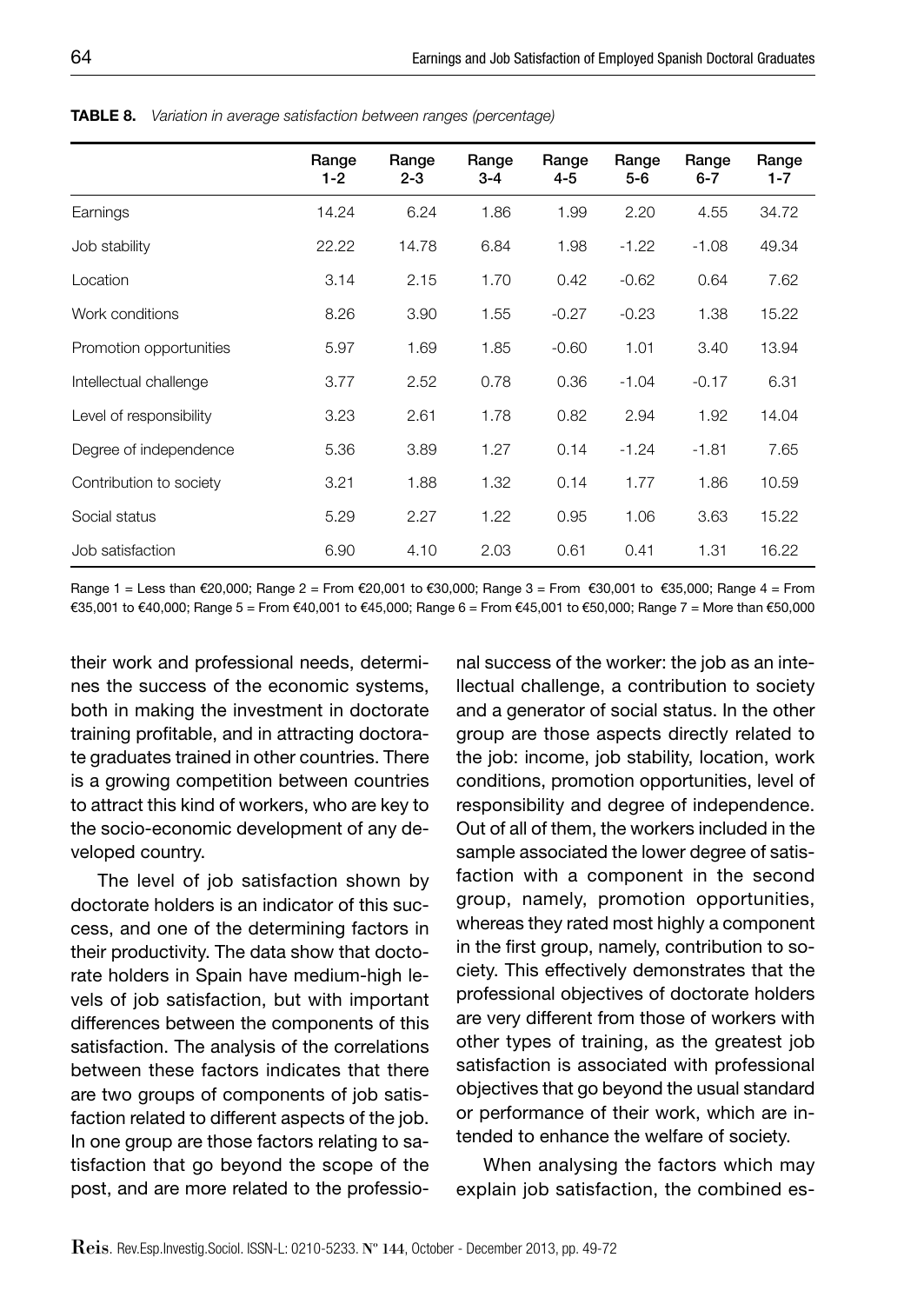| j<br>איה היה הי<br>١<br>١<br>ה המה ה |
|--------------------------------------|
|                                      |
| $\ddot{\phantom{a}}$<br>י<br>י<br>I  |
| S                                    |
| ١                                    |
|                                      |
| י<br>י                               |
| ١                                    |
|                                      |
| j<br>ć                               |
|                                      |
|                                      |
|                                      |
|                                      |
|                                      |

|                                                                                                                                                                                   |                   | Range           |       |               | Range 2    |           | Range 3    |          | 4<br>Range <sup>,</sup> |          | ю<br>Range!     |          | Range 6   |       |          | Range 7 |       |
|-----------------------------------------------------------------------------------------------------------------------------------------------------------------------------------|-------------------|-----------------|-------|---------------|------------|-----------|------------|----------|-------------------------|----------|-----------------|----------|-----------|-------|----------|---------|-------|
|                                                                                                                                                                                   | Coef.             | Std. Dev.       |       | Coef.         | Š.<br>Std. | Coef.     | Dev.<br>್ಯ | Coef.    | Std. Dev.               | Coef,    | Dev.<br>ಕ<br>ಬರ | Coef.    | Std. Dev. |       | Coef,    | ಕ<br>ಬರ | Dev.  |
| Constant                                                                                                                                                                          | Q<br>2,43         |                 | 0,081 | 696<br>$\sim$ | 0,067      | 2,993     | 0,083      | 2,875    | 0,105                   | 2,934    | 0,121           | 3,289    |           | 0,125 | 3,159    |         | 0,100 |
| Individual Characteristics                                                                                                                                                        |                   |                 |       |               |            |           |            |          |                         |          |                 |          |           |       |          |         |       |
| Age                                                                                                                                                                               | 0.001             |                 | 0.002 | 0.0001        | 0.001      | $-0.0005$ | 0.002      | $-0.002$ | 0.002                   | 0.0003   | 0.002           | 0.0002   |           | 0.002 | 0.005    |         | 0.002 |
| Male                                                                                                                                                                              | S<br>0.00         |                 | 0.022 | $-0.044$      | 0.014      | $-0.024$  | 0.016      | $-0.046$ | 0.017                   | $-0.008$ | 0.020           | $-0.047$ |           | 0.023 | $-0.043$ |         | 0.022 |
| Training                                                                                                                                                                          |                   |                 |       |               |            |           |            |          |                         |          |                 |          |           |       |          |         |       |
| Engineering and Technology                                                                                                                                                        | 0.09              |                 | 0.043 | $-0.025$      | 0.026      | 0.026     | 0.027      | 0.035    | 0.029                   | 0.032    | 0.036           | 0.013    |           | 0.042 | $-0.018$ |         | 0.040 |
| Medical Sciences                                                                                                                                                                  | 5<br>0.09         |                 | 0.033 | 0.044         | 0.023      | $-0.053$  | 0.027      | 0.065    | 0.027                   | $-0.034$ | 0.032           | 0.123    |           | 0.037 | $-0.088$ |         | 0.033 |
| Agricultural Sciences                                                                                                                                                             | $\circ$<br>0.09   |                 | 0.046 | 0.007         | 0.033      | $-0.009$  | 0.037      | 0.050    | 0.038                   | $-0.136$ | 0.058           | 0.092    |           | 0.066 | $-0.075$ |         | 0.101 |
| Social Sciences                                                                                                                                                                   | တ<br>0.04         |                 | 0.031 | 0.019         | 0.021      | 0.019     | 0.023      | 0.025    | 0.023                   | 0.000    | 0.028           | 0.036    |           | 0.033 | 0.037    |         | 0.036 |
| Humanities                                                                                                                                                                        | ◠<br>0.08         |                 | 0.032 | 0.009         | 0.021      | $-0.023$  | 0.027      | $-0.042$ | 0.032                   | $-0.023$ | 0.037           | 0.053    |           | 0.042 | 0.014    |         | 0.049 |
| Job characteristics                                                                                                                                                               |                   |                 |       |               |            |           |            |          |                         |          |                 |          |           |       |          |         |       |
| Public sector                                                                                                                                                                     | $\infty$<br>0.01  |                 | 0.035 | 0.000         | 0.026      | $-0.079$  | 0.035      | $-0.057$ | 0.035                   | $-0.010$ | 0.044           | $-0.075$ |           | 0.040 | $-0.144$ |         | 0.029 |
| University                                                                                                                                                                        | $\circ$<br>0.04   |                 | 0.035 | 0.087         | 0.027      | 0.001     | 0.036      | 0.004    | 0.035                   | 0.054    | 0.044           | 0.119    |           | 0.046 | $-0.131$ |         | 0.038 |
| Non-for-profit private organi-<br>sation (IPAL)                                                                                                                                   | $\sim$<br>$-0.04$ |                 | 0.050 | 0.047         | 0.040      | $-0.016$  | 0.051      | 0.089    | 0.055                   | 0.083    | 0.060           | 0.090    |           | 0.078 | $-0.099$ |         | 0.051 |
| Permanent contract                                                                                                                                                                | 0.21              |                 | 0.027 | 0.220         | 0.016      | 0.208     | 0.022      | 0.196    | 0.029                   | 0.213    | 0.043           | 0.093    |           | 0.043 | 0.153    |         | 0.039 |
| Full time                                                                                                                                                                         | 0.06              |                 | 0.028 | 0.040         | 0.036      | $-0.001$  | 0.040      | 0.168    | 0.075                   | 0.089    | 0.079           | 0.090    |           | 0.080 | 0.075    |         | 0.066 |
| Seniority                                                                                                                                                                         | S<br>0.00         |                 | 0.002 | 0.0001        | 0.002      | 0.0002    | 0.002      | 0.001    | 0.002                   | $-0.002$ | 0.002           | 0.002    |           | 0.002 | $-0.003$ |         | 0.001 |
| Relationship between PhD programme                                                                                                                                                |                   | content and job |       |               |            |           |            |          |                         |          |                 |          |           |       |          |         |       |
| High relationship between job<br>and PhD                                                                                                                                          | $\infty$<br>0.35  |                 | 0.035 | 0.302         | 0.025      | 0.199     | 0.031      | 0.274    | 0.032                   | 0.168    | 0.039           | 0.097    |           | 0.038 | 0.115    |         | 0.028 |
| Normal relationship between job<br>and PhD                                                                                                                                        | LO<br>0.19        |                 | 0.034 | 0.177         | 0.024      | 0.062     | 0.030      | 0.166    | 0.033                   | 0.062    | 0.040           | $-0.007$ |           | 0.039 | $-0.029$ |         | 0.032 |
| Relationship between qualification level                                                                                                                                          |                   | doj pue         |       |               |            |           |            |          |                         |          |                 |          |           |       |          |         |       |
| Over-qualified                                                                                                                                                                    | 5<br>0.02         |                 | 0.032 | $-0.014$      | 0.022      | $-0.052$  | 0.030      | 0.013    | 0.027                   | $-0.039$ | 0.037           | 0.113    |           | 0.034 | 0.030    |         | 0.029 |
| Over-educated                                                                                                                                                                     | $-0.03$           |                 | 0.030 | $-0.001$      | 0.021      | 0.012     | 0.025      | $-0.026$ | 0.026                   | $-0.030$ | 0.033           | $-0.045$ |           | 0.041 | $-0.086$ |         | 0.036 |
| Scientific output                                                                                                                                                                 |                   |                 |       |               |            |           |            |          |                         |          |                 |          |           |       |          |         |       |
| <b>Books</b>                                                                                                                                                                      | 4<br>0.00         |                 | 0.004 | 0.000         | 0.003      | 0.002     | 0.002      | 0.003    | 0.002                   | 0.000    | 0.004           | 0.001    |           | 0.003 | $-0.004$ |         | 0.003 |
| Papers                                                                                                                                                                            | S<br>$-0.00$      |                 | 0.001 | $-0.001$      | 0.001      | 0.002     | 0.001      | 0.000    | 0.001                   | 0.003    | 0.001           | 0.002    |           | 0.002 | 0.003    |         | 0.001 |
| Patents                                                                                                                                                                           | 4<br>$-0.10$      |                 | 0.057 | $-0.053$      | 0.031      | $-0.036$  | 0.037      | $-0.037$ | 0.034                   | 0.032    | 0.039           | $-0.005$ |           | 0.052 | 0.015    |         | 0.043 |
| No. of observations                                                                                                                                                               |                   | 1,797           |       | 3,004         |            |           | 970        |          |                         |          | 306             |          | 942       |       |          | 468     |       |
| $\approx$                                                                                                                                                                         |                   | 0.47            |       | 0.37          |            |           | 0.35       |          | 0.34                    |          | 0.34            |          | 0.32      |       |          | 0.36    |       |
| Note. The reference variables are Natural sciences, Private company, Low relationship between job and doctorate, Adequately educated, Adequately qualified, and Less than €20,000 |                   |                 |       |               |            |           |            |          |                         |          |                 |          |           |       |          |         |       |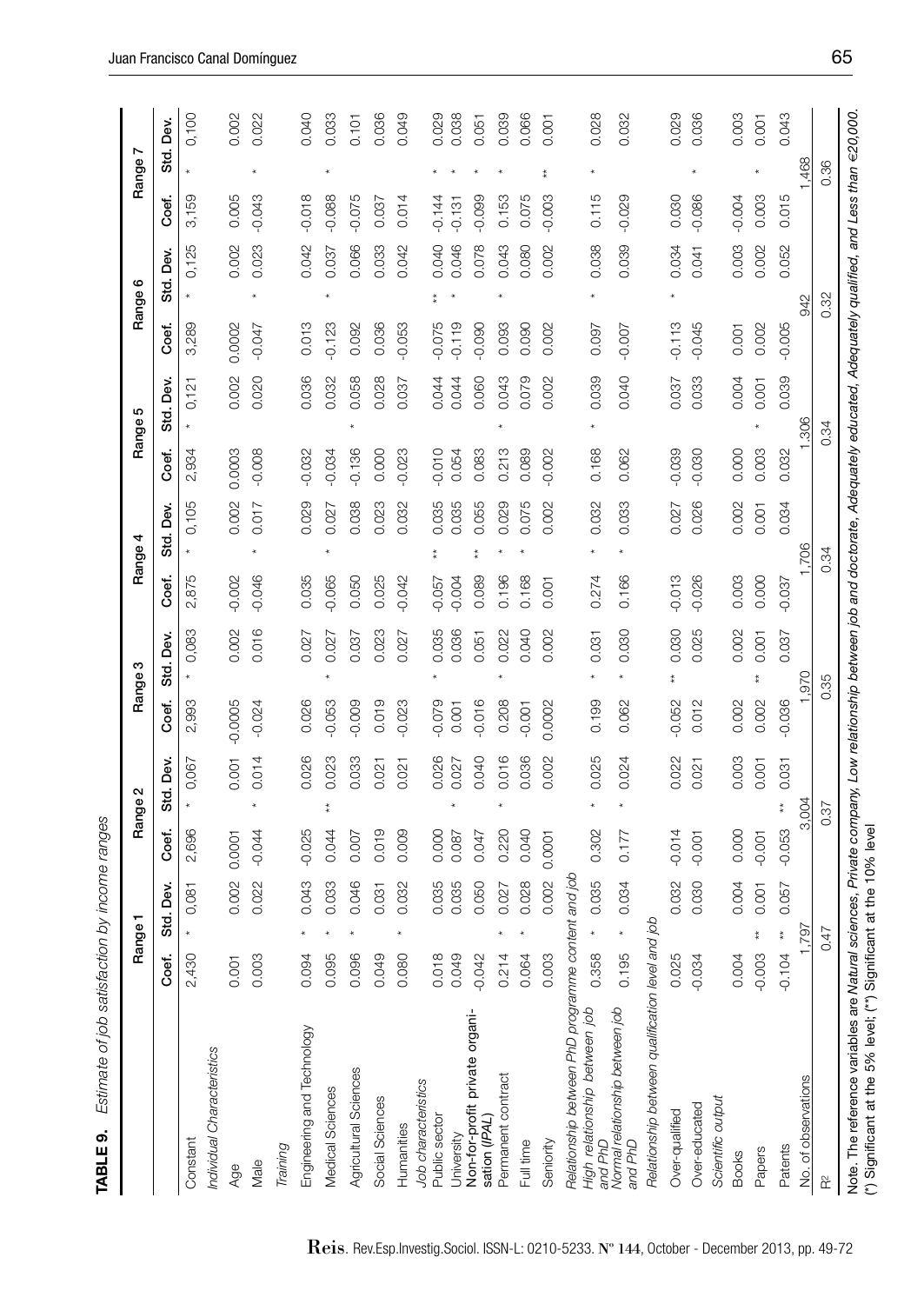timate gives results that are generally similar to those found in the traditional literature on job satisfaction, with the exception of three variables. Firstly, the traditional literature considers that working in the public sector increases job satisfaction. However, the estimates in our analysis show the opposite, perhaps due to the fact that the professional career of doctorate holders has different characteristics from those of workers with other levels of education, such that working in the public sector may not meet the job and intellectual desires of the worker. Secondly, scientific output does not create job satisfaction, which may reflect that scientific work in Spain is little valued by the job market (in terms of better salaries, professional prestige, opportunities for promotion) and by society (social status). Thirdly, despite income being the second least valued aspect, it is the variable that exercises the strongest influence on job satisfaction, and its effect also grows as income increases. That is, the higher the income, the greater the job satisfaction. Therefore, whilst money does not bring happiness, it does seem to be a significant help.

Given the importance of the effect of income, and the fact that it varies with the amount, an analysis of job satisfaction by income level was carried out. The traditional literature on job satisfaction analyses the effect of this variable as evaluated by the value of its sample mean, and this does not take into account that its influence on satisfaction may vary when moving up the income distribution. Bearing this in mind, the analysis was repeated for income ranges, thus noticing that, when moving up the income distribution, job satisfaction also increases. However, given that each income level is associated with different post types, the composition of the sample changes with each income range, since the characteristics of the people, their contracts, levels of responsibility, opportunities for promotion,

etc., are different, as are their ratings of the different components of job satisfaction. For example, the descriptive analysis showed that, for the lowest income level, the most satisfactory aspect was the location of the job, whilst for the highest income range, it was the level of responsibility. There also exist, however, aspects that do not experience changes, which could be a sign for concern: income and promotion opportunities always occupy the last two positions. This is an obvious sign, on the one hand, of the low remuneration that doctorate holders receive in Spain, and on the other, of the little relevance of their work within the organisational structure of companies. The low rating doctorate holders give to the social status of their work would be placed in a different perspective, either because society does not consider the work of Spanish researchers important, or because researchers themselves do not consider that their work should bring along a certain level of social status.

As income increases, not only does the relative rating of the components of job satisfaction change, but so does the rating of each of them. That is, as income increases, so does job satisfaction, but not in a linear way, as the variations experienced depend on the earnings of the doctorate holders. The greatest increases in job satisfaction occur in the medium-low part of the income distribution range (Ranges 1 to 3), descending when going up the distribution range, with the exception or Range 7. Income, despite its low rating, is logically one of the components that most increases its rating as it goes up the distribution range; but whilst in the lowest part of the distribution, job stability or work conditions are the variables which increase their rating most, in the highest part of the distribution, it is social status and level of responsibility that are rated most highly. Consequently, the analysis of income level is shown to be relevant when intending to relate different job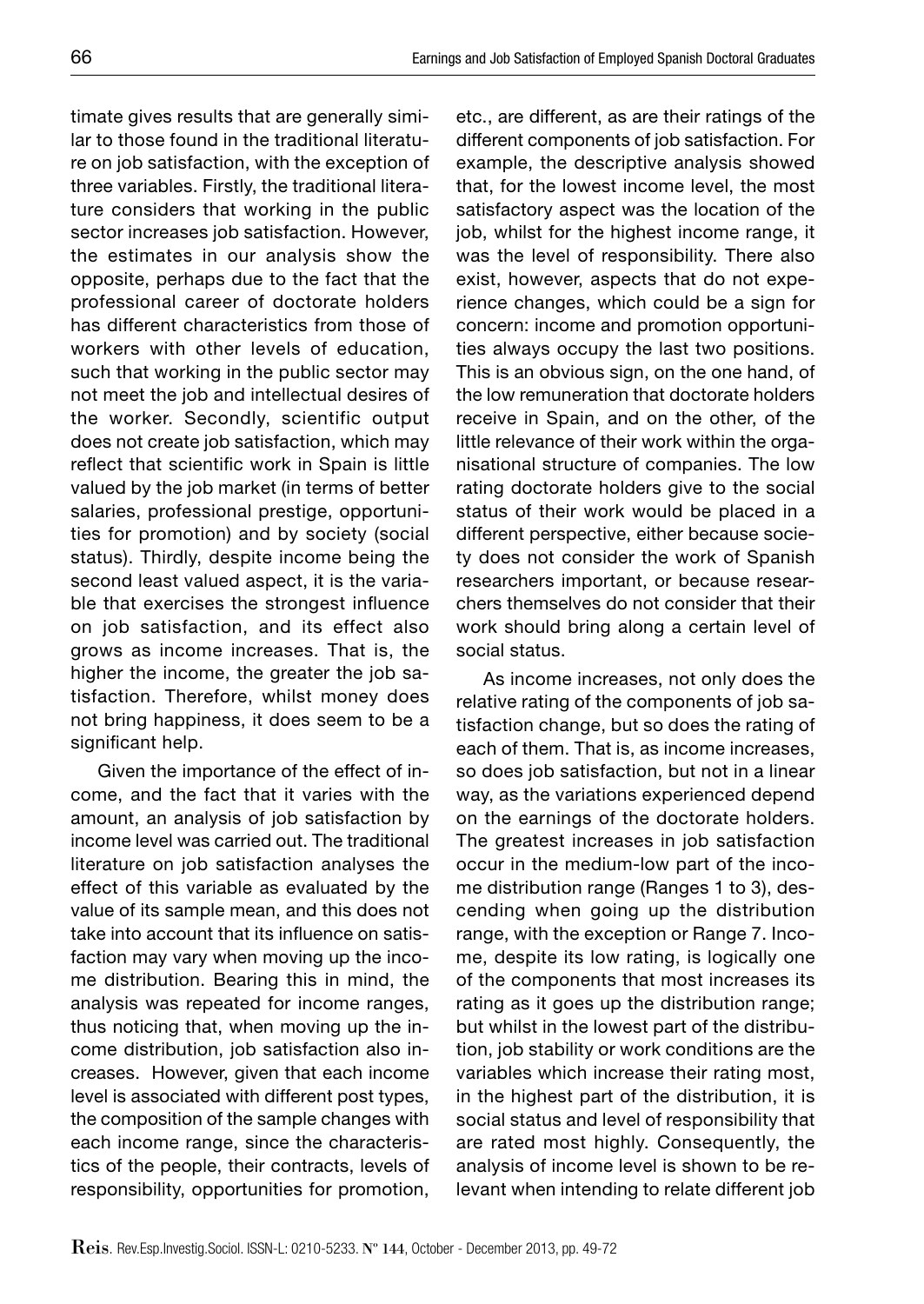situations with the various job satisfaction components identified as the most important for the worker.

When analysing the set of earning distribution ranges (Ranges 1 to 7), it is the aspects that are closest to the job that show the most growth (job stability, income and work conditions). The aspect of job satisfaction that increases the least is related to intellectual challenge, and given that it occupies a middle position in the relative ratings, this could indicate that the work done by doctorate holders in Spain does not require the skills and abilities acquired during their training, and that their work is less creative and more routine (administrative or organisational); or, alternatively, it could mean that the work is not closely related to their training. This low rating of intellectual challenge could be more related to the low satisfaction brought to doctorate holders by their scientific output.

Lastly, the analysis of income ranges showed that, while job satisfaction grows with an increase in income, this increase progressively reduces, eventually producing reductions in ratings of some of the components in the last ranges. This seems to indicate that the work undertaken by doctorate graduates who hold posts associated with higher earnings and therefore, with better work conditions, does not adequately meet their professional expectations. This could be an indicator of a possible mismatch between the contents of PhD programmes and the professional expectations of PhD holders, also taking into account the significant reduction found in the significance of the variables that measure the suitability of the doctorate training for the post in the estimates of the higher income ranges. Likewise it could be an indicator of a mismatch between the management of human resources by companies and PhD holders' expectations. The best indication of this problem could be the lowering of the rating by doctorate holders of the intellectual challenge variable in the highest income ranges, bearing in mind that almost a quarter of those interviewed were found in the last two income ranges.

To summarise, whilst the global rating of job satisfaction is medium-high, an analysis by income ranges shows that, when income increases, so does job satisfaction, but with a growth rate that becomes reduced as income increases. This shows that the composition of the sample has a strong effect on the rating of job satisfaction: the improvements in the conduct of work by doctorate holders occur at the initial stages of their career, which leads to a noticeable increase in their job satisfaction, and then decreases at certain income levels. This may be a worrying indicator of a mismatch between the work performed by doctorate holders and their professional expectations, as workers with the highest qualification. This could indicate that their production capabilities are being poorly used and therefore, that the investment made in their training yields poor outcomes, in contrast with the expectations of society and governments.

## **REFERENCES**

- Allen, Jim and Rolf van der Velden (2001). "Educational Mismatches versus Skill Mismatches: Effects on Wages, Job Satisfaction, and On-thejob Search". *Oxford Economic Paper*, 53(3): 434-452.
- Auriol, Laudeline (2007). "Labour Market Characteristics and International Mobility of Doctorate Holders. Results for seven countries". OECD Science, technology and industry working papers, 2.
- (2010). "Careers of Doctorate Holders: Employment and Mobility Patterns". OECD Science, technology and industry working papers, 4.
- Bender, Keith; Susan M. Donohue and John S. Heywood (2005). "Job Satisfaction and Gender Segregation". *Oxford Economic Papers*, 57(3): 479- 496.
- Brooks, Rachelle and Donna Heiland (2007). "Accountability, Assessment and Doctoral Education: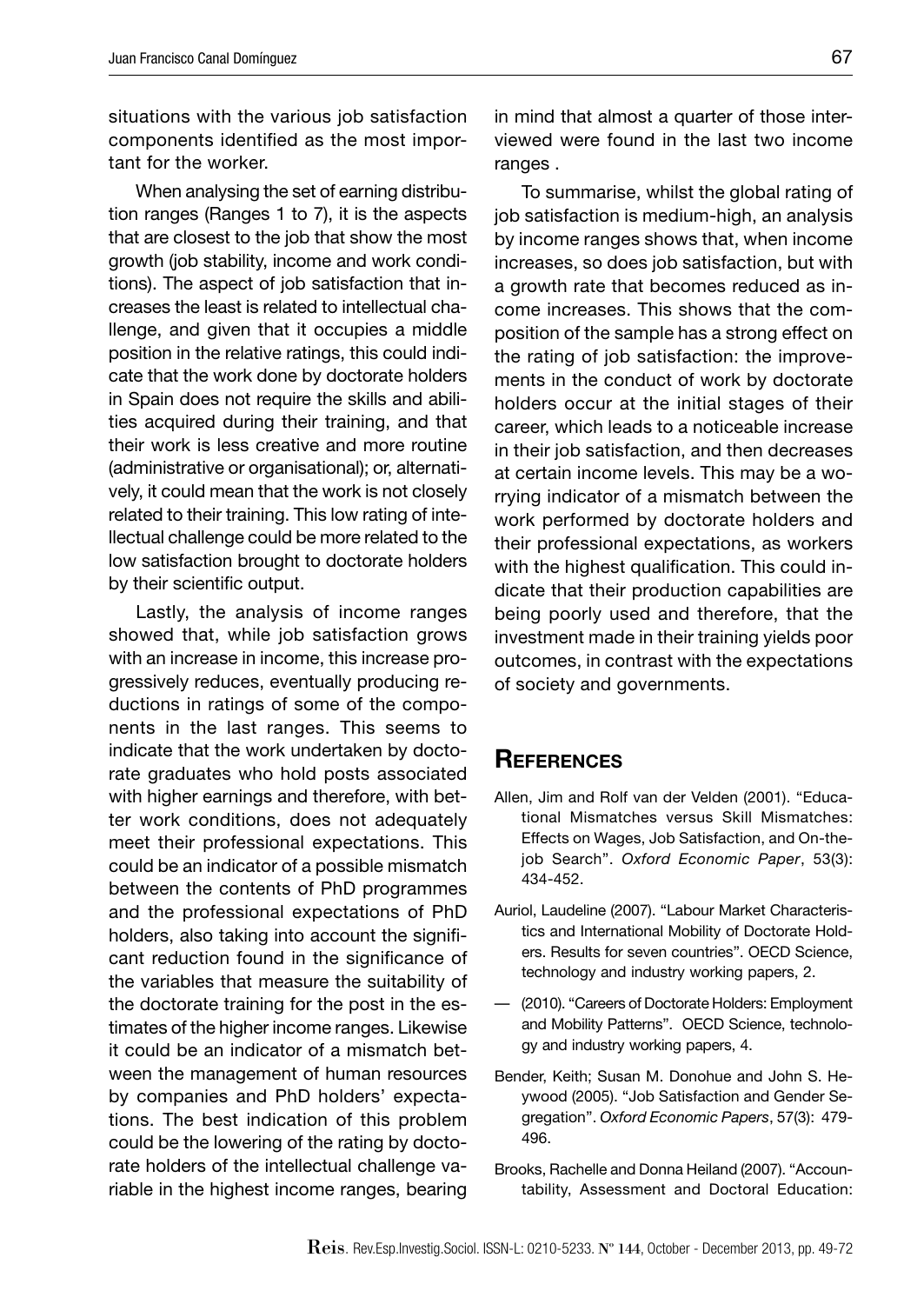Recommendations for Moving Forward". *European Journal of Education*, 42(3): 351-362.

- Canal, José F. and Manuel Antonio Muñiz (2012). "Professional Doctorates and the Careers: Present and Future. The Spanish Case". *European Journal of Education*, 47(1): 153-171.
- and César Rodríguez (2011). "Wage Differences among PhDs by Area of Knowledge: Are Science Areas better Paid than Humanities and Social Ones? The Spanish Case". *Journal of Education and Work*, DOI**:** 10.1080/13639080. 2011.638623.
- Cruz, Laura and Luis Sanz (2005). "The Employment of PhDs in Firms: Trajectories, Mobility and Innovation". *Research Evaluation*, 14(1): 57-69.
- Cumming, Jim (2010). "Doctoral Enterprise: A Holistic Conception of Evolving Practices and Arrangements". *Studies in Higher Education,* 35(1): 25-39.
- Enders, Jurgen (2002). "Serving Many Masters: The PhD on the Labour Market, the Everlasting Need o Inequality, and the Premature Death of Humboldt". *Higher Education,* 44: 493-517.
- Fabra, M. Eugenia and César Camisón (2009). "Direct and Indirect Effects of Education on Job Satisfaction: A Structural Equation Model for the Spanish Case". *Economics of Education Review,* 28: 600-610.
- and César Camisón (2008). "Ajuste entre el capital humano del trabajador y su puesto de trabajo como determinante de la satisfacción laboral". *Revista del Ministerio de Trabajo e Inmigración,* 76: 129-140.
- Freeman, Richard (1976). *The Overeducated American*. New York: Academic Press.
- García, José; Francisco Mas and José Polo (2010). "Which Firms want PhDs? The Effect of the University-industry Relationship on the PhD Labour Market". *Xarxa de Referencia en Economía Aplicada*, Working Paper 2.
- García, Adela and Rolf van der Velden (2008). "Competencies for Young European Higher Education Graduates: Labor Market Mismatches and their Payoffs". *Higher Education*, 55: 219-239.
- Häyrinen-Alestalo, Marja and Ulla Peltola (2006). "The Problem of a Market-oriented University". *Higher Education*, 52: 251-281.
- Johnson, Gloria J. and Wesley R. Johnson (2000): "Perceived Over-qualification and Dimensions of

Job Satisfaction: A Longitudinal Analysis". *Journal of Psychology*, 34: 537-555.

- Lee, Hsing-fen; Marcela Miozzo and Philippe Laredo (2010). «Career Patterns and Competences of PhDs in Science and Engineering in the Knowledge Economy: The Case of Graduates from a UK Research-Based University». *Research Policy,* 39: 869-881.
- Locke, Edwin A. (1976). "The Nature and Causes of Job Satisfaction". In: M. D. Dunnette (ed.). *Handbook of Industrial and Organizational Psychology*, Chicago: Rand-McNally.
- Mangematin, Vicent (2000). "PhD Job Market: Professional Trajectories and Incentives during the PhD". *Research Policy*, 29: 741-756.
- Nadine Mandran and André Crozet (2000). "Careers of PhDs in Social Science in France: The Influence of how the Research Was Done". *European Journal of Education*, 35(1): 111–124.
- Mora, José G.; Adela García and Luis E. Vila (2007). "Job Satisfaction among Young European Higher Education Graduates". *Higher Education*, 53: 29-59.
- Luis E. Vila and Adela García (2005). "European Higher Education Graduates and Job Satisfaction". *European Journal of Education,* 40(1): 36-44.
- Raddon, Arwen and Johnny Sung (2009): "The Career Choices and Impact of PhD Graduates in the UK: A Synthesis Review". *Science in Society Programme*. Swindon: ESRC and RCUK.
- Recotillet, Isabelle (2007). "PhD Graduates with Postdoctoral Qualification in the Private Sector: Does It Pay Off?". *Labour* 21 (3): 473-502.
- Rose, Michael (2001). "Disparate Measures in the Workplace-Quantifying overall Job Satisfaction". Contribución presentada en el 2001 BHPS Research Conference, Colchester.
- Rosenthal, Robert; Ralph L. Rosnow and Donald B. Rubin (2000). *Contrasts and Effect Sizes in Behavioral Research: A Correlational Approach*. Cambridge: Cambridge University Press.
- Sanz, Luis (2004). "El sistema español de investigación: tendencias y escenarios de crecimiento hasta 2015". Centro Superior de Investigaciones Científicas. Unidad de Políticas Comparadas. Documento de Trabajo 04.
- Schwabe, Markus (2011). "The Careers Paths of Doctoral Graduates in Austria". *European Journal of Education,* 46 (1): 153-168.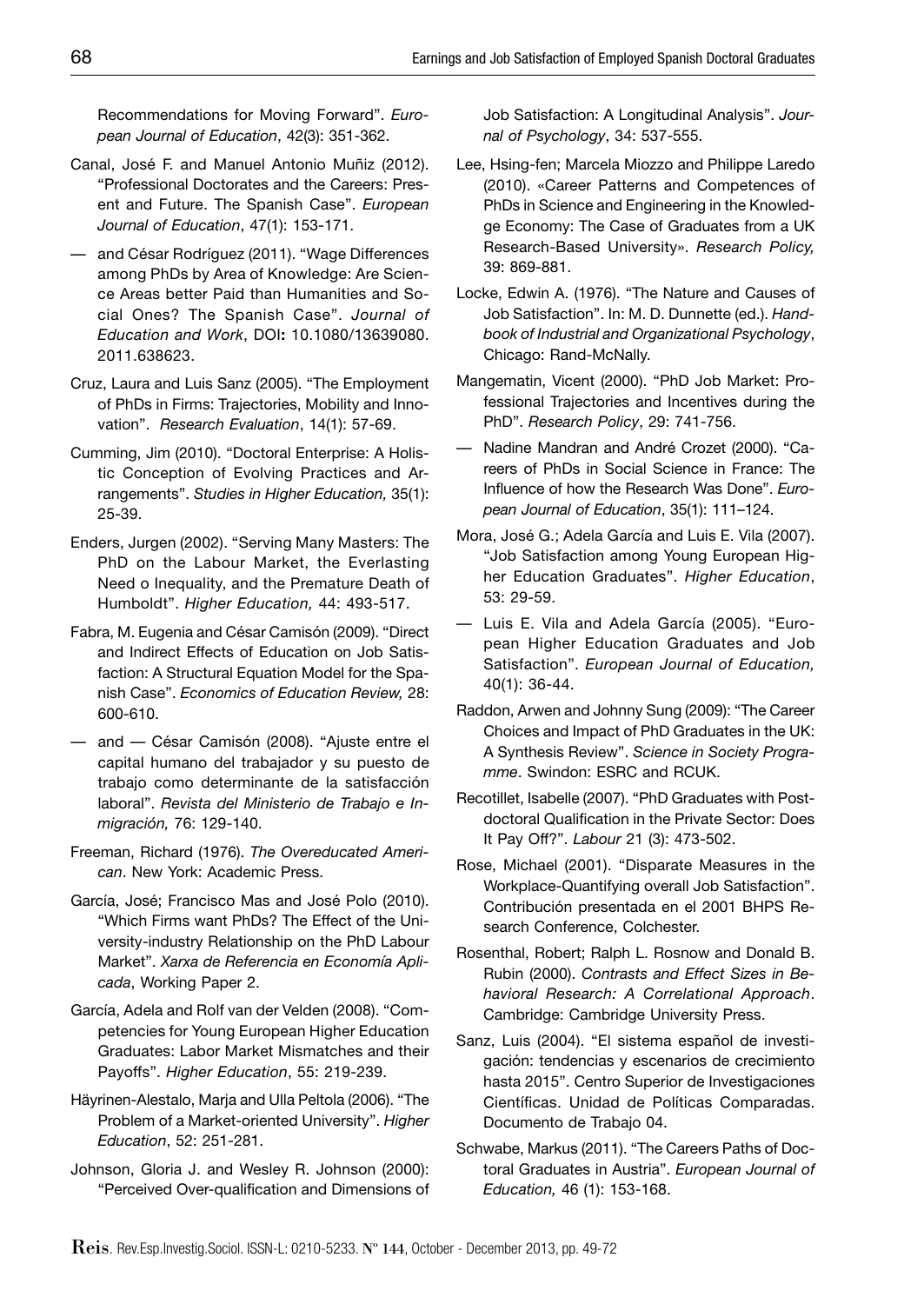- Schomburg, Harald (2007). "The Professional Success of Higher Education Graduates". *European Journal of Education,* 42 (1): 35-57.
- Silvana, Annamaria (2008). "New Forms of International Cooperation in Doctoral Training: Internationalisation and the International Doctorate – One Goal, Two Distinct Models". *Higher Education in Europe*, 33 (1): 3-25.
- Spector, Paul E. (1997). *Job Satisfaction: Application, Assessment, Causes, and Consequences.* London: Sage.
- Thune, Taran (2009). "Doctoral Students on the University–industry Interface: A Review of the Literature". *Higher Education,* 58: 637-651.
- Vila, Luis; Adela García and José Ginés Mora (2007). "The Distribution of Job Satisfaction among

**RECEPTION**: July 12, 2012. **REVIEW**: November 20, 2012. **ACCEPTANCE**: January 14, 2013.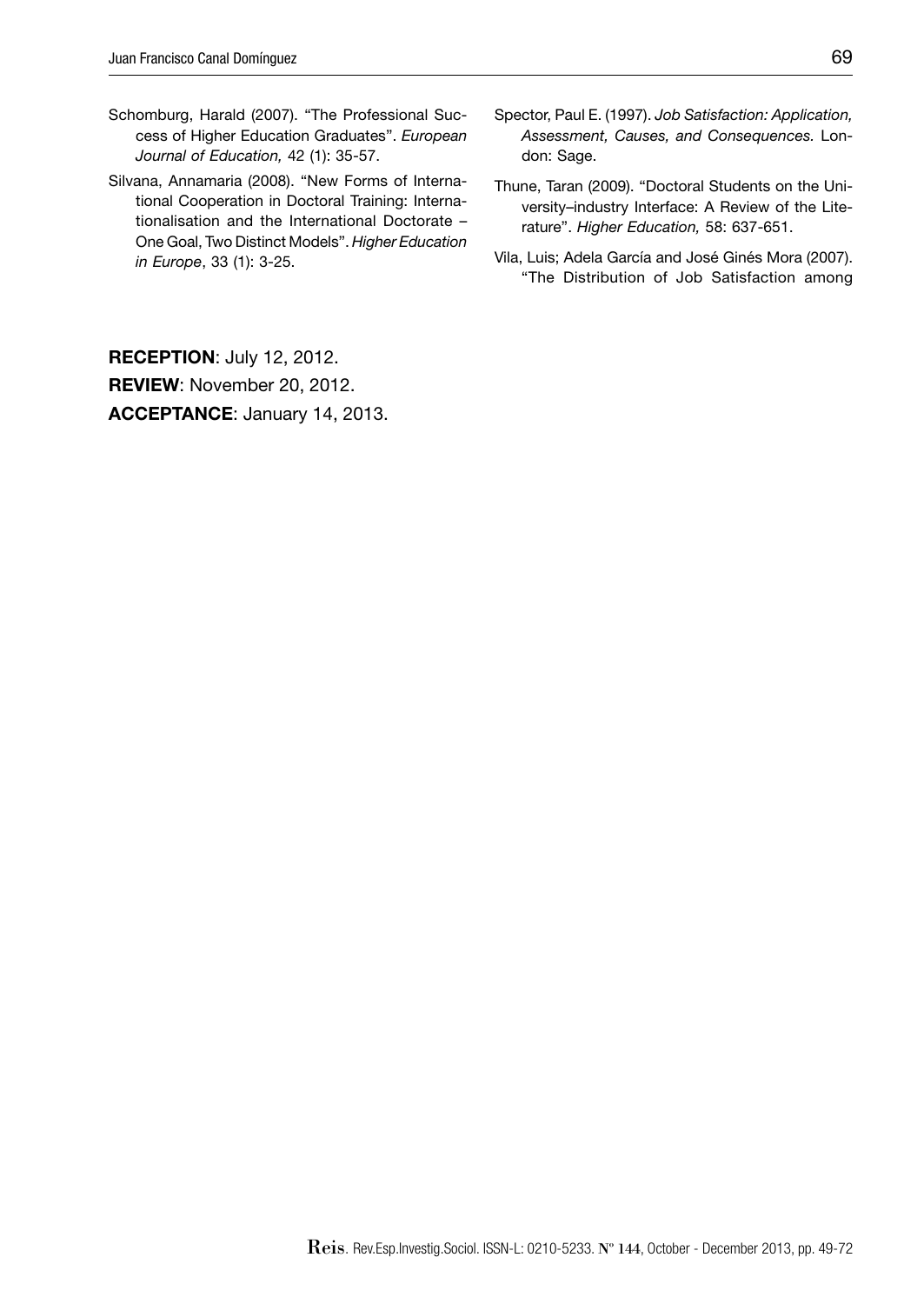| ٦<br>٦ |  |  |
|--------|--|--|
|        |  |  |
|        |  |  |
|        |  |  |
| ï      |  |  |

|   | S ATA'          |
|---|-----------------|
|   |                 |
|   |                 |
| ċ | Š               |
|   |                 |
|   | г               |
|   | Ď               |
| í | Ē               |
|   | statr<br>ומפראז |

| <b>APPENDIX</b>                            |       |            |                    |              |                    |                   |                    |                 |                     |              |                  |          |         |           |                    |              |
|--------------------------------------------|-------|------------|--------------------|--------------|--------------------|-------------------|--------------------|-----------------|---------------------|--------------|------------------|----------|---------|-----------|--------------------|--------------|
| Table A1. Descriptive statistics           |       |            |                    |              |                    |                   |                    |                 |                     |              |                  |          |         |           |                    |              |
|                                            |       |            | Range <sup>-</sup> | ┯            | Range <sup>?</sup> | $\mathbf{\Omega}$ | Range 3            |                 | Range 4             |              | Range!           | Ю        | Range f | ဖ         | Range <sup>-</sup> | $\sim$       |
|                                            | Mean  | sta<br>Dev | Mean               | std.<br>Dev. | Mean               | ದ<br>ದಿ<br>ದಿ     | Mean               | Desv.<br>غ<br>آ | Mean                | stal<br>Devi | Mean             | te<br>Se | Mean    | te<br>Seò | Mean               | stal<br>Devi |
| Individual Characteristics                 |       |            |                    |              |                    |                   |                    |                 |                     |              |                  |          |         |           |                    |              |
| Age                                        | 40.61 | 7.66       | 36.41              | 7.03         | 38.48              | 7.28              | 40.38              | 6.98            | 41.70               | 7.14         | 42.93            | 7.10     | 44.12   | 6.92      | 44.85              | 7.48         |
| Male                                       | 0.55  | 0.50       | 0.39               | 0.49         | 0.48               | 0.50              | 0.54               | 0.50            | 0.58                | 0.49         | 0.62             | 0.48     | 0.65    | 0.48      | 0.76               | 0.42         |
| Education and Research                     |       |            |                    |              |                    |                   |                    |                 |                     |              |                  |          |         |           |                    |              |
| Natural sciences                           | 0.29  | 0.45       | 0.33               | 0.47         | 0.36               | 0.48              | 0.32               | 0.47            | 0.28                | 0.45         | 0.27             | 0.44     | 0.20    | 0.40      | 0.13               | 0.34         |
| Engineering and Technology                 | 0.10  | 0.30       | 0.08               | 0.26         | 0.09               | 0.29              | $\overline{0}$ .11 | 0.31            | 0.12                | 0.32         | 0.10             | 0.30     | 0.09    | 0.29      | 0.10               | 0.30         |
| Medical Sciences                           | 0.23  | 0.42       | 0.14               | 0.34         | 0.12               | 0.33              | 0.16               | 0.37            | 0.21                | 0.41         | 0.25             | 0.43     | 0.39    | 0.49      | 0.55               | 0.50         |
| Agricultural sciences                      | 0.04  | 0.20       | 0.04               | 0.20         | 0.05               | 0.21              | 0.06               | 0.23            | 0.04                | 0.19         | 0.04             | 0.18     | 0.02    | 0.15      | 0.01               | 0.12         |
| Social sciences                            | 0.21  | 0.41       | 2<br>ö             | 0.41         | 0.21               | 0.41              | 0.22               | 0.41            | 0.24                | 0.43         | 0.23             | 0.42     | 0.19    | 0.39      | 0.17               | 0.37         |
| Humanities                                 | 0.14  | 0.34       | 0.21               | 0.41         | 0.17               | 0.37              | 0.14               | 0.35            | $\overline{0}$ . 11 | 0.31         | 0.12             | 0.33     | 0.10    | 0.30      | 0.04               | 0.20         |
| <b>Books</b>                               | 1.77  | 3.25       | 1.59               | 3.02         | 1.62               | 2.87              | 1.78               | 3.40            | 1.88                | 3.29         | 1.82             | 3.07     | 2.07    | 4.01      | 1.91               | 3.62         |
| Papers                                     | 5.69  | 7.24       | 5.44               | 6.91         | 5.41               | 6.39              | 5.94               | 6.81            | 6.06                | 7.67         | 6.02             | 7.76     | 5.71    | 7.33      | 5.48               | 8.62         |
| Patents                                    | 0.06  | 0.24       | 0.04               | 0.21         | 0.06               | 0.24              | 0.06               | 0.24            | 0.07                | 0.26         | 0.06             | 0.24     | 0.06    | 0.25      | 0.06               | 0.23         |
| Job Characteristics                        |       |            |                    |              |                    |                   |                    |                 |                     |              |                  |          |         |           |                    |              |
| Private company                            | 0.15  | 0.35       | 0.23               | 0.42         | 0.14               | 0.34              | 0.09               | 0.29            | $\overline{0}$ . 11 | 0.31         | $\overline{0}$ . | 0.31     | 0.13    | 0.33      | 0.24               | 0.42         |
| <b>Public Sector</b>                       | 0.36  | 0.48       | 0.24               | 0.43         | 0.33               | 0.47              | 0.37               | 0.48            | 0.36                | 0.48         | 0.35             | 0.48     | 0.44    | 0.50      | 0.51               | 0.50         |
| University                                 | 0.45  | 0.50       | 0.47               | 0.50         | 0.48               | 0.50              | 0.50               | 0.50            | 0.50                | 0.50         | 5<br>ö           | 0.50     | 0.40    | 0.49      | 0.21               | 0.41         |
| Non-for-profit private organisation (IPAL) | 0.04  | 0.20       | 0.06               | 0.23         | 0.05               | 0.22              | 0.04               | 0.20            | 0.03                | 0.16         | 0.03             | 0.17     | 0.03    | 0.18      | 0.05               | 0.21         |
| Permanent contract                         | 0.72  | 0.45       | 0.38               | 0.49         | 0.58               | 0.49              | 0.77               | 0.42            | 0.88                | 0.32         | 0.91             | 0.29     | 0.91    | 0.29      | 0.91               | 0.28         |
| Full time                                  | 0.94  | 0.24       | 0.78               | 0.41         | 0.95               | 0.22              | 0.97               | 0.18            | 0.98                | 0.15         | 0.98             | 0.15     | 0.98    | 0.15      | 0.97               | 0.18         |
| Seniority                                  | 9.89  | 7.98       | 4.58               | 5.79         | 7.72               | 6.96              | 10.00              | 7.36            | 11.45               | 7.33         | 13.27            | 7.90     | 13.76   | 8.22      | 13.37              | 8.70         |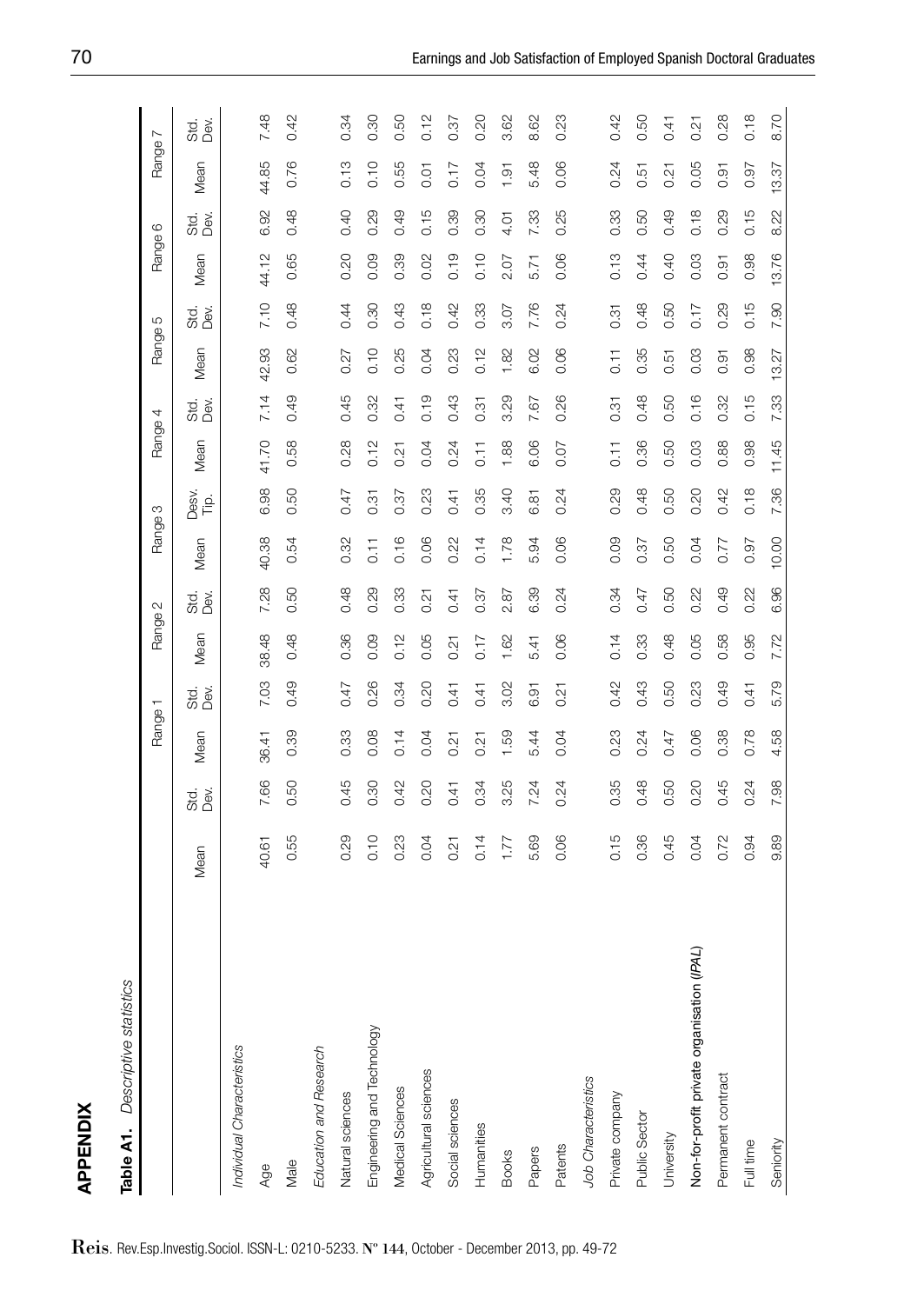| i |
|---|
|   |
|   |
| ١ |

|                                                       |                                 |            | Range 1 |            |      | Range 2    |      | Range 3       |      | Range 4  | Range 5 |              | Range 6 |            | Range <sup>7</sup> | $\sim$       |
|-------------------------------------------------------|---------------------------------|------------|---------|------------|------|------------|------|---------------|------|----------|---------|--------------|---------|------------|--------------------|--------------|
|                                                       | Mean                            | sta<br>Dev | Mean    | sta<br>Dev | Mean | sta<br>Dev | Mean | Desv.<br>Tip: | Mean | 3<br>De∖ | Mean    | stai<br>Devi | Mean    | sta<br>Dev | Mean               | std.<br>Dev. |
| content and job<br>Relationship between PhD programme |                                 |            |         |            |      |            |      |               |      |          |         |              |         |            |                    |              |
| High                                                  | 0.60                            | 0.49       | 0.55    | 0.50       | 0.60 | 0.49       | 0.64 | 0.48          | 0.63 | 0.48     | 0.64    | 0.48         | 0.61    | 0.49       | 0.55               | 0.50         |
| Normal                                                | 0.22                            | 0.41       | 0.21    | 0.41       | 0.21 | 0.41       | 0.20 | 0.40          | 0.24 | 0.42     | 0.21    | 0.41         | 0.24    | 0.43       | 0.25               | 0.43         |
| Low                                                   | 0.18                            | 0.38       | 0.24    | 0.43       | 0.19 | 0.39       | 0.16 | 0.36          | 0.14 | 0.35     | 0.15    | 0.36         | 0.15    | 0.36       | 0.20               | 0.40         |
| and job<br>Relationship between qualification level   |                                 |            |         |            |      |            |      |               |      |          |         |              |         |            |                    |              |
| Adequately qualified                                  | 0.56                            | 0.50       | 0.50    | 0.50       | 0.55 | 0.50       | 0.51 | 0.50          | 0.51 | 0.50     | 0.47    | 0.50         | 0.56    | 0.50       | 0.71               | 0.45         |
| Over-qualified                                        | 0.44                            | 0.50       | 0.50    | 0.50       | 0.45 | 0.50       | 0.49 | 0.50          | 0.49 | 0.50     | 0.53    | 0.50         | 0.44    | 0.50       | 0.29               | 0.45         |
| Adequately educated                                   | 0.44                            | 0.50       | 0.34    | 0.47       | 0.43 | 0.49       | 0.39 | 0.49          | 0.39 | 0.49     | 0.39    | 0.49         | 0.45    | 0.50       | 0.58               | 0.49         |
| Over-educated                                         | 0.56                            | 0.50       | 0.66    | 0.47       | 0.57 | 0.49       | 0.61 | 0.49          | 0.61 | 0.49     | 0.61    | 0.49         | 0.55    | 0.50       | 0.42               | 0.49         |
| Income (euros)                                        |                                 |            |         |            |      |            |      |               |      |          |         |              |         |            |                    |              |
| Less than 20,000                                      | 0.15                            | 0.35       |         |            |      |            |      |               |      |          |         |              |         |            |                    |              |
| From 20,001 to 30,000                                 | 0.25                            | 0.43       |         |            |      |            |      |               |      |          |         |              |         |            |                    |              |
| From 30,001 to 35,000                                 | 0.16                            | 0.37       |         |            |      |            |      |               |      |          |         |              |         |            |                    |              |
| From 35,001 to 40,000                                 | 0.14                            | 0.35       |         |            |      |            |      |               |      |          |         |              |         |            |                    |              |
| From 40,001 to 45,000                                 | $\overline{0}$ . $\overline{1}$ | 0.31       |         |            |      |            |      |               |      |          |         |              |         |            |                    |              |
| From 45,001 to 50,000                                 | 0.08                            | 0.27       |         |            |      |            |      |               |      |          |         |              |         |            |                    |              |
| More than 50,000                                      | 0.12                            | 0.33       |         |            |      |            |      |               |      |          |         |              |         |            |                    |              |
| Number of observations                                |                                 | 12,193     |         | 1,797      |      | 3,004      |      | 1,970         |      | 1,706    |         | 1,306        |         | 942        |                    | 1,468        |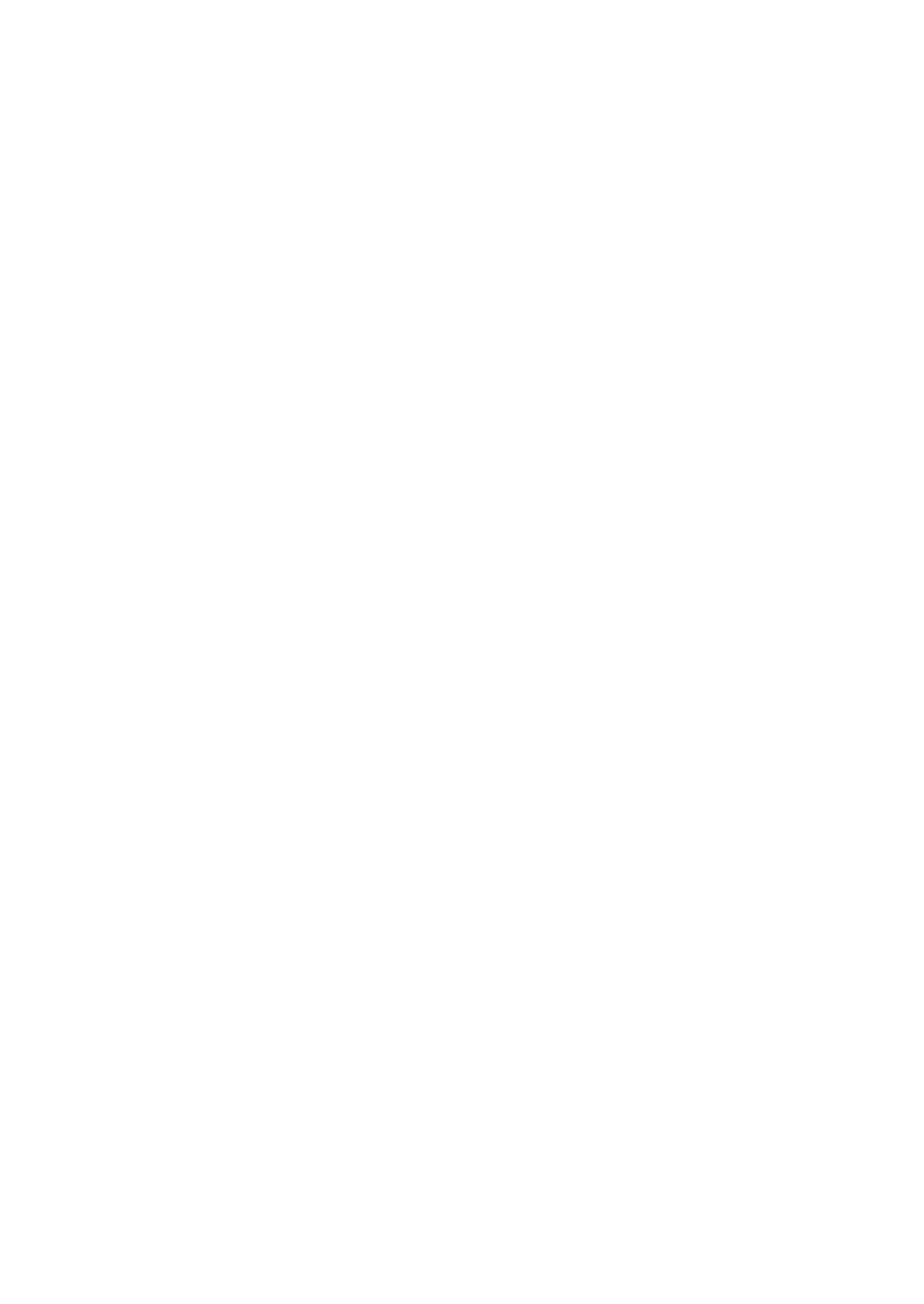# Ingresos y satisfacción laboral de los trabajadores españoles con título de doctor

*Earnings and Job Satisfaction of Employed Spanish Doctoral Graduates*

#### **Juan Francisco Canal Domínguez**

# **Palabras clave**

Carreras profesionales • Relación titulacióntrabajo • Satisfacción con el empleo • Títulos doctorales • Ingresos

# **Key words**

**Careers** • Education Work Relationship • Employment Satisfaction • Doctoral Degrees • Income

#### **Resumen**

La creciente demanda de trabajadores altamente cualificados en los países desarrollados ha generado en Europa un reciente interés por analizar si la form ación adquirida en los cursos de doctorado es adecuada a las necesidades del mercado de trabajo. La satisfacción laboral permite aproximar tanto la relación entre formación y puesto de trabajo como la acertada gestión por parte de la empresa de sus relaciones laborales con los doctores. Los resultados indican que el análisis por niveles de ganancias son relevantes, ya que permite identificar dos claros comportamientos de la satisfacción laboral: por una parte, a medida que aumentan los ingresos aumenta la satisfacción, pero en menor medida en la parte alta de la distribución de ganancias; por otra, a medida que avanzamos por la distribución de ganancias cambia tanto la valoración relativa de los componentes de la satisfacción laboral como su importancia a la hora de explicar las variaciones de dicha satisfacción.

# **Abstract**

The increasing demand for highly qualified workers in developed countries has raised a new interest in analysing whether doctoral training meets the needs of the European labour market. Job satisfaction enables an approach to both the relationship between training and job position and to a company's successful management of its relationship with those workers who are PhD holders. The results indicate that an analysis based on earnings is relevant, as it makes it possible to identify two clear job satisfaction behaviours: on the one hand, as earnings increase, so does job satisfaction, although this is found to a lesser extent in the higher earnings range; on the other hand, when moving up in the salary range, the relative assessment of job satisfaction components changes, as well as their significance in explaining the variations in job satisfaction.

# **Cómo citar**

Canal Domínguez, Juan Francisco (2013). «Ingresos y satisfacción laboral de los trabajadores españoles con título de doctor». *Revista Española de Investigaciones Sociológicas,* 144: 49-72. (http://dx.doi.org/10.5477/cis/reis.144.49)

La versión en inglés de este artículo puede consultarse en http://reis.cis.es y http://reis.metapress.com

**Juan Francisco Canal Domínguez:** Universidad de Oviedo | jfcanal@uniovi.es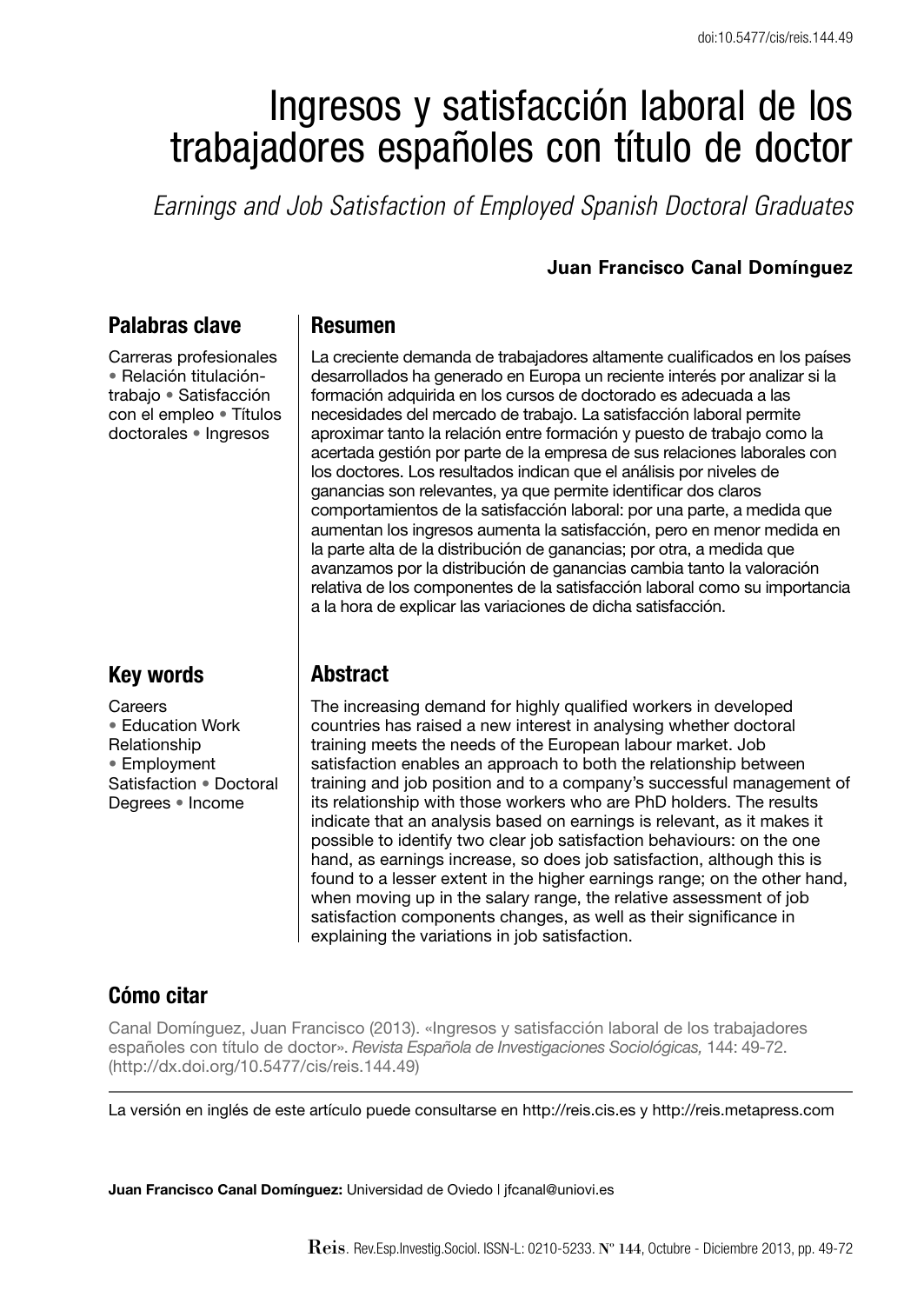# **INTRODUCCIÓN1**

La globalización de las relaciones comerciales ha incrementado los niveles de competitividad entre empresas, lo cual se ha traducido en el desarrollo de procesos productivos cada vez más complejos. En este contexto, la dotación de mano de obra capaz de responder a estos cambios es decisiva en el desarrollo económico y social, por lo que hoy en día existe un interés creciente por parte de los países desarrollados en general, y Europa en particular, en potenciar la dotación de mano de obra cualificada (Häyrinen-Alestalo y Peltola, 2006).

Para responder a estas necesidades, los países desarrollados han incrementado sustancialmente el número de individuos con el título de doctor. Según Auriol (2010), en el área de los países integrantes de la OCDE, se doctoraron cerca de 200.000 individuos en el año 2006 frente a los 140.000 de 1998 (un 40% de incremento en ocho años). El sistema de investigación español no es ajeno a este esfuerzo tal y como señala Sanz (2004), desde los años ochenta España ha mantenido una tendencia creciente en el gasto de I+D medido en términos de gasto porcentual respecto al PIB (similar al ocurrido en Grecia y Portugal), de tal forma que en la primera mitad de la década del 2000 se había observado una cierta convergencia con los grandes países de la UE, así como respecto a la media de la UE y la OCDE. Tal como señala el mismo autor, el crecimiento del sistema investigador se basa esencialmente en la generación de nuevos investigadores, de tal forma que, si bien el número de estos en España también mantiene una tendencia creciente desde los años ochenta, las proyecciones sobre la necesidad de formación de doctores hasta el año 2015 se estimaron entre los  $50.000$  y los  $150.000$ , lo que significa entre 4.000 y 12.000 nuevos cada año. Si atendemos a las cifras ofrecidas por el Instituto Nacional de Estadística, la generación de nuevos doctores parece situarse dentro de niveles aceptables dado que en el año 2010 superaban los 8.500.

Este rápido aumento en el número de doctores no ha contado con un desarrollo paralelo en el análisis del éxito de su integración en el mercado de trabajo de la empresa pública y privada, teniendo en cuenta que el destino profesional tradicional de los doctores ha sido la universidad. Una medida de la adecuación de la formación recibida a las necesidades del mercado de trabajo es la satisfacción laboral que experimenta el trabajador, ya que es un concepto que permite aproximar de forma global el valor que el trabajador otorga a aspectos tales como el rendimiento de su formación, la relación entre los contenidos de los cursos de doctorado y la carrera profesional desarrollada, y la adecuada gestión de este segmento de trabajadores por parte de los empresarios. El análisis de los determinantes de la satisfacción laboral puede ser utilizado por la universidad y las empresas para mejorar la productividad de los doctores, objetivo de los Gobiernos que, ante el aumento de los recursos destinados a la formación de investigadores, muestran un creciente interés por conocer el rendimiento de los fondos destinados a la universidad (Brooks y Heiland, 2007). En este sentido, dentro del mundo académico se ha dado un paso decisivo para reformular el concepto de los estudios de doctorado en base a la Declaración de Bolonia, con profundos cambios en el contenido y la estructura de los estudios de Grado y Post-grado (Silvana, 2008).

Sin embargo, existe un importante desconocimiento sobre la carrera profesional desarrollada por los doctores en Europa. Con el fin de aumentar el grado de conocimiento de este ciclo formativo superior, la UE

<sup>&</sup>lt;sup>1</sup> Esta investigación ha sido financiada por el Proyecto del Ministerio de Ciencia e Innovación ECO2008-03468. Quiero agradecer al INE el haber puesto a mi disposición la base de datos «Encuesta sobre Recursos Humanos en Ciencia y Tecnología 2006».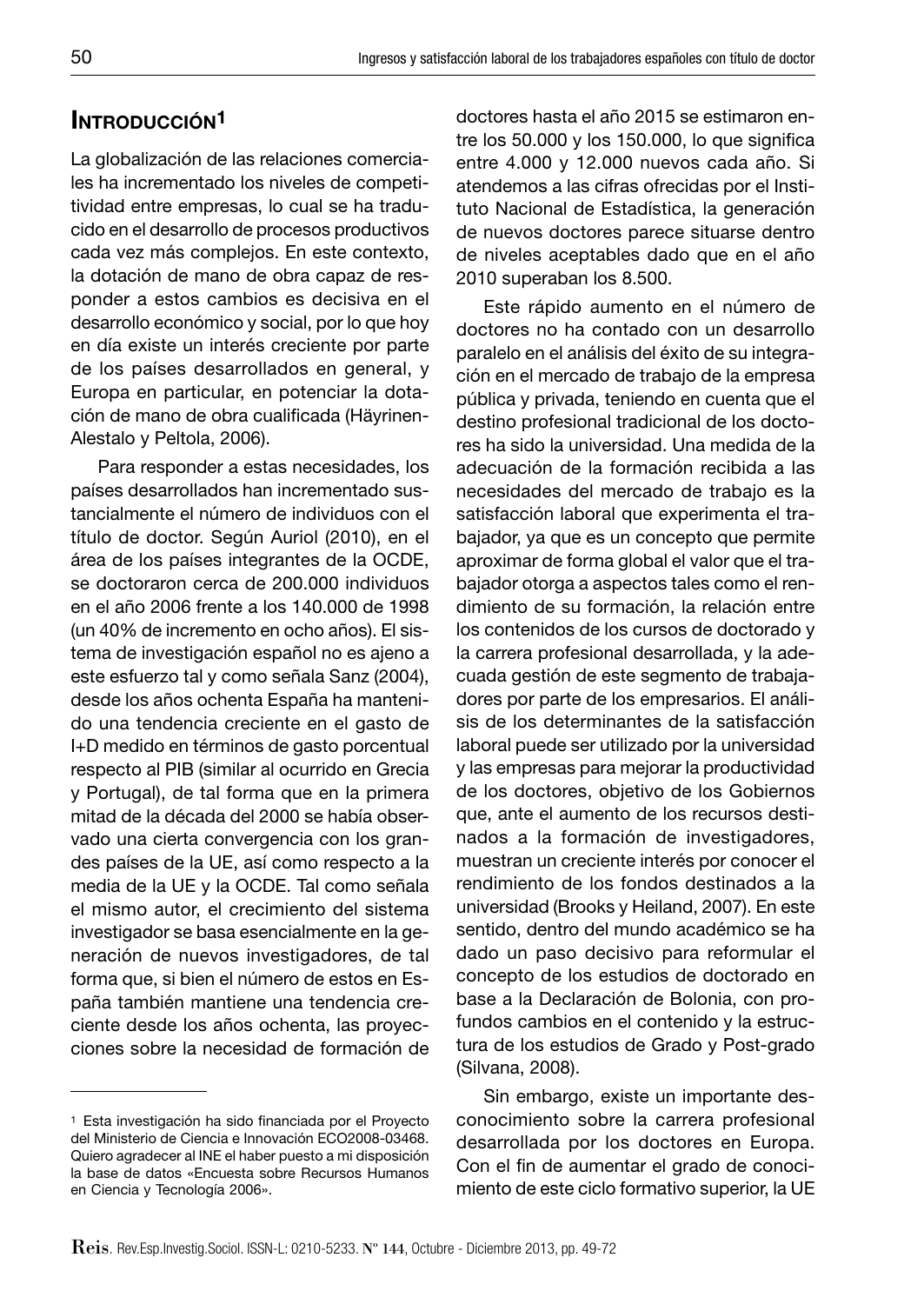ha impulsado la realización de encuestas a través del Reglamento de la UE 753/2004 sobre Ciencia y Tecnología, en el que se establece el marco para el desarrollo de estadísticas sobre trabajadores que hayan obtenido el título de doctor. En aplicación de este reglamento el INE realizó en el año 2008 la «Encuesta sobre Recursos Humanos en Ciencia y Tecnología 2006», que constituye un estudio exhaustivo sobre los doctores residentes en el territorio nacional que obtuvieron su título de doctor entre 1990 y 2006 en alguna universidad española, tanto pública como privada2.

La presente investigación parte de la información contenida en esta base de datos para realizar un estudio de los determinantes de la satisfacción laboral. La referida encuesta contiene abundante información sobre aspectos personales, familiares y profesionales de los individuos, por lo que el análisis se centra en identificar cuáles de estas variables son relevantes en la determinación de la satisfacción laboral y cuál es la magnitud de su efecto. Existe una abundante literatura que intenta dar respuesta a esta pregunta, y a la cual se hará amplia referencia en el segundo apartado. No obstante, se destacan dos conclusiones básicas para el análisis empírico: la importancia que tiene la definición del concepto de satisfacción laboral y la conveniencia de la agrupación de los determinantes en intrínsecos y extrínsecos al individuo. De estos últimos se ha constatado la importancia de las variables relacionadas con las ganancias del individuo, lo que ha hecho conveniente profundizar el análisis de la satisfacción laboral en relación a las mismas.

El trabajo se estructura de la siguiente forma: en el segundo apartado se discute sobre el concepto de satisfacción laboral; el tercero se dedica a la revisión de la literatura existente sobre la actividad profesional de los doctores; en el cuarto se presenta la base de datos y las principales características de la muestra; en el apartado quinto se determina el concepto de satisfacción laboral así como las variables de las que depende; en el sexto se presentan los resultados de los análisis; y por último, el séptimo se dedicará a la discusión de los resultados.

#### **LA SATISFACCIÓN LABORAL: UN CONCEPTO AMPLIO CON MÚLTIPLES MEDIDAS**

La satisfacción laboral es un concepto demasiado difuso como para generar un consenso en su definición. Así, Locke (1976) define la satisfacción laboral como un placer o estado emocional positivo resultado de la valoración que el individuo hace de su trabajo o de su experiencia profesional. Esta defi nición está basada en el hecho de que la satisfacción laboral podría ser explicada como la suma ponderada de ciertos aspectos del trabajo (la percepción que se tiene de ellos) y el valor que el individuo espera de ellos o desearía tener. Para Spector (1997), la satisfacción laboral es simplemente el sentimiento de las personas hacia su trabajo, basado en la valoración de aspectos satisfactorios e insatisfactorios del mismo. Por su parte, Fabra y Camisón (2009) consideran que la satisfacción laboral es una valoración conjunta de las ganancias monetarias y no monetarias que les reportan sus trabajos, de acuerdo con sus preferencias personales y sus expectativas.

Pero más allá del problema de definición concreta del concepto, se plantea la necesidad de establecer cómo se mide y cuáles son los factores de los que depende. La economía laboral supone en su análisis teórico que la valoración de un trabajo (medido en términos de satisfacción laboral) depende positivamente de los ingresos y negativa-

<sup>2</sup> El INE repitió esta encuesta para el año 2009. Sin embargo, las graves deficiencias en el diseño de la muestra, así como la omisión de variables relevantes respecto a la encuesta del año 2006, la hacen poco recomendable para el análisis empírico.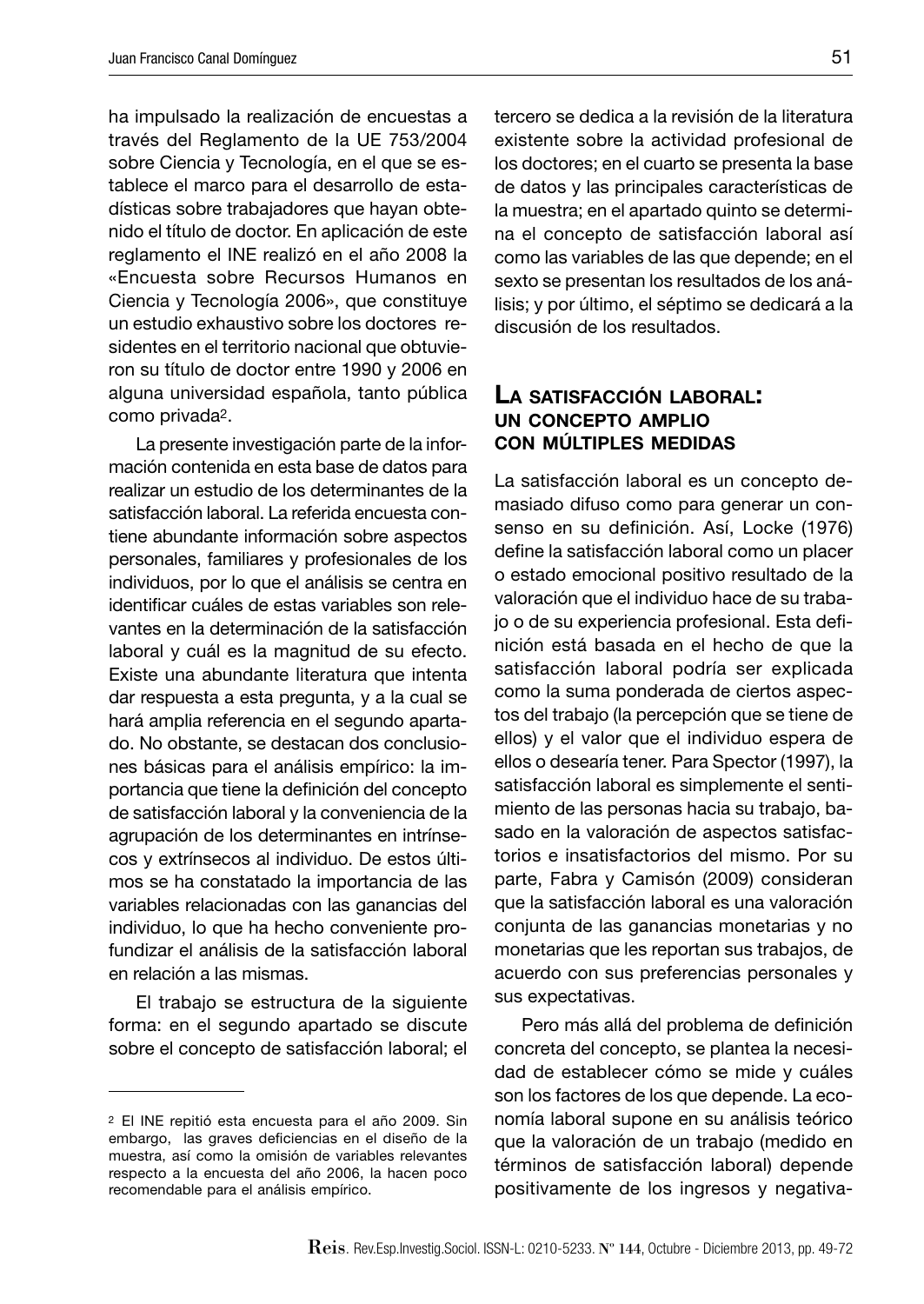mente de las horas trabajadas. Sin embargo, este planteamiento tan restrictivo, que permite un desarrollo teórico sencillo del comportamiento del trabajador, necesita relajar los supuestos en los que se basa para poder ser contrastado en el análisis empírico. Rose (2001) resume de forma sencilla la gran variedad de métodos utilizados para medir la satisfacción laboral contenidos en los estudios empíricos: la satisfacción laboral se puede entender como un concepto bidimensional, con una dimensión intrínseca (las características de cada individuo, tales como edad, sexo, nivel de estudios, etc.) y extrínseca (las características del puesto de trabajo, como pueden ser ingresos, tamaño de la empresa, tipo de contrato, etc.). Los recientes trabajos de Mora, Vila y García (2005), Mora, García y Vila (2007), Vila, García y Mora (2007), García y Van der Velden (2008) y Fabra y Camisón (2009) suponen un ejemplo de análisis de los determinantes de la satisfacción laboral para distintos ámbitos y niveles educativos, basados en esta división de los condicionantes de la satisfacción laboral en intrínsecos y extrínsecos.

En cuanto a cómo medir la satisfacción laboral, existen básicamente dos posibilidades en función de la base de datos que se utilice. Existen algunas bases de datos que contienen específicamente una pregunta sobre satisfacción laboral a la que el entrevistado responde asignando un valor determinado dentro de una escala establecida en la pregunta. En este caso, no existe ninguna duda sobre la validez de la variable de medida (Vila, García y Mora, 2007; García y Van der Velden, 2008; Mora, Vila y García, 2005). Si no es así, es necesario establecer qué es satisfacción laboral, lo que puede dar lugar a una discusión sobre lo que cada autor considera que debe incluirse o no en la construcción de la unidad de medida. Como ejemplo, Fabra y Camisón (2009) miden la satisfacción laboral mediante una variable creada como media aritmética de la valoración por parte del individuo de siete aspectos distintos del puesto de trabajo (satisfacción con los ingresos, estabilidad laboral, el trabajo en sí mismo, las horas de trabajo, los días trabajados, el ambiente en el trabajo y la distancia desde el domicilio hasta el puesto de trabajo). En la base de datos utilizada en la presente investigación no existe una pregunta específica sobre satisfacción laboral, por lo que será necesario establecer su medida.

## **¿QUÉ SABEMOS DE LA ACTIVIDAD PROFESIONAL DE LOS DOCTORES?**

La literatura existente que analiza la actividad profesional de los doctores no ha desarrollado ningún análisis específico sobre su satisfacción laboral. Los trabajos existentes centran su atención fundamentalmente en aspectos tales como la trayectoria profesional, la transición entre el periodo de formación y la vida laboral, o las diferencias salariales que se encuentran si optan entre un puesto de trabajo vinculado a la universidad u otro ligado la empresa pública o privada.

Así, Lee, Miozzo y Laredo (2010) examinan diferentes tipos de carrera profesional entre los doctores, y demuestran que las competencias y conocimientos adquiridos durante los cursos de doctorado les permiten obtener remuneraciones adicionales en sus carreras profesionales en relación a los individuos con otros tipos de formación. Cumming (2010) aborda el problema de la relación entre la formación académica de los doctores y el entorno empresarial. Considera de gran importancia la participación activa de todos los agentes implicados en el desarrollo de las etapas relacionadas con la educación, formación, investigación, trabajo y carrera profesional. En este sentido, la formación doctoral no debería ser interpretada como un sistema donde los inputs (recursos humanos y físicos) sirven para generar outputs (doctorados), sino más bien un modelo integrado, concebido como un ecosis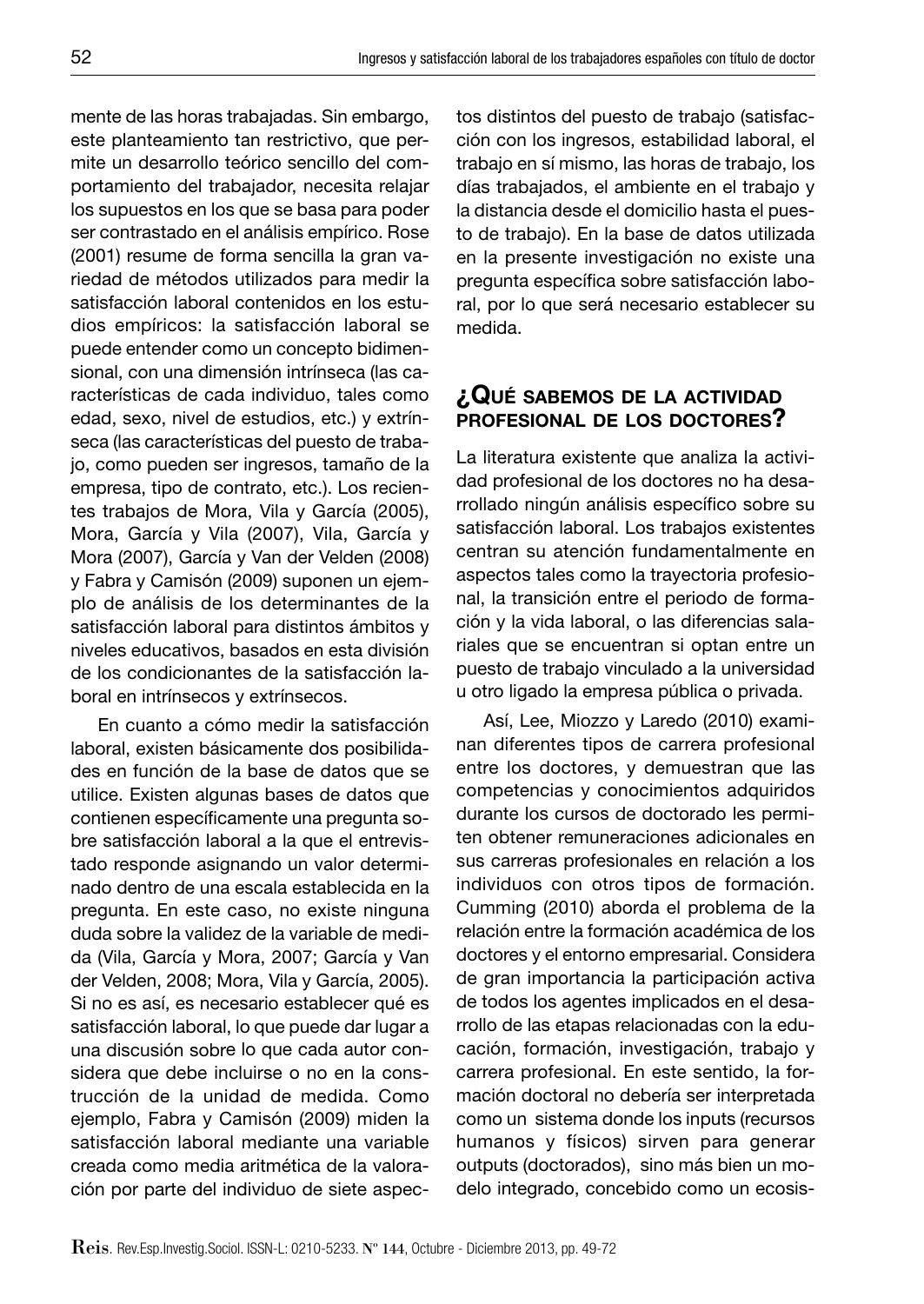tema de muchos componentes interrelacionados. Thune (2009) realiza una extensa revisión de la literatura que aborda la cuestión de la relación entre los estudiantes de doctorado y las empresas, y defiende que una incorporación profesionalmente exitosa de los doctores en el mundo de la empresa privada dependerá de la política de colaboración entre la universidad y las empresas, así como del desarrollo de departamentos de investigación en las empresas. Sin embargo, el análisis empírico revela que una parte importante de esa trayectoria profesional es determinada también por las características del individuo (sexo, edad, etc.).

Recotillet (2007) analiza los efectos de la formación post-doctoral sobre los salarios percibidos. Sorprendentemente, la principal conclusión se centra en el hecho de que este nivel formativo no ejerce un efecto positivo sobre los salarios una vez que se controla la autoselección. En cambio, la principal aportación para el estudiante es el aumento en la probabilidad de conseguir un primer empleo. Enders (2002), usando datos del mercado de trabajo alemán, concluye que la formación post-doctoral incrementa la probabilidad de los doctores de conseguir un trabajo más estable y más adecuado a su nivel de formación. Además, este complemento a la formación doctoral aumenta la probabilidad de ocupar un puesto de trabajo en los niveles superiores de los mercados internos de trabajo de las empresas, en comparación con individuos de formación doctoral, si bien las diferencias salariales encontradas no son significativas. Mangematin (2000) considera, por su parte, que la carrera profesional de los estudiantes de doctorado queda determinada por la relación entre la universidad y la empresa, así como por los objetivos de aquellas personas que supervisan la formación del doctorando. Así, si existe una estrecha relación entre la universidad y las empresas, será posible una mayor transferencia de conocimiento desde la universidad hacia las empresas al ocupar el estudiante un puesto de trabajo en las mismas, si bien esto se traducirá en un menor número de publicaciones científicas para el futuro doctor. Por otra parte, si el supervisor potencia la producción científica, supondrá un obstáculo para la trayectoria profesional del futuro doctor en la empresa. Mangematin, Mandran y Crozet (2000), observan para el caso francés las dificultades de los Doctores graduados con posterioridad al año 1995 para encontrar empleo. Las conclusiones extraídas señalan la importancia del proceso formativo en el futuro profesional de los doctores (orientado hacia la producción científica o hacia la transferencia de conocimientos al sector privado), debido a las diferencias observadas en las carreras profesionales de ambos sectores (salarios, estabilidad laboral, promoción, etc.) así como la dificultad para moverse entre ambos sectores.

Para el caso español existen pocos estudios debido a la falta, hasta fechas de recientes, de una base de datos adecuada para el estudio de este colectivo de trabajadores. Así, Canal y Muñiz (2012), a partir de la misma base de datos que la utilizada en esta investigación, analizan los factores determinantes de la elección de la carrera profesional de los doctores. Los autores demuestran que el destino profesional de los doctores ha experimentando un importante cambio, absorbiendo las empresas públicas y privadas a la mayoría de los doctores, frente al tradicional destino profesional en el ámbito universitario. Los autores encuentran que la principal causa de este cambio se halla en las expectativas salariales, que penalizan a la carrera profesional universitaria. Utilizando la misma base de datos, Canal y Rodríguez (2011) demuestran que los doctores en Ciencias que trabajan en empresas (públicas o privadas) obtienen mayores rentas que aquellos que lo hacen en la universidad, mientras que lo opuesto se cumple para los doctores en Humanidades y Ciencias Sociales. García, Mas y Polo (2010) analizan los determinantes de la demanda de doctores por parte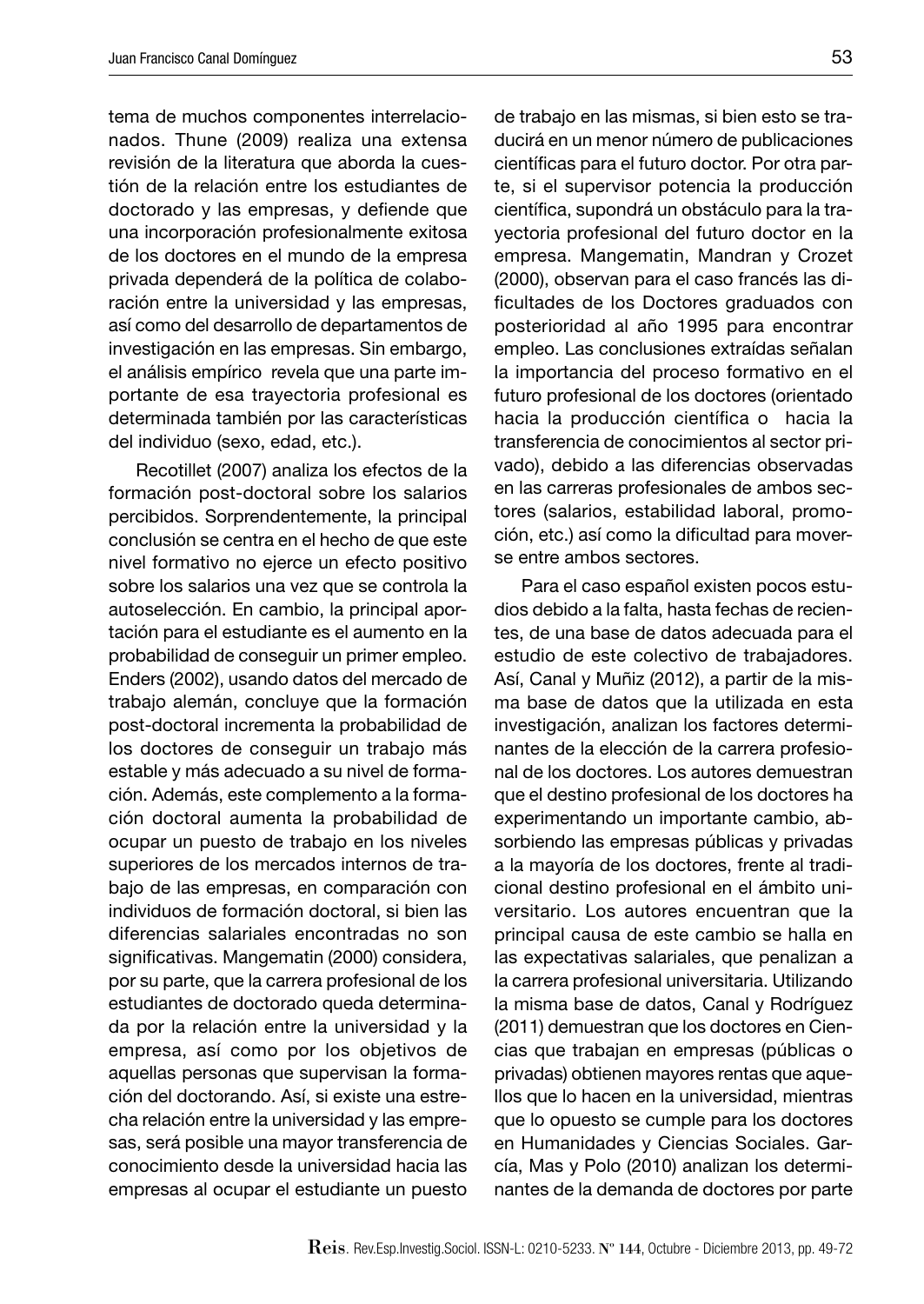de las empresas privadas españolas, estableciendo que los tres más importantes son el grado de cooperación entre empresas y universidades, el nivel de actividad de la empresa en investigación y desarrollo, y ciertas características de las empresas (tamaño, sector de actividad, antigüedad y nivel salarial medio). Por último, Cruz y Sanz (2005) analizan para una muestra de doctores, los incentivos a la hora de elegir entre una carrera profesional en la empresa privada frente a la universidad, así como el valor relativo (en términos salariales) de un doctor fuera de la universidad. Tal como han demostrado Canal y Rodríguez (2011), la universidad no se convierte en la única opción de los doctorados, sino que la empresa privada supone una alternativa cada vez más valorada por los doctores en términos de estabilidad laboral y rendimiento económico. Ahora bien, una vez elegido uno de los dos sectores, lo habitual es desarrollar toda la trayectoria profesional en el mismo. Es importante destacar que, respecto a aquellos que decidieron desarrollar su carrera profesional en la empresa privada, no se apreció una falta de adecuación entre la formación recibida y las necesidades de las empresas, contradiciendo la idea extendida en España de la falta de conexión entre la universidad y la realidad empresarial. Es más, la producción científica generada en la empresa privada en términos de patentes y publicaciones está directamente relacionada con la inversión en investigación previamente desarrollada por las empresas (departamentos de I+D, así como número de investigadores en plantilla). Por último, a pesar de que no se observan diferencias por sexos a la hora de decidir la trayectoria profesional a elegir (sector privado o universidad), sí se observan menores salarios entre las mujeres.

Existen algunos trabajos que analizan de forma tangencial la satisfacción laboral de los doctores, siempre desde una perspectiva meramente descriptiva. Así, Schwabe (2011), para el caso austriaco, señala que, en general, los doctores se muestran satisfechos con su situación laboral. Un análisis más detallado de las diferentes dimensiones de esta satisfacción muestra que la satisfacción con los ingresos no se encuentra correlacionada con la satisfacción producida por los aspectos intelectuales del trabajo (reto intelectual, nivel de responsabilidad, etc.). Auriol (2010), para 27 países de la OCDE, y dentro del proyecto Careers of Doctorate Holders (CDH), de su análisis descriptivo también concluye que, en general, los doctores se encuentran satisfechos con su situación laboral, aunque en menor medida con aspectos tales como los ingresos, la estabilidad laboral o las oportunidades para promocionar. Por último, Auriol (2007), en una primera evaluación del anteriormente citado proyecto, y solo para siete países de la OCDE, concluye que la gran mayoría de los doctores considera que su trabajo tiene una relación adecuada a su formación. Sin embargo, se encuentran más satisfechos con aquellos aspectos intelectuales del trabajo (reto intelectual, contribución a la sociedad, etc.), que con aquellos más relacionados con las condiciones del puesto de trabajo (ingresos, estabilidad laboral, localización y oportunidades de promoción).

Por lo tanto, se puede concluir que, efectivamente, no existen trabajos que aborden específicamente la satisfacción laboral del colectivo de los doctores, solo tenemos breves referencias puramente descriptivas dentro de estudios que abordan la situación laboral de los doctores desde una perspectiva más general.

#### **LA BASE DE DATOS**

Tal como se comentó en la introducción, la «Encuesta sobre Recursos Humanos en Ciencia y Tecnología 2006» constituye un estudio exhaustivo a los doctores residentes en el territorio nacional que obtuvieron su título de doctor entre 1990 y 2006 en alguna universidad española, tanto pública como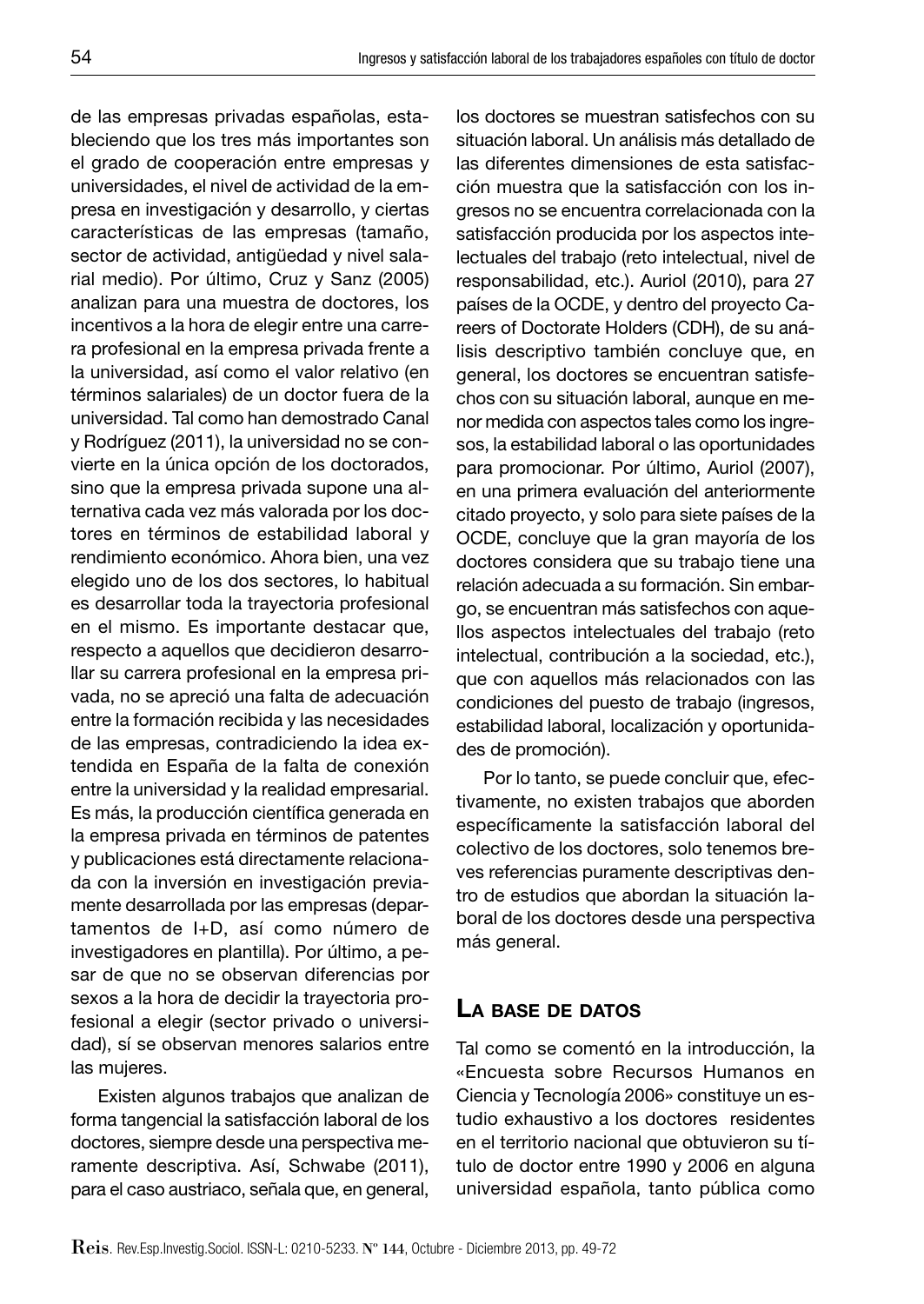privada. La encuesta toma como unidad estadística a las personas que son doctores y tienen, a lo sumo, 70 años, siendo el número total de individuos seleccionados para la encuesta de 17.000, conformando finalmente la población muestral un total de 12.6253.

La distribución de los encuestados por grandes áreas de conocimiento revela que tres de ellas agrupan a la mayoría de las observaciones: Ciencias Naturales (29,2%), Ciencias Médicas (22,6%) y Ciencias Sociales (20,8%). Entre las tres suman casi el 73% de los individuos encuestados. Más alejadas se encuentran las Humanidades (14%), la Ingeniería y Tecnología (9,6%), y las Ciencias de la Agricultura (4%). Existe, pues, un predominio de las áreas de Ciencias sobre las de Letras.

En cuanto al sector en el que se encuadra la empresa a la que pertenece el encuestado, el 45% declaró trabajar en centros de enseñanza superior y un 36% en la Administración Pública, por lo que se puede afirmar que prácticamente el 81% de los encuestados pertenecían al sector público. Estos datos son coherentes con la tendencia observada en el mercado de trabajo europeo de demandar individuos formados en la investigación (tanto por la empresa pública como por la privada), ya que más de la mitad de los doctores no trabajan en centros de enseñanza. Por lo tanto, a pesar de la creciente orientación profesional hacia puestos de trabajo fuera de la universidad, la actividad predominante es la de profesor de universidad.

En cuanto a los niveles salariales, a diferencia de lo que suele ser habitual en las encuestas del mercado de trabajo, la información se presenta en intervalos4.

#### **TABLA 1.** *Ingresos (porcentaje de trabajadores en cada intervalo)*

| Intervalo (euros)         | Porcentaje |
|---------------------------|------------|
| Menos de 20.000           | 14,74      |
| Desde 20.001 hasta 30.000 | 24,64      |
| Desde 30.001 hasta 35.000 | 16,16      |
| Desde 35.001 hasta 40.000 | 13,99      |
| Desde 40.001 hasta 45.000 | 10,71      |
| Desde 45.001 hasta 50.000 | 7,73       |
| Más de 50.000             | 12,04      |

Como puede observarse en la tabla 1, la distribución de los salarios sigue el comportamiento habitual del mercado de trabajo ya que la mayor parte de los trabajadores se acumula en la parte media-baja de la distribución: el intervalo entre 20.000 y 30.000 euros es el que mayor porcentaje de trabajadores acumula (24,6%), de tal forma que más de la mitad de los trabajadores ganan menos de 35.000 euros. Sin embargo, el intervalo más alto de ganancias (más de 50.000 euros) acumula el mismo porcentaje de trabajadores que el intervalo entre 10.000 y 20.000 euros, lo cual genera una importante distorsión en la distribución log-normal de los salarios.

Por último, los encuestados han valorado su satisfacción en relación a distintos aspectos de su trabajo: ingresos, estabili-

<sup>3</sup> El problema estriba en que no existe un directorio nacional que recoja a los individuos con el título de doctor, por lo que el INE tuvo que solicitar la información de cada universidad a través del Consejo Superior de Universidades. La obtención de la información individualizada por universidades implicó numerosos problemas, ya que algunas carecían de estos listados, mientras que las restantes presentaban una gran heterogeneidad en la antigüedad de los mismos, siendo la mayoría de ellos bastante recientes.

<sup>4</sup> La encuesta recoge ocho intervalos salariales, en vez de los siete presentados en la tabla. Dado que el intervalo de salarios más bajo (menos de 10.000 euros) representaba solo al 2,71% de los entrevistados, con el fin de que los intervalos no presenten una excesiva disparidad en cuanto al porcentaje de individuos contenidos en los mismos, se ha optado por construir un solo intervalo a partir de los dos intervalos de salarios más bajos (menos de 10.000 euros, y desde 10.001 a 20.000 euros), de tal forma que el intervalo inferior recoge ganancias inferiores a 20.000 euros.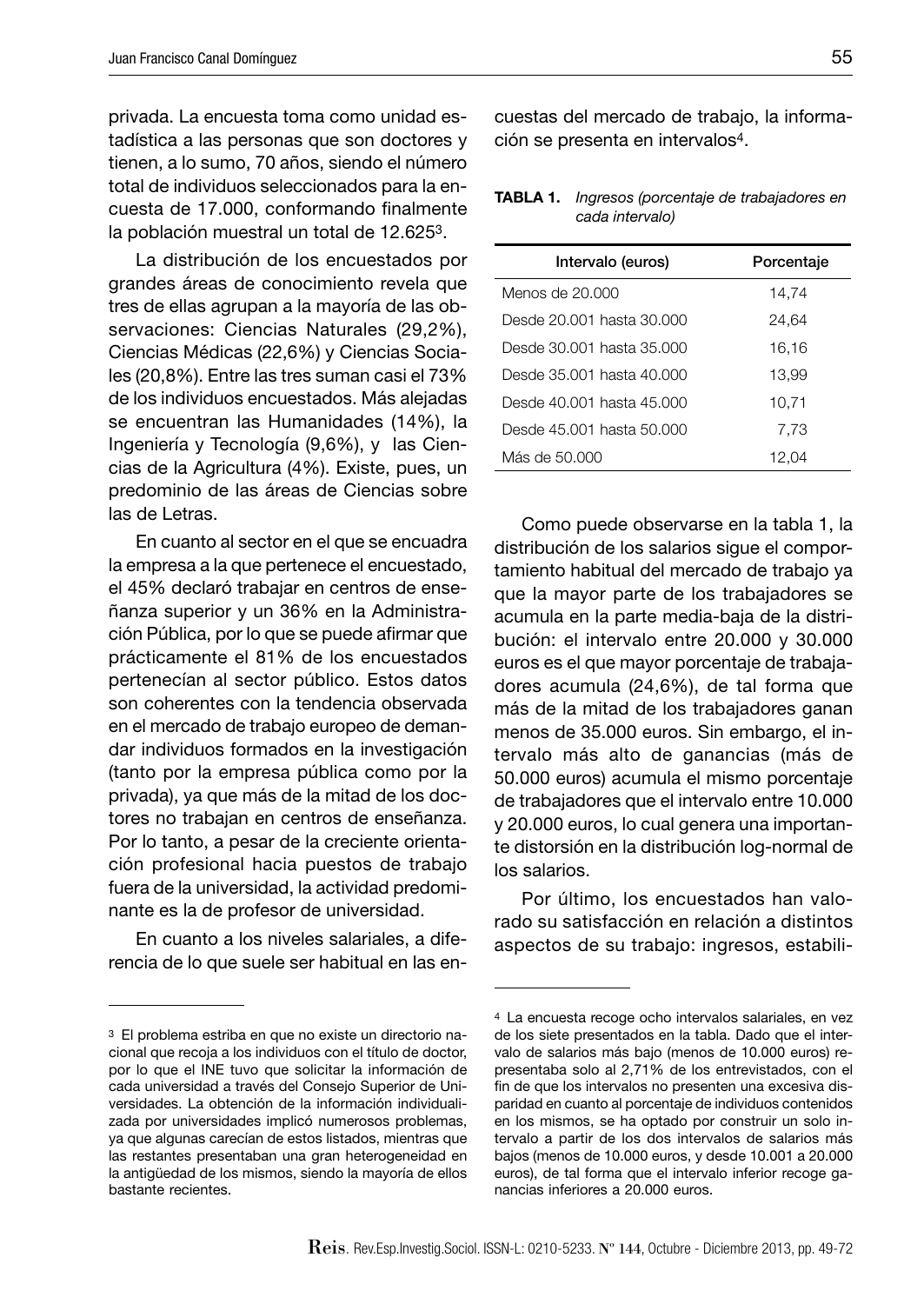|                                | Ninguna | Baja | Media | Alta |
|--------------------------------|---------|------|-------|------|
| Ingresos                       | 2,3     | 29,1 | 51,2  | 14,0 |
| Estabilidad laboral            | 7,1     | 15,1 | 18,9  | 55,4 |
| Localización                   | 1,5     | 9,2  | 27,9  | 58,0 |
| Condiciones de trabajo         | 1,7     | 14,5 | 44,8  | 35,5 |
| Oportunidades para promocionar | 12,2    | 34,9 | 36,1  | 13,4 |
| Nivel de responsabilidad       | 0,7     | 7,0  | 36,8  | 52,1 |
| Grado de independencia         | 1,8     | 10,0 | 37,4  | 47,4 |
| Reto intelectual               | 2,9     | 11,7 | 29,0  | 53,0 |
| Contribución a la sociedad     | 0,8     | 5,7  | 34,7  | 55,3 |
| Estatus social                 | 2,2     | 12,8 | 61,0  | 20,5 |

**TABLA 2.** *Satisfacción de los doctores con su trabajo (1=Ninguna; 2=Baja; 3=Media; 4=Alta). Porcentaje por criterio*

dad laboral, localización, condiciones laborales, oportunidades para promocionar, reto intelectual, nivel de responsabilidad, contribución a la sociedad, estatus social y grado de independencia. Las preguntas coinciden con las realizadas por la OCDE en el marco del Proyecto CDH (Career Doctorate Holders) (véase Auriol, 2007), dentro del cual se sitúa la presente encuesta5. La tabla 2 recoge la distribución porcentual de las respuestas (el individuo valora cada aspecto según la escala 1=ninguna; 2=baja; 3=media; 4=alta). En ella se puede observar que la valoración general se encuentra en un nivel medio-alto, siendo la más baja oportunidades para promocionar, donde el porcentaje de insatisfechos y altamente satisfechos es muy similar. Es destacable el hecho de que el segundo

aspecto que genera menos satisfacción son los ingresos, donde el porcentaje de totalmente satisfechos es el segundo más bajo. Por el contrario, los individuos dan la mayor valoración a un componente que supera los límites del puesto de trabajo, contribución a la sociedad, lo cual es claramente un reflejo de las particularidades del trabajo desarrollado por los doctores. En segundo lugar, sin embargo, se encuentra un componente de su trabajo totalmente alejado del anterior, localización, seguido de nivel de responsabilidad, lo que supone un claro indicador de la importancia de los puestos de trabajo desempeñados por los doctores.

Para estudiar la relación existente entre los distintos aspectos valorados, se han calculado los coeficientes de correlación de Pearson (tabla 3). Los resultados obtenidos permiten dividir los componentes de la satisfacción laboral en dos grupos. En el primero se integrarían los conceptos directamente relacionados con el puesto de

<sup>5</sup> No se han tenido en cuenta las contestaciones a la pregunta «Nivel de satisfacción con los beneficios económicos de su empleo», por ser esta demasiado ambigua.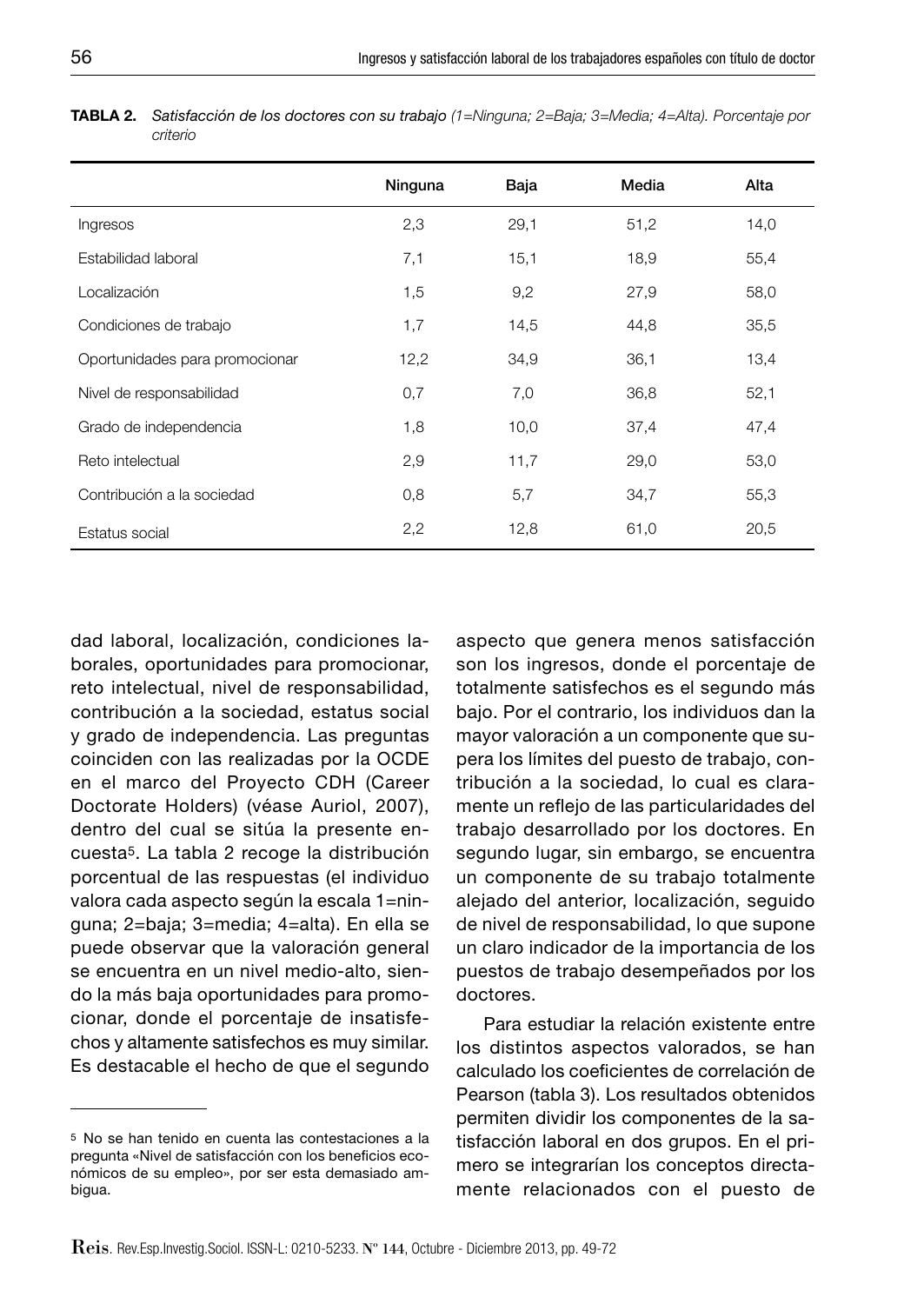|                                   | Ingresos                 | Estabi-<br>lidad<br>laboral | Locali-<br>zación | Condi-<br>ciones<br>de<br>trabajo | Oportuni-<br>dades<br>para<br>promo-<br>cionar | Nivel de<br>respon-<br>sabili-<br>dad | Grado<br>de<br>indepen-<br>dencia | Reto<br>inte-<br>lectual | Contri-<br>bución<br>a la<br>socie-<br>dad | Esta-<br>tus<br>social |
|-----------------------------------|--------------------------|-----------------------------|-------------------|-----------------------------------|------------------------------------------------|---------------------------------------|-----------------------------------|--------------------------|--------------------------------------------|------------------------|
| Ingresos                          | $\overline{\phantom{a}}$ | 0,26                        | 0,12              | 0,38                              | 0,25                                           | 0,13                                  | 0,14                              | 0,20                     | 0,09                                       | 0,34                   |
| Estabilidad laboral               | 0,26                     | ÷,                          | 0,27              | 0,35                              | 0,19                                           | 0,04                                  | 0,13                              | 0,20                     | 0,14                                       | 0,17                   |
| Localización                      | 0,12                     | 0,27                        | $\bar{ }$         | 0,31                              | 0,16                                           | 0,17                                  | 0,10                              | 0,18                     | 0,13                                       | 0,14                   |
| Condiciones de<br>trabajo         | 0,38                     | 0,35                        | 0,31              | $\overline{\phantom{0}}$          | 0,38                                           | 0,28                                  | 0,14                              | 0,37                     | 0,18                                       | 0,33                   |
| Oportunidades para<br>promocionar | 0,25                     | 0,19                        | 0,16              | 0,38                              | ۰                                              | 0,42                                  | 0,22                              | 0,31                     | 0,18                                       | 0,34                   |
| Nivel de responsabi-<br>lidad     | 0,13                     | 0,04                        | 0,17              | 0,28                              | 0,42                                           | $\overline{\phantom{a}}$              | 0,33                              | 0,40                     | 0,33                                       | 0,31                   |
| Grado de indepen-<br>dencia       | 0,14                     | 0,13                        | 0,10              | 0,14                              | 0,22                                           | 0,33                                  |                                   | 0,27                     | 0,41                                       | 0,28                   |
| Reto intelectual                  | 0,20                     | 0,20                        | 0,18              | 0,37                              | 0,31                                           | 0,40                                  | 0,27                              | ÷,                       | 0,26                                       | 0,28                   |
| Contribución a la<br>sociedad     | 0,09                     | 0,14                        | 0,13              | 0,18                              | 0,18                                           | 0,33                                  | 0,41                              | 0,26                     | $\overline{\phantom{a}}$                   | 0,33                   |
| Estatus social                    | 0,34                     | 0,17                        | 0,14              | 0,33                              | 0,34                                           | 0,31                                  | 0,28                              | 0,28                     | 0,33                                       |                        |

**TABLA 3.** *Correlación entre los distintos componentes de la satisfacción laboral*

Todos los coeficientes son significativos al 1%.

trabajo (ingresos, estabilidad laboral, localización, condiciones laborales, oportunidades para promocionar, nivel de responsabilidad y grado de independencia), mientras que en un segundo grupo se integrarían las valoraciones que el individuo realiza de aquellos aspectos de su vida laboral que sobrepasan los límites de su puesto de trabajo (reto intelectual, contribución a la sociedad y estatus social). Como se puede observar en la tabla 3, las correlaciones más elevadas se dan para los pares oportunidades para promocionar-nivel de responsabilidad, grado de independencia-contribución a la sociedad y nivel de responsabilidadreto intelectual. Es decir, los aspectos que sobrepasan al puesto de trabajo experimentan mayores valoraciones conforme el doctor aumenta a su vez la valoración de aspectos asociados a puestos de trabajo de cierta importancia que le permiten tener mayor nivel de responsabilidad, grado de independencia y oportunidades para promocionar. De la misma forma, las correlaciones más bajas se dan, por una parte, entre los aspectos que sobrepasan al puesto de trabajo (reto intelectual, estatus social y contribución a la sociedad) y aspectos que se valorarían más en puestos de trabajo de poca exigencia profesional (estabilidad laboral, localización e ingresos), y por otra, entre aspectos referentes a puestos de trabajo situados en las categorías profesionales más altas (nivel de responsabilidad y oportunidades parad promocionar) y aquellos con menor exigencia profesional (localización).

El análisis factorial no arroja resultados concluyentes en torno a la existencia de factores subyacentes que tiendan a agrupar a los diferentes aspectos sobre satisfacción, poniendo de manifiesto la complejidad y diversidad de los aspectos que entran en la valoración de la satisfacción laboral.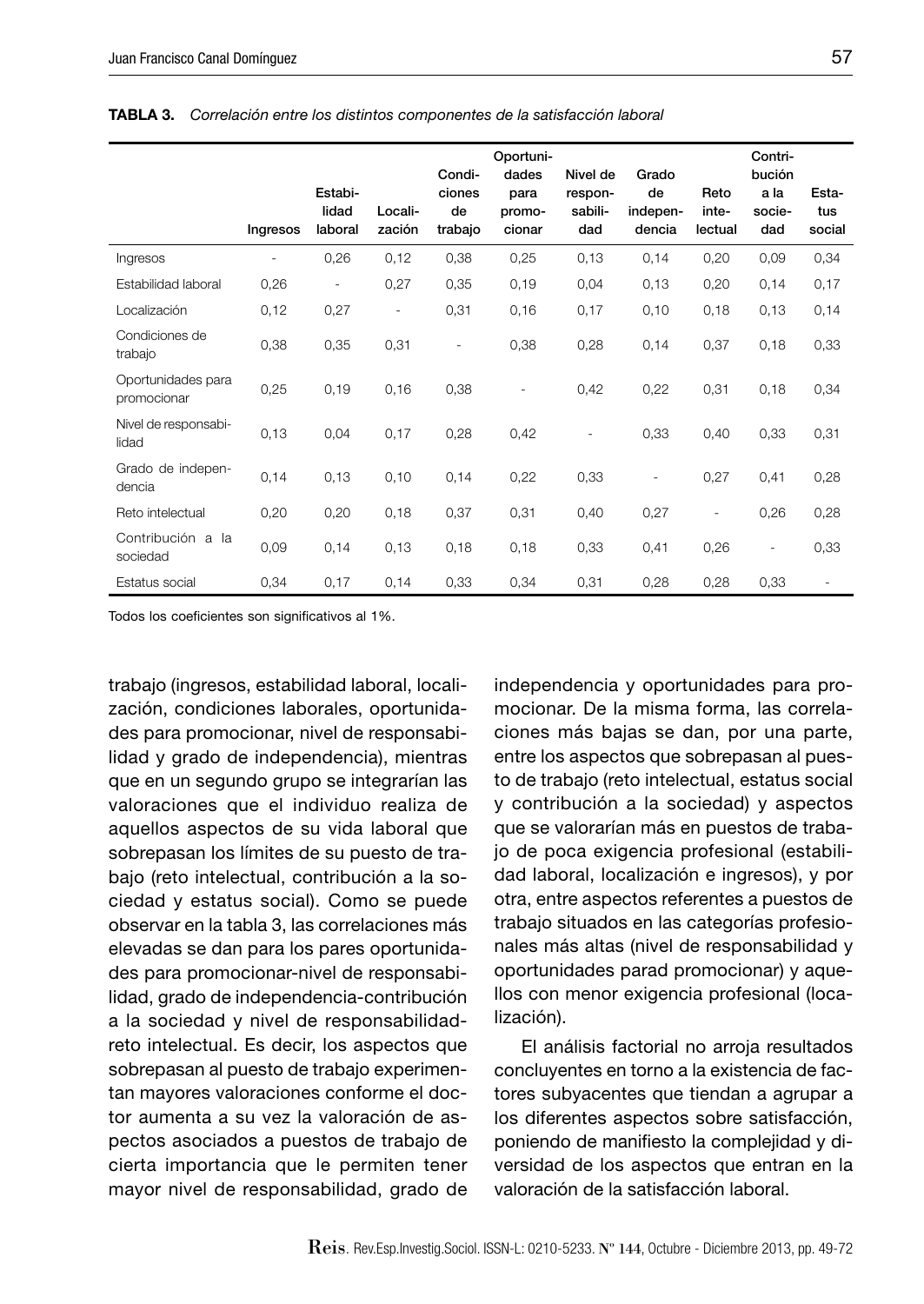# **DETERMINANTES DE LA SATISFACCIÓN LABORAL**

Tal como se comentó en el primer apartado, el objetivo del presente artículo estudio es analizar los determinantes de la satisfacción laboral que declaran en la encuesta los doctores. Sin embargo, tal como se comentó en el segundo apartado, la base de datos utilizada no contiene una pregunta específica sobre la satisfacción laboral, por lo que se ha construido una variable que la aproxime. Para ello se ha seguido la metodología de Fabra y Camisón (2009). Utilizando las respuestas a las preguntas sobre la satisfacción del trabajador respecto a ingresos, estabilidad laboral, localización, condiciones laborales, oportunidades para promocionar, reto intelectual, nivel de responsabilidad, contribución a la sociedad, estatus social y grado de independencia, se define la variable *satisfacción laboral* como una media aritmética de las mismas. Para validar la medida se ha utilizado el Alfa de Cronbach. Este coeficiente determina una escala interna de consistencia mediante el análisis de la correlación entre las variables integrantes del mismo. El valor obtenido es de 0,76, y es considerado aceptable por la literatura (Rosenthal, Rosnow y Rubin, 2000).

El hecho de que la variable resultante tome valores continuos, permite utilizar el método de estimación de mínimos cuadrados, donde las variables independientes propuestas como explicativas de la satisfacción laboral pueden dividirse en dos grupos:

1º Variables que permiten una valoración objetiva de las características personales y laborales del individuo:

- Características personales: sexo y edad.
- Formación: área de conocimiento del doctor.
- Características del puesto de trabajo: antigüedad, sector de actividad, duración del contrato y duración de la jornada laboral.
- Producción científica: número de libros y revistas publicadas, así como número de patentes registradas.
- Ingresos.

2º Variables que permiten una valoración subjetiva de la situación laboral del individuo:

- Relación entre el puesto de trabajo y los estudios realizados: los encuestados han valorado dicha relación en una escala del 1 al 3 (1=bajo; 2=medio; 3=alto).
- Adecuación de la formación al puesto de trabajo: los encuestados han contestado a dos preguntas: ¿cuál es el nivel de formación mínimo requerido para su puesto de trabajo?, y ¿cuál es el nivel de formación que considera adecuado para su puesto de trabajo? Siguiendo el trabajo de Fabra y Camisón (2008), de acuerdo con las respuestas de los trabajadores se distingue entre desajuste en educación y desajuste en cualificación:
	- a) Si el trabajador estima que el nivel mínimo de formación requerida para su empleo es inferior al de doctor, entonces se considera que el trabajador está sobreeducado. En caso contrario, se considera que está adecuadamente educado. El efecto esperado de la sobreeducación es negativo, ya que, como señala Freeman (1976), puede considerarse como un declive de la posición económica de los individuos con un alto nivel de educación debido a una reducción relativa en los rendimientos monetarios de la educación superior.
	- b) Si el trabajador estima que el nivel de formación adecuado para su empleo es inferior al de doctor, entonces se considera que el trabajador está sobrecualificado. En caso contrario, se considera que está adecuadamente cualificado.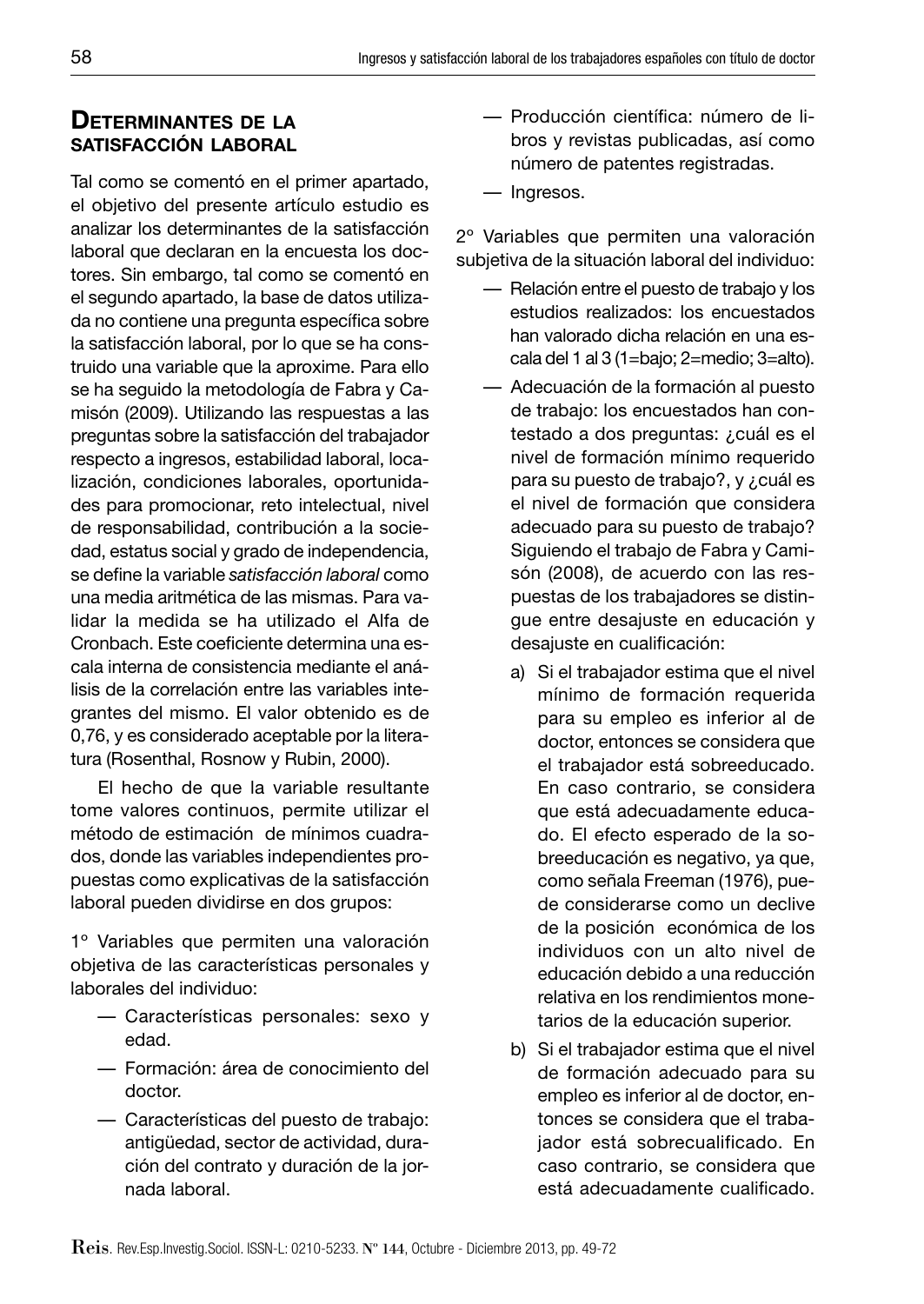En este caso también se espera un efecto negativo de la sobre-cualificación, ya que supone la infrautilización de las habilidades en el desempeño de la actividad laboral (Allen y Van der Velden, 2001).

#### **ESTIMACIÓN DE LA SATISFACCIÓN LABORAL**

#### **Estimación conjunta de la muestra**

La tabla 4 recoge la estimación mediante MCO de la *satisfacción laboral*6. En ella se puede observar que la edad ejerce un efecto positivo (al igual que en Mora, Vila y García, 2005), pero no es significativa, mientras que los hombres muestran menor satisfacción laboral, de acuerdo con la paradoja de la mujer trabajadora contenta (Bender, Donohue y Heywood, 2005). De acuerdo con Vila, García y Mora (2007), la formación también afecta a la satisfacción laboral, de tal forma que los doctores en ingeniería y tecnología y, en mayor medida, los doctores en ciencias sociales muestran mayor satisfacción que los doctores en ciencias naturales, mientras que los doctores en ciencias médicas muestran una satisfacción menor.

En cuanto a las características del puesto de trabajo, los trabajadores del sector público presentan menores niveles de satisfacción que los doctores que trabajan en la empresa privada, resultado este que contrasta lo recogido por la literatura tradicional donde se considera que, en general, los trabajadores del sector público muestran mayores niveles de satisfacción (Mora, Vila y García, 2005; Vila, García y Mora, 2007). Sin embargo, ha de tenerse en cuenta que la presente investigación se centra en aquellos trabajadores con el título de doctor y, de acuerdo

con Schomburg (2007), se considera que los doctores presentan una orientación en su carrera profesional más compleja que otros trabajadores. Por ello, pueden existir condicionantes en la satisfacción laboral que sean diferentes de los observados en individuos con otros niveles de formación. En relación al resto de sectores, trabajar en la universidad o en una Institución Privada sin Ánimo de Lucro (IPAL) genera más satisfacción que en una empresa privada, si bien en ninguno de los dos casos es estadísticamente significativo.

Tener un contrato indefinido y trabajar a tiempo completo también ejercen los esperados efectos positivos, de acuerdo con los resultados obtenidos en la literatura tradicional, mientras que la antigüedad en la empresa ejerce un efecto negativo (probablemente relacionado con las expectativas profesionales no cumplidas), pero no se muestra significativo.

En cuanto a la relación entre formación y empleo, las estimaciones confirman que cuanto mayor es la relación, mayor es la satisfacción del trabajador, al igual que se obtiene en la mayoría de las investigaciones (véase Mora, Vila y García, 2005 y 2007). Igualmente, la presencia de sobreeducación y sobrecualificación ofrecen los esperados efectos negativos, tal como obtienen Johnson y Johnson (2000), y Fabra y Camisón (2008).

En cuanto a la producción científica, es importante destacar el hecho de que apenas tenga efecto sobre la satisfacción. El resultado es altamente preocupante ya que la producción científica se espera que sea la consecuencia natural de la actividad profesional de los investigadores y, por lo tanto, suponga un motivo de satisfacción en su trabajo. Probablemente este resultado esté relacionado con la escasa remuneración de la actividad investigadora por parte tanto de las instituciones públicas como de las empresas públicas y privadas (véase Canal y Rodríguez, 2011).

<sup>6</sup> La tabla A1 del Apéndice contiene los estadísticos descriptivos de las variables presentes en las estimaciones.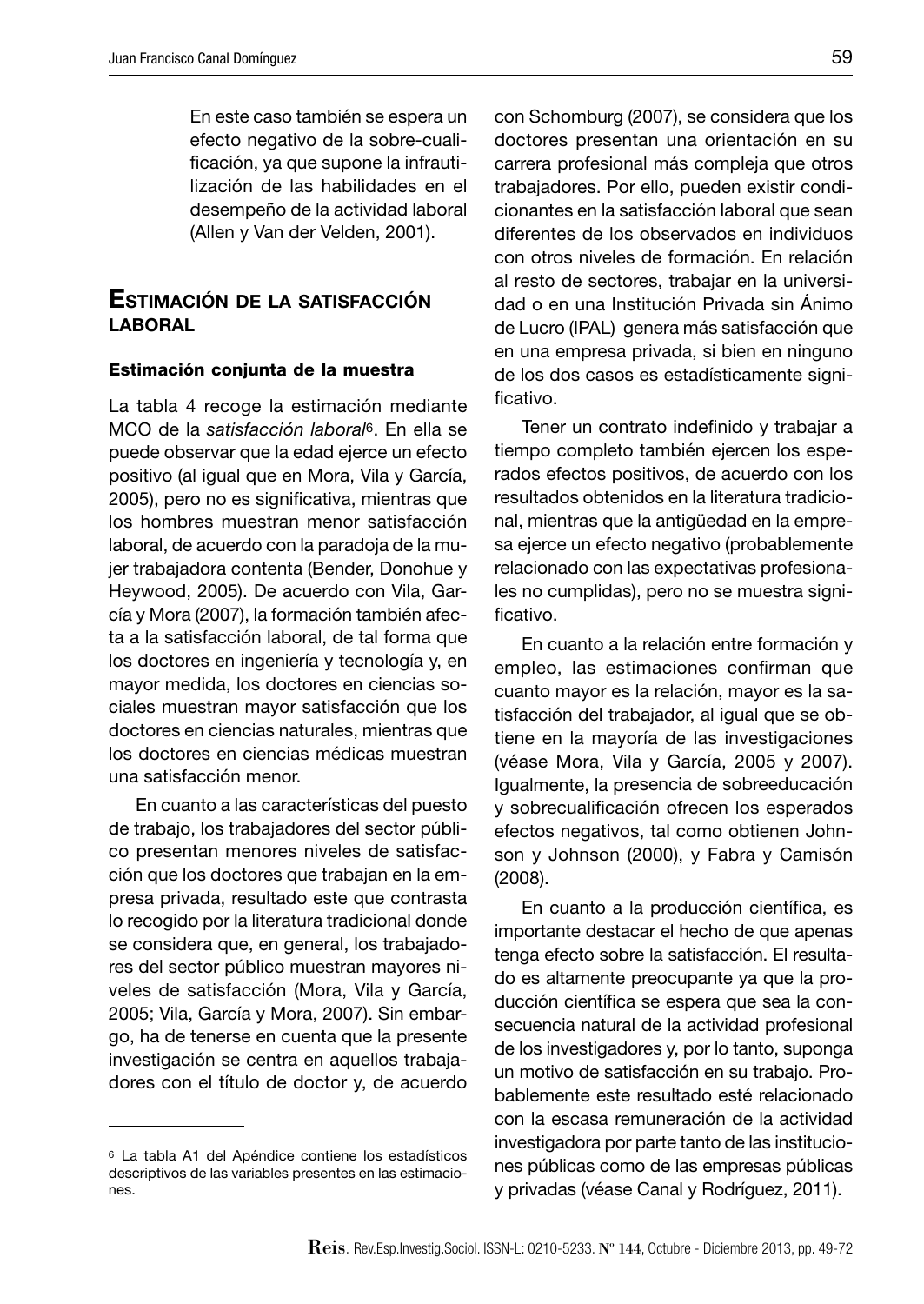#### **TABLA 4.** *Estimación de la satisfacción laboral*

|                                                       | Coeficiente |         | Error típico |
|-------------------------------------------------------|-------------|---------|--------------|
| Constante                                             | 2,630       | $\star$ | 0,033        |
| Características del individuo                         |             |         |              |
| Edad                                                  | 0,001       |         | 0,001        |
| Hombre                                                | $-0.029$    |         | 0,007        |
| Formación                                             |             |         |              |
| Ingeniería y tecnología                               | 0,021       |         | 0,013        |
| Ciencias médicas                                      | $-0,023$    |         | 0,011        |
| Ciencias agrícolas                                    | 0,011       |         | 0,018        |
| Ciencias sociales                                     | 0,032       |         | 0,010        |
| Humanidades                                           | 0,004       |         | 0,012        |
| Características del trabajo                           |             |         |              |
| Sector público                                        | $-0,056$    |         | 0,013        |
| Universidad                                           | 0,014       |         | 0,013        |
| <b>IPAL</b>                                           | $-0,008$    |         | 0,020        |
| Contrato fijo                                         | 0,204       |         | 0,010        |
| Tiempo completo                                       | 0,064       |         | 0,017        |
| Antigüedad                                            | $-0,0001$   |         | 0,001        |
| Relación entre los cursos de doctorado y el trabajo   |             |         |              |
| Relación alta entre el trabajo y el doctorado         | 0,238       |         | 0,012        |
| Relación normal entre el trabajo y el doctorado       | 0,109       |         | 0,012        |
| Relación entre el nivel de cualificación y el trabajo |             |         |              |
| Sobre-cualificado                                     | $-0,020$    | $***$   | 0,011        |
| Sobre-educado                                         | $-0,022$    |         | 0,011        |
| Producción científica                                 |             |         |              |
| Libros                                                | 0,001       |         | 0,001        |
| Artículos                                             | 0,001       |         | 0,001        |
| Patentes                                              | $-0,029$    | $***$   | 0,015        |
| Ingresos (euros)                                      |             |         |              |
| Desde 20.001 hasta 30.000                             | 0,139       |         | 0,013        |
| Desde 30.001 hasta 35.000                             | 0,218       |         | 0,014        |
| Desde 35.001 hasta 40.000                             | 0,261       |         | 0,015        |
| Desde 40.001 hasta 45.000                             | 0,277       |         | 0,016        |
| Desde 45.001 hasta 50.000                             | 0,309       |         | 0,017        |
| Más de 50,000                                         | 0,386       |         | 0,017        |
| Número de observaciones                               |             | 12.193  |              |
| $R^2$                                                 |             | 0,37    |              |

Nota: las variables de referencia son *Ciencias naturales, Empresa privada, Relación baja entre el trabajo y el doctorado,*  Adecuadamente educado, Adecuadamente cualificado, y Menos de 20.000 . (\*) Significativo al 5%; (\*\*) Significativo al 10%.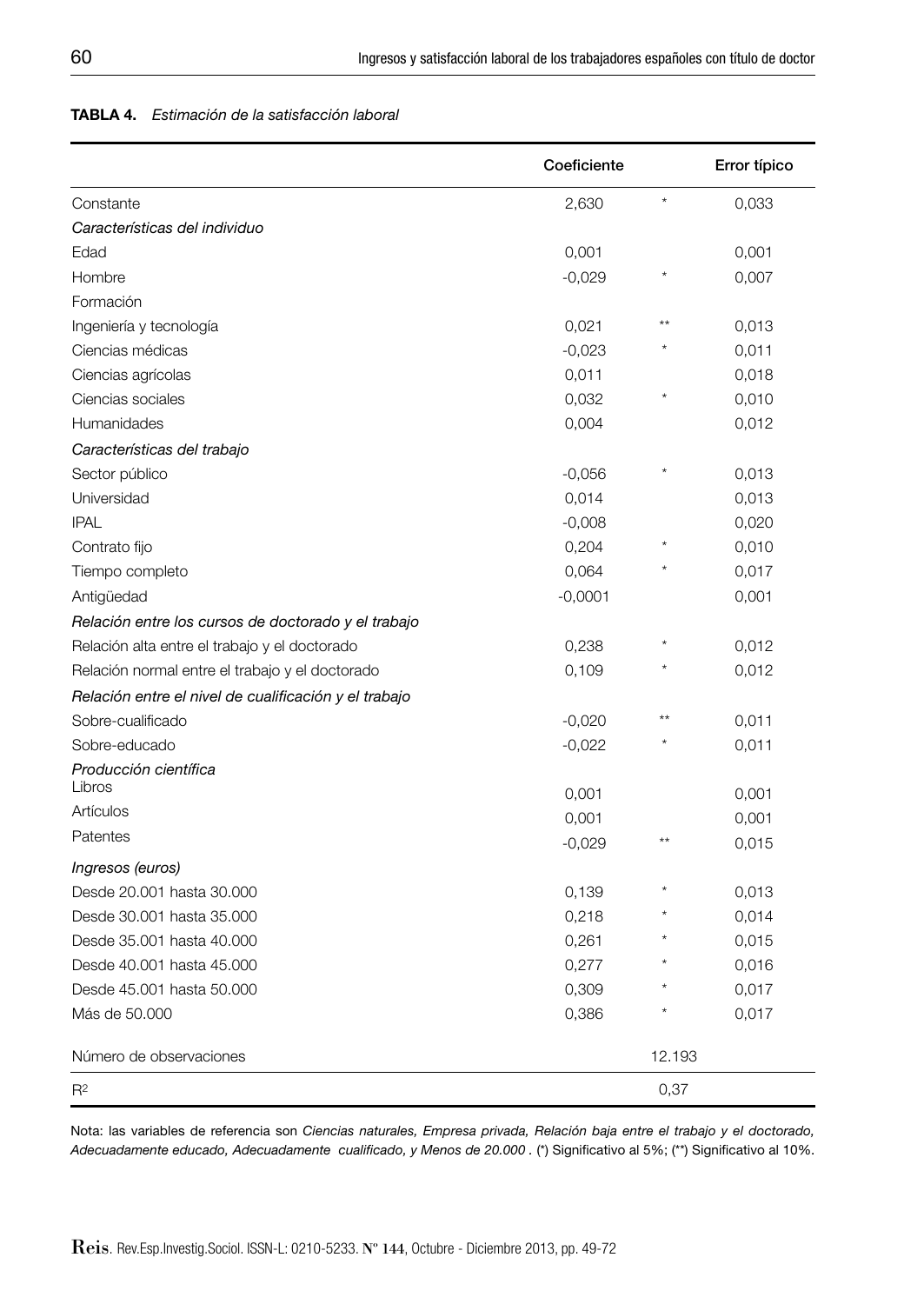**Intervalo 1 Intervalo 2 Intervalo 3 Intervalo 4 Intervalo 5 Intervalo Intervalo 6 7** Ingresos 2,34 2,67 2,84 2,89 2,95 3,02 3,15 Estabilidad laboral 2,43 2,97 3,41 3,64 3,72 3,67 3,63 Localización 3,31 3,42 3,49 3,55 3,56 3,54 3,56 Condiciones de trabajo 2,88 3,12 3,24 3,29 3,28 3,27 3,32 Oportunidades para promocionar 2,35 2,49 2,53 2,58 2,56 2,59 2,68 Reto intelectual 3,21 3,33 3,41 3,44 3,45 3,42 3,41 Nivel de responsabilidad 3,24 3,35 3,44 3,50 3,53 3,63 3,70 Grado de independencia 3,12 3,29 3,42 3,46 3,47 3,43 3,36 Contribución a la sociedad 3,32 3,43 3,50 3,54 3,55 3,61 3,68 Estatus social 2,82 2,97 3,04 3,08 3,10 3,14 3,25 Satisfacción laboral 2,90 3,10 3,23 3,30 3,32 3,33 3,37 Nº de observaciones 1.797 3.004 1.970 1.706 1.306 942 1.468

**TABLA 5.** *Satisfacción media por intervalos de ganancias*

Intervalo 1 = Menos de 20.000 euros; Intervalo 2 = Desde 20.001 hasta 30.000 euros; Intervalo 3 = Desde 30.001 hasta 35.000 euros; Intervalo 4 = Desde 35.001 hasta 40.000 euros; Intervalo 5 = Desde 40.001 hasta 45.000 euros; Intervalo 6  $=$  Desde 45.001 hasta 50.000 euros; Intervalo 7  $=$  Más de 50.000 euros.

Por último, los ingresos aportan los mayores efectos sobre la satisfacción (presentan los coeficientes más elevados y las mayores significatividades), de tal forma que cuanto mayor es el nivel de ingresos de los doctores mayor es su nivel de satisfacción, tal como predice la literatura tradicional. Es decir, los ingresos estarían afectando positivamente a la satisfacción laboral, tanto por ser una recompensa a la productividad como por incorporar los efectos de otra serie de características del puesto de trabajo y que evolucionan de forma paralela con el trabajo (categoría profesional, responsabilidad, etc.).

Este importante efecto de los ingresos sobre la satisfacción laboral lleva a realizar una serie de preguntas a las que se tratará de dar respuesta en el siguiente apartado: ¿cómo aumenta la satisfacción al aumentar los ingresos? ¿Qué factores de la satisfacción laboral son más sensibles a cambios en los ingresos?

#### **Satisfacción laboral e ingresos**

La información relativa a los ingresos se presenta en la base de datos por intervalos de ganancias, de tal forma que se puede observar cómo evoluciona la *satisfacción laboral* a medida que nos movemos por la distribución de ganancias. La tabla 5 muestra que la satisfacción laboral crece de forma continuada, de tal forma que no solamente se observa que los individuos se muestran más satisfechos con su salario cuanto más ganan, sino que, además, lo experimentan en relación a todos los aspectos de su trabajo. Sin embargo, conforme aumentan las ganancias la variación que experimenta la satisfacción del trabajador es distinta en función de cuál sea el intervalo de ganancias.

En la tabla 6 se puede observar que cuando los trabajadores reciben la remuneración más baja (intervalo 1), uno de los aspectos más satisfactorios tiene que ver con algo tan práctico como la localización de su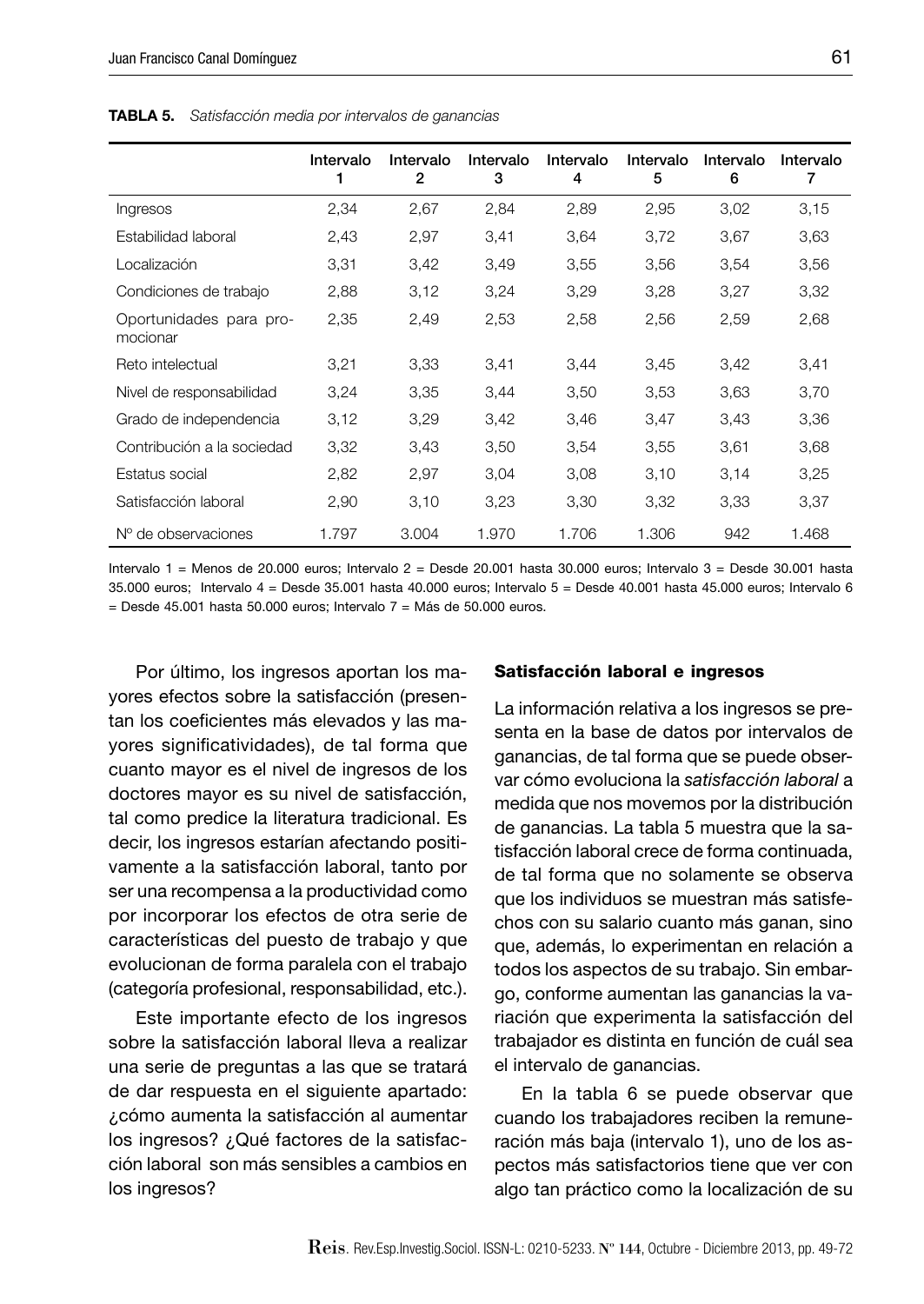|                                   | Intervalo<br>1 | Intervalo<br>$\overline{2}$ | Intervalo<br>3 | Intervalo<br>4 | Intervalo<br>5 | Intervalo<br>6 | Intervalo<br>7 |
|-----------------------------------|----------------|-----------------------------|----------------|----------------|----------------|----------------|----------------|
| Ingresos                          | 10             | 9                           | 9              | 9              | 9              | 9              | 9              |
| Estabilidad laboral               | 8              | 7                           | 6              | 1              | 1              | 1              | 3              |
| Localización                      | $\overline{2}$ | 2                           | 2              | 2              | $\overline{2}$ | $\overline{4}$ | 4              |
| Condiciones de trabajo            | 6              | 6                           | 7              | 7              | 7              | 7              | 7              |
| Oportunidades para<br>promocionar | 9              | 10                          | 10             | 10             | 10             | 10             | 10             |
| Reto intelectual                  | 4              | 4                           | 5              | 6              | 6              | 6              | 5              |
| Nivel de responsabilidad          | 3              | 3                           | 3              | $\overline{4}$ | $\overline{4}$ | $\overline{2}$ | 1              |
| Grado de independencia            | 5              | 5                           | 4              | 5              | 5              | 5              | 6              |
| Contribución a la<br>sociedad     |                |                             |                | 3              | 3              | 3              | $\overline{2}$ |
| Estatus social                    |                | 8                           | 8              | 8              | 8              | 8              | 8              |

**TABLA 6.** *Posición relativa de cada concepto de satisfacción por intervalos de ganancias*

Intervalo 1 = Menos de 20.000 euros; Intervalo 2 = Desde 20.001 hasta 30.000 euros; Intervalo 3 = Desde 30.001 hasta 35.000 euros; Intervalo 4 = Desde 35.001 hasta 40.000 euros; Intervalo 5 = Desde 40.001 hasta 45.000 euros; Intervalo 6  $=$  Desde 45.001 hasta 50.000 euros; Intervalo 7 = Más de 50.000 euros.

puesto de trabajo, y lo que menos, lógicamente, su remuneración. A pesar de ello, dadas las peculiaridades del trabajo desarrollado por los doctores, aspectos relacionados con su trabajo, pero que rebasan el trabajo desarrollado en su puesto de trabajo como reto intelectual y contribución a la sociedad son altamente valorados, siendo este último el más valorado de todos. Sin embargo, se puede observar que la importancia relativa de los diferentes aspectos cambia según vamos avanzando por la distribución, de tal forma que en el intervalo 7 el nivel de responsabilidad se convierte en la principal causa de satisfacción, la localización cede su puesto a la contribución a la sociedad, y la estabilidad laboral se convierte en la tercera fuente de satisfacción.

Estos cambios en la importancia relativa de cada uno de los componente de la *satisfacción laboral* pueden verse motivados por el hecho de que la composición de la muestra cambia conforme varía el intervalo de ingresos. Los individuos que conforman la muestra en cada intervalo presentan características personales y laborales distintas, pues cada nivel salarial es el reflejo de unas capacidades y competencias distintas de los individuos, así como de las características del trabajo que desarrollan. Todo ello, lógicamente, ha de traducirse en valoraciones distintas de la satisfacción laboral. Así, el primer intervalo está conformado por los individuos más jóvenes, la mayoría mujeres, que se han formado en ciencias naturales y humanidades, que trabajan fundamentalmente en la universidad, y cuyo contrato de trabajo es temporal y a tiempo parcial. A medida que ascendemos por la distribución de los ingresos aumenta la edad media, la presencia de hombres, el porcentaje de trabajadores en el sector público y el porcentaje de doctores en ingeniería y tecnología y ciencias médicas. Por el contrario, desciende el porcentaje de doctores en ciencias naturales y sociales, así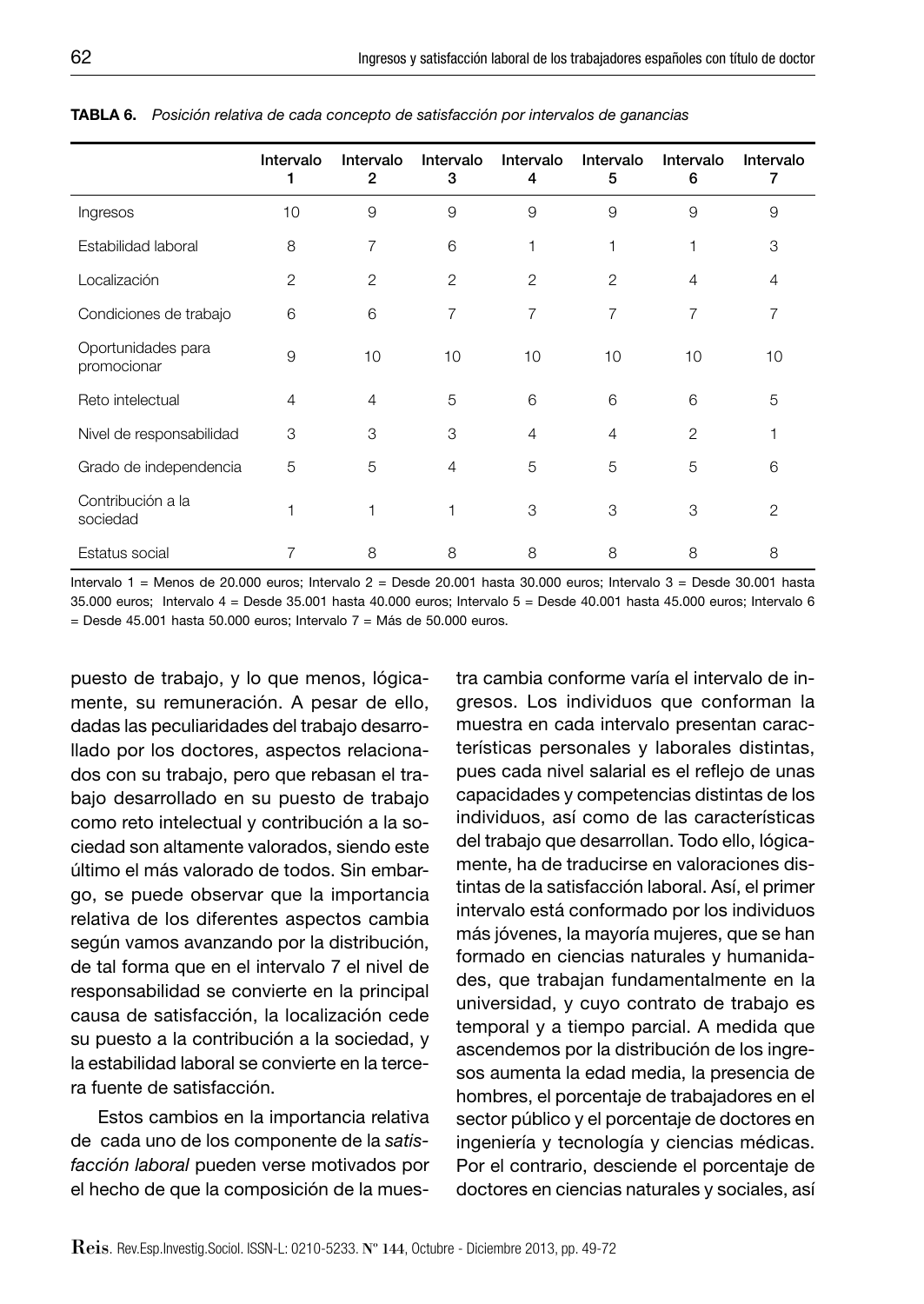|                       | Media | Desv. típica | N° de observaciones |
|-----------------------|-------|--------------|---------------------|
| Doctor                | 20,17 | 15,37        | 266                 |
| Licenciado            | 19,72 | 14,95        | 16.255              |
| Diplomado             | 15,61 | 10,46        | 11.799              |
| Educación secundaria  | 12,23 | 9,07         | 14.829              |
| Formación profesional | 11,57 | 6,87         | 24.513              |
| Educación básica      | 9,02  | 5,57         | 79.732              |

**TABLA 7.** *Salarios brutos a la hora. Encuesta de Estructura Salarial 2006*

como el de trabajadores en la universidad. Pero quizás lo más relevante es el cambio en la composición de las actividades profesionales desarrolladas en cada intervalo, así como la dispersión de las mismas. En el intervalo 1 la actividad más importante es la de profesor de universidad (37,2%), seguida por los profesores de secundaria (9,1%). Conforme aumentan los ingresos, desciende la presencia de profesores de secundaria, a la vez que aumenta la de actividades como investigadores de las ciencias físicas y químicas, profesionales intelectuales y, sobre todo, la de doctores y ocupaciones afines (excluidas la enfermería), de tal forma que a partir del intervalo 4 estos últimos se convierten en la segunda actividad profesional. Todo ello lleva a que el intervalo 7 se encuentre compuesto por los individuos de mayor edad, fundamentalmente hombres, formados en las ciencias médicas, y que trabajan en el sector público con un contrato fijo y a tiempo completo. Individuos, en definitiva, con puestos de trabajo de responsabilidad y dirección.

Por último, dos hechos llaman la atención. Por una parte, la satisfacción con el salario no mejora a medida que se avanza en la distribución, lo que es un indicativo de la baja remuneración que recibe la investigación en España. Dado que la base de datos utilizada contiene una muestra de individuos, todos ellos con la misma cualificación, es

imposible realizar una comparación de salarios entre distintos niveles formativos. Con este fin se ha utilizado la información de la Encuesta de Estructura Salarial, elaborada por el INE en 2006. Esta encuesta, realizada a los trabajadores en su mismo puesto de trabajo, aporta abundante información sobre el individuo y su trabajo, estando entre dicha información el nivel de educación y los ingresos. A partir de la información contenida en esta base de datos se ha construido la tabla 7, donde se comparan los salarios brutos hora para distintos niveles educativos. En la misma se puede observar que si bien los doctores obtienen los mayores salarios, estos son solo un 2,3% superiores a los obtenidos por los licenciados, y eso a pesar de que los doctores suponen una fuerza de trabajo altamente cualificada y más bien escasa (0,9% de la muestra, frente al 29% de los licenciados de 4 o 5 años).

Por otra parte, la satisfacción con el estatus social es siempre también muy baja, lo cual indica que no solo el mercado de trabajo no valora la investigación, sino que tampoco lo hace la sociedad, aunque también podría deberse a que el investigador no da importancia a la valoración que de ellos haga la sociedad.

En cuanto a la magnitud de las variaciones experimentadas por la satisfacción laboral al incrementarse los ingresos, la tabla 8 indica que en el intervalo 7 los individuos se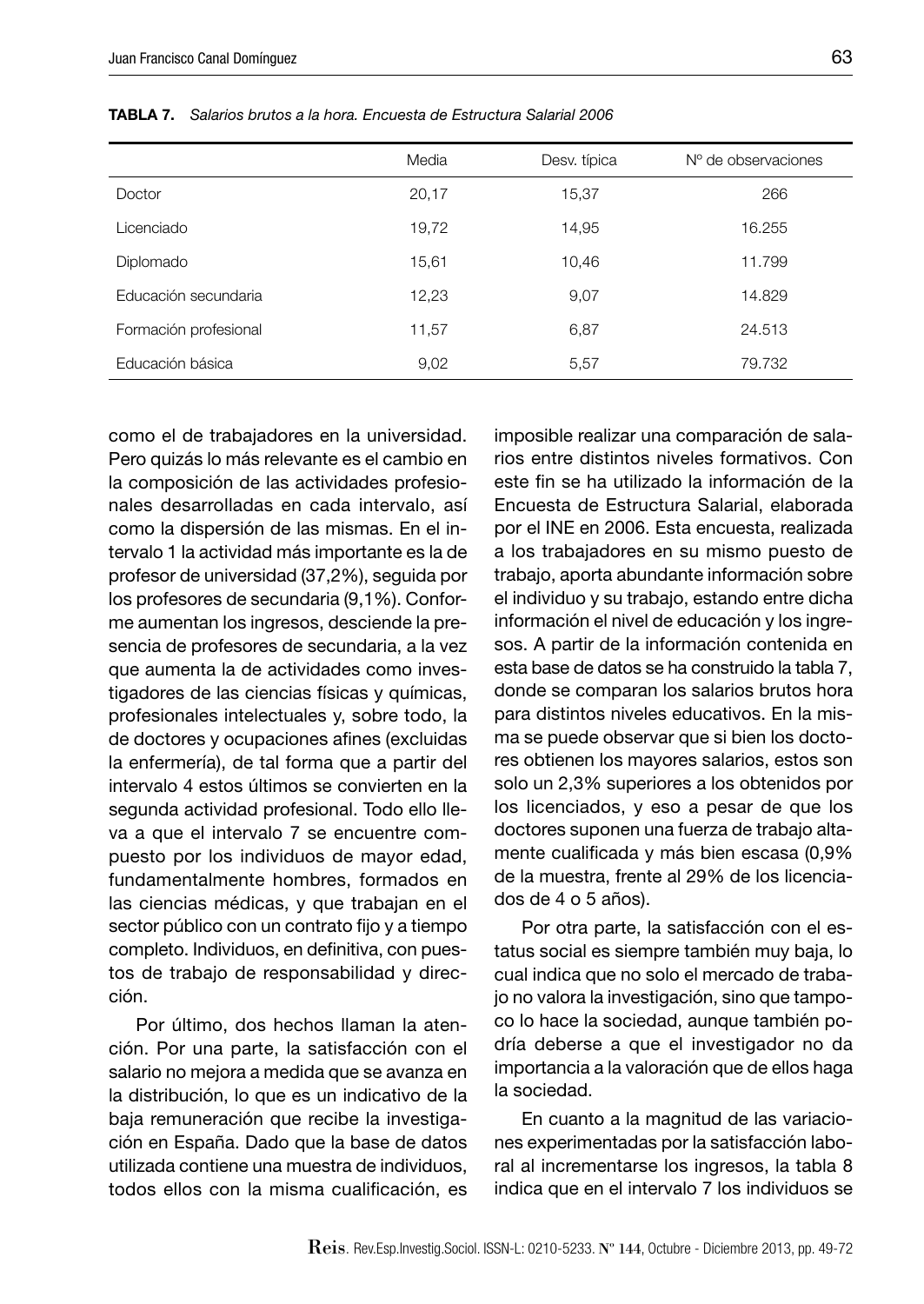|                                | Intervalo<br>$1-2$ | Intervalo<br>$2 - 3$ | Intervalo<br>$3 - 4$ | Intervalo<br>$4 - 5$ | Intervalo<br>$5 - 6$ | Intervalo<br>$6 - 7$ | Intervalo<br>$1 - 7$ |
|--------------------------------|--------------------|----------------------|----------------------|----------------------|----------------------|----------------------|----------------------|
| Ingresos                       | 14,24              | 6,24                 | 1,86                 | 1,99                 | 2,20                 | 4,55                 | 34,72                |
| Estabilidad laboral            | 22,22              | 14,78                | 6,84                 | 1,98                 | $-1,22$              | $-1,08$              | 49,34                |
| Localización                   | 3,14               | 2,15                 | 1,70                 | 0,42                 | $-0.62$              | 0.64                 | 7,62                 |
| Condiciones de trabajo         | 8,26               | 3,90                 | 1,55                 | $-0,27$              | $-0,23$              | 1,38                 | 15,22                |
| Oportunidades para promocionar | 5,97               | 1,69                 | 1,85                 | $-0.60$              | 1,01                 | 3,40                 | 13,94                |
| Reto intelectual               | 3,77               | 2,52                 | 0,78                 | 0,36                 | $-1,04$              | $-0,17$              | 6,31                 |
| Nivel de responsabilidad       | 3,23               | 2,61                 | 1,78                 | 0,82                 | 2,94                 | 1,92                 | 14,04                |
| Grado de independencia         | 5,36               | 3,89                 | 1,27                 | 0,14                 | $-1,24$              | $-1,81$              | 7,65                 |
| Contribución a la sociedad     | 3,21               | 1,88                 | 1,32                 | 0,14                 | 1,77                 | 1,86                 | 10,59                |
| Estatus social                 | 5,29               | 2,27                 | 1,22                 | 0,95                 | 1,06                 | 3,63                 | 15,22                |
| Satisfacción laboral           | 6,90               | 4,10                 | 2,03                 | 0,61                 | 0,41                 | 1,31                 | 16,22                |

**TABLA 8.** *Variación de la satisfacción media entre intervalos (porcentaje)*

Intervalo 1 = Menos de 20.000 euros; Intervalo 2 = Desde 20.001 hasta 30.000 euros; Intervalo 3 = Desde 30.001 hasta 35.000 euros; Intervalo 4 = Desde 35.001 hasta 40.000 euros; Intervalo 5 = Desde 40.001 hasta 45.000 euros; Intervalo 6 = Desde 45.001 hasta 50.000 euros; Intervalo 7 = Más de 50.000 euros.

encuentran un 15,2% más satisfechos que en el intervalo 1. Si analizamos las causas, en contra de lo que podría esperarse, no es la satisfacción con los ingresos el componente que experimenta mayor incremento a medida que ascendemos por la distribución salarial (34,7%), sino la estabilidad en el empleo (49,3%), situándose en tercer lugar un concepto tan amplio y difuso como son las condiciones laborales (15,2%), este último con el mismo porcentaje de variación que la satisfacción con el estatus social que cree alcanzar el individuo. Obviamente, a medida que ascendemos por la escala salarial mayor es la satisfacción con los ingresos, de tal forma que a pesar de experimentar un importante incremento, por una parte, no es el componente del trabajo que más incremento experimenta, y por otra, no le sirve para salir de la penúltima posición en el conjunto de valoraciones. Por último, los componentes con menor variación son factores tan dispa-

res como localización (10,8%) y reto intelectual (10,6%).

En cualquier caso, la variación no es constante a lo largo de la distribución de los ingresos, estableciéndose los mayores incrementos fundamentalmente en la primera mitad, y especialmente entre los intervalos 1 y 2. Es decir, el efecto de los aumentos en los ingresos sobre la satisfacción laboral es más intenso cuanto más bajos son los niveles de partida, de tal forma que el trabajador experimenta una importante serie de cambios tanto en sus condiciones laborales (incluidas las salariales) como en el trabajo desarrollado que se ven reflejados en una considerable mejora de su satisfacción laboral. A partir de ese momento, parece que, a pesar de seguir creciendo su salario, las condiciones que rodean a su trabajo tienden a estabilizarse, de tal forma que no experimenta cambios sustanciales en su satisfacción, incluso llegan a descender las valoraciones de algunos com-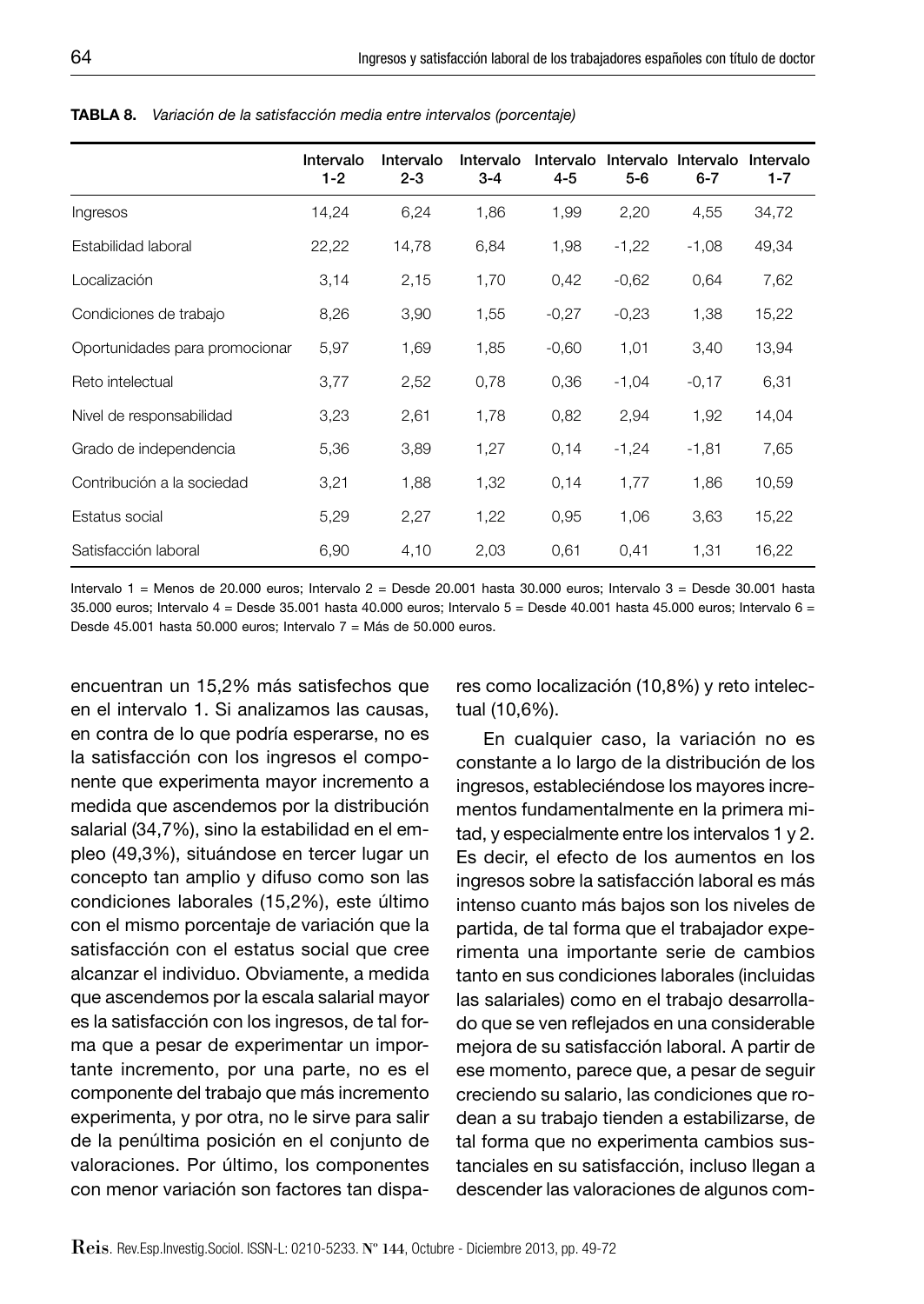| - "man de la satisfacción lahoral nor intervals de renem-<br>)<br>2020<br>2021<br>2022<br>  District District District<br>ı<br>;<br>TABLA <sup>r</sup> |  |
|--------------------------------------------------------------------------------------------------------------------------------------------------------|--|
|                                                                                                                                                        |  |
|                                                                                                                                                        |  |
|                                                                                                                                                        |  |
|                                                                                                                                                        |  |
|                                                                                                                                                        |  |
|                                                                                                                                                        |  |
|                                                                                                                                                        |  |
|                                                                                                                                                        |  |
|                                                                                                                                                        |  |
|                                                                                                                                                        |  |
|                                                                                                                                                        |  |

æ

|                                                     |          | Intervalo <sub>1</sub>               |          | Intervalo <sub>2</sub>                                                                                                                |           | Intervalo <sub>3</sub> | Intervalo 4 |               | Intervalo <sub>5</sub> |              |          | Intervalo <sub>6</sub> |          | Intervalo <sub>7</sub> |       |
|-----------------------------------------------------|----------|--------------------------------------|----------|---------------------------------------------------------------------------------------------------------------------------------------|-----------|------------------------|-------------|---------------|------------------------|--------------|----------|------------------------|----------|------------------------|-------|
|                                                     | Coef.    | ت<br>Em                              | Coef.    | Empr                                                                                                                                  | Coef.     | Error                  | Coef.       | Error         | Coef.                  | ğ<br>Em      | Coef.    | Error                  | Coef.    | Error                  |       |
| Constante                                           | 2,430    | 0,081                                | 2,696    | 0,067                                                                                                                                 | 2,993     | 0,083                  | 2,875       | 0,105         | 2,934                  | 0,121        | 3,289    | 0,125                  | 3,159    |                        | 0,100 |
| Características del individuo                       |          |                                      |          |                                                                                                                                       |           |                        |             |               |                        |              |          |                        |          |                        |       |
| Edad                                                | 0,001    | 0,002                                | 0,0001   | 0,001                                                                                                                                 | $-0,0005$ | 0,002                  | $-0,002$    | 0,002         | 0,0003                 | 0,002        | 0,0002   | 0,002                  | 0,005    |                        | 0,002 |
| Hombre                                              | 0,003    | 0,022                                | $-0,044$ | 0,014                                                                                                                                 | $-0,024$  | 0,016                  | $-0,046$    | 0,017         | $-0,008$               | 0,020        | $-0,047$ | 0,023                  | $-0,043$ |                        | 0,022 |
| Formación                                           |          |                                      |          |                                                                                                                                       |           |                        |             |               |                        |              |          |                        |          |                        |       |
| Ingeniería y tecnología                             | 0,094    | 0,043                                | $-0,025$ | 0,026                                                                                                                                 | 0,026     | 0,027                  | 0,035       | 0,029         | $-0,032$               | 0,036        | 0,013    | 0,042                  | $-0,018$ |                        | 0,040 |
| Ciencias médicas                                    | 0,095    | 0,033                                | 0,044    | 0,023                                                                                                                                 | $-0,053$  | 0,027                  | -0,065      | 0,027         | $-0,034$               | 0,032        | $-0,123$ | 0,037                  | $-0,088$ |                        | 0,033 |
| Ciencias agrícolas                                  | 0,096    | 0,046                                | 0,007    | 0,033                                                                                                                                 | $-0,009$  | 0,037                  | 0,050       | 0,038         | $-0,136$               | 0,058        | 0,092    | 0,066                  | $-0,075$ |                        | 0,101 |
| Ciencias sociales                                   | 0,049    | 0,031                                | 0,019    | 0,021                                                                                                                                 | 0,019     | 0,023                  | 0,025       | 0,023         | 0,000                  | 0,028        | 0,036    | 0,033                  | 0,037    |                        | 0,036 |
| Humanidades                                         | 0,080    | 0,032                                | 0,009    | 0,021                                                                                                                                 | $-0,023$  | 0,027                  | 0,042       | 0,032         | $-0,023$               | 0,037        | $-0,053$ | 0,042                  | 0,014    |                        | 0,049 |
| Características del trabajo                         |          |                                      |          |                                                                                                                                       |           |                        |             |               |                        |              |          |                        |          |                        |       |
| Sector público                                      | 0,018    | 0,035                                | 0,000    | 0,026                                                                                                                                 | $-0,079$  | 0,035                  | $-0,057$    | 0,035         | $-0,010$               | 0,044        | $-0,075$ | 0,040                  | $-0,144$ |                        | 0,029 |
| Universidad                                         | 0,049    | 0,035                                | 0,087    | 0,027                                                                                                                                 | 0,001     | 0,036                  | $-0,004$    | 0,035         | 0,054                  | 0,044        | $-0,119$ | 0,046                  | $-0,131$ |                        | 0,038 |
| <b>IRAL</b>                                         | $-0,042$ | 0,050                                | 0,047    | 0,040                                                                                                                                 | $-0,016$  | 0,051                  | 0,089       | 0,055         | 0,083                  | 0,060        | 0,090    | 0,078                  | $-0,099$ |                        | 0,051 |
| Contrato fijo                                       | 0,214    | 0,027                                | 0,220    | 0,016                                                                                                                                 | 0,208     | 0,022                  | 0,196       | 0,029         | 0,213                  | 0,043        | 0,093    | 0,043                  | 0,153    |                        | 0,039 |
| Tiempo completo                                     | 0,064    | 0,028                                | 0,040    | 0,036                                                                                                                                 | $-0,001$  | 0,040                  | 0,168       | 0,075         | 0,089                  | 0,079        | 0,090    | 0,080                  | 0,075    |                        | 0,066 |
| Antigüedad                                          | 0,003    | 0,002                                | 0,0001   | 0,002                                                                                                                                 | 0,0002    | 0,002                  | 0,001       | 0,002         | $-0,002$               | 0,002        | 0,002    | 0,002                  | $-0,003$ |                        | 0,001 |
| Relación entre los cursos de doctorado y el trabajo |          |                                      |          |                                                                                                                                       |           |                        |             |               |                        |              |          |                        |          |                        |       |
| Relación alta entre el trabajo<br>y el doctorado    | 0,358    | 0,035                                | 0,302    | 0,025                                                                                                                                 | 0,199     | 0,031                  | 0,274       | 0,032         | 0,168                  | 0,039        | 0,097    | 0,038                  | 0,115    |                        | 0,028 |
| el trabajo y el doctorado<br>Relación normal entre  | 0,195    | 0,034                                | 0,177    | 0,024                                                                                                                                 | 0,062     | 0,030                  | 0,166       | 0,033         | 0,062                  | 0,040        | $-0,007$ | 0,039                  | $-0,029$ |                        | 0,032 |
| Relación entre el nivel de cualificación y          |          | el trabajo                           |          |                                                                                                                                       |           |                        |             |               |                        |              |          |                        |          |                        |       |
| Sobre-cualificado                                   | 0,025    | 0,032                                | $-0,014$ | 0,022                                                                                                                                 | $-0,052$  | 0,030<br>$\frac{*}{*}$ | $-0,013$    | 0,027         | $-0,039$               | 0,037        | $-0,113$ | 0,034                  | 0,030    |                        | 0,029 |
| Sobre-educado                                       | $-0,034$ | 0,030                                | $-0,001$ | 0,021                                                                                                                                 | 0,012     | 0,025                  | $-0,026$    | 0,026         | $-0,030$               | 0,033        | $-0,045$ | 0,041                  | $-0,086$ |                        | 0,036 |
| Producción científica                               |          |                                      |          |                                                                                                                                       |           |                        |             |               |                        |              |          |                        |          |                        |       |
| Libros                                              | 0,004    | 0,004                                | 0,000    | 0,003                                                                                                                                 | 0,002     | 0,002                  | 0,003       | 0,002         | 0,000                  | 0,004        | 0,001    | 0,003                  | $-0,004$ |                        | 0,003 |
| Artículos                                           | $-0,003$ | 0,001                                | $-0,001$ | 0,001                                                                                                                                 | 0,002     | 0,001                  | 0,000       | 0,001         | 0,003                  | 0,001        | 0,002    | 0,002                  | 0,003    |                        | 0,001 |
| Número de observaciones<br>Patentes                 | $-0,104$ | 0,057<br>1.797<br>$^{\star}_{\star}$ | $-0,053$ | 0,031<br>3.004<br>$^{\star}_{\star}$                                                                                                  | $-0,036$  | 0,037<br>026           | $-0,037$    | 0,034<br>.706 | 0,032                  | 0,039<br>306 | $-0,005$ | 0,052<br>942           | 0,015    | 1.468                  | 0,043 |
| $\widetilde{\mathbf{r}}$                            |          | 0.47                                 |          | 0.37                                                                                                                                  |           | 0.35                   | 0.34        |               | 0.34                   |              |          | 0.32                   |          | 0.36                   |       |
| Nota. Las variables de referencia son               |          |                                      |          | Ciencias naturales, Empresa privada, Relación baja entre el trabajo y el doctorado, Adecuadamente educado, Adecuadamente cualificado. |           |                        |             |               |                        |              |          |                        |          |                        |       |
| (*) Significativo al 5%; (**) Significativo         |          | al 10%                               |          |                                                                                                                                       |           |                        |             |               |                        |              |          |                        |          |                        |       |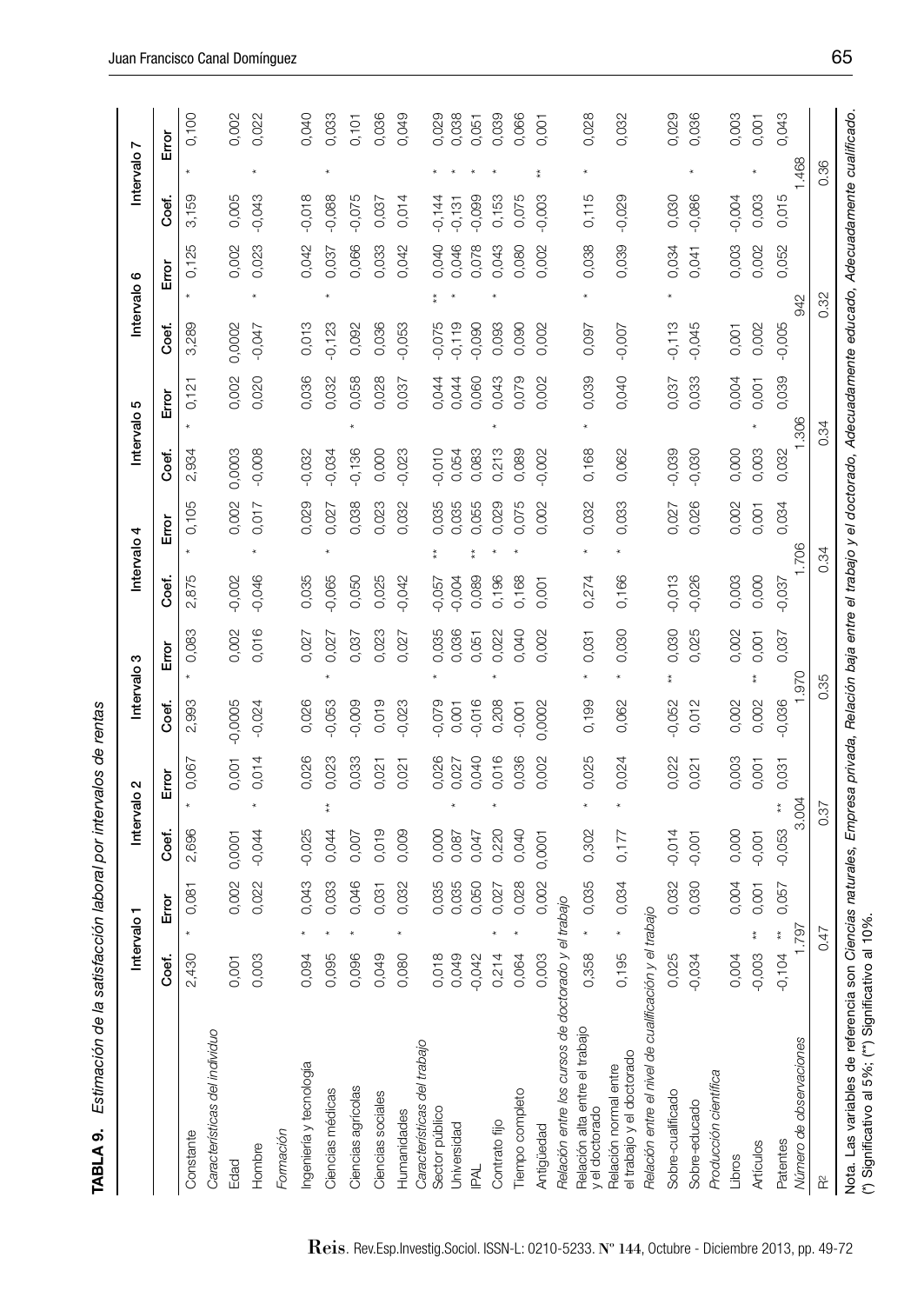ponentes. En el paso del intervalo 6 al 7 los doctores rompen la tendencia, con un repunte en el incremento de la *satisfacción laboral* debido fundamentalmente al importante aumento de la valoración de los ingresos, las oportunidades para promocionar y el estatus social. Hay que tener en cuenta que el grupo de trabajadores con las ganancias más elevadas desarrolla una actividad profesional bastante diferenciada de la que se puede observar en el resto de intervalos.

#### **Estimación de la satisfacción laboral por intervalos de ganancias**

Dado que la satisfacción laboral presenta valores diferenciados en cada intervalo, posiblemente por la composición de la muestra de individuos en cada uno de ellos, parece más acertado realizar una estimación de la satisfacción laboral en cada uno de los intervalos.

En la tabla 9 se comprueba que, tal como ocurría en la estimación conjunta, ni la edad ni la antigüedad en la empresa ejercen efecto alguno sobre la satisfacción, mientras que los hombres muestran menores niveles de satisfacción, si bien el efecto solo es significativo en los intervalos superiores. En cuanto al campo de conocimiento, solo el haberse doctorado en ciencias médicas parece ejercer un claro efecto sobre la satisfacción laboral, si bien el signo del efecto varía, pasando de ser positivo a negativo a partir del intervalo 3.

En relación a las características del puesto de trabajo, el trabajar en el sector público reduce los niveles de satisfacción, siendo más significativo el efecto cuanto mayor es el salario. El poseer un contrato indefinido aumenta la satisfacción con independencia del nivel de ingresos, mientras que poseer un contrato a tiempo completo no parece ejercer efectos significativos sobre la satisfacción.

La existencia de una relación alta entre los estudios de doctorado y el trabajo desarrollado ejerce un importante efecto positivo y significativo, pero cuya magnitud desciende conforme aumentan los ingresos. Algo similar ocurre con la relación media, cuyo efecto positivo deja de ser significativo a partir del intervalo 5. En cuanto a la existencia de una falta de adecuación de la formación al puesto de trabajo, el análisis por intervalos de ingresos repite el efecto negativo observado en la estimación conjunta, pero muestra ser escasamente significativo. Por último, la producción científica tampoco parece afectar de forma significativa a la satisfacción con independencia del nivel de rentas del doctor.

# **DISCUSIÓN <sup>Y</sup> CONCLUSIONES**

El éxito de la universidad a la hora de formar a los doctores, y de las empresas a la hora de gestionar sus necesidades laborales y profesionales, determinará el éxito de los sistemas económicos tanto en la rentabilización de la inversión realizada en la formación de los doctores como en la atracción de doctores formados en otros países, dado que existe una creciente competencia entre países a la hora de disponer de este tipo de mano de obra, clave para el desarrollo socioeconómico de cualquier país desarrollado.

El nivel de satisfacción laboral que demuestren los doctores es un indicador de este éxito y uno de los determinantes de su productividad. En este sentido, los datos indican que los doctores en España se sitúan en niveles medio-altos de satisfacción laboral, pero con importantes diferencias entre los componentes de esta satisfacción. El análisis de correlaciones entre los mismos revela que parece existir dos grupos de componentes de la satisfacción laboral que se relacionan con distintos aspectos del trabajo. En un grupo se situaría la satisfacción con aspectos que sobrepasan al propio puesto de trabajo, y que más bien estarían relacionados con el éxito profesional del trabajador: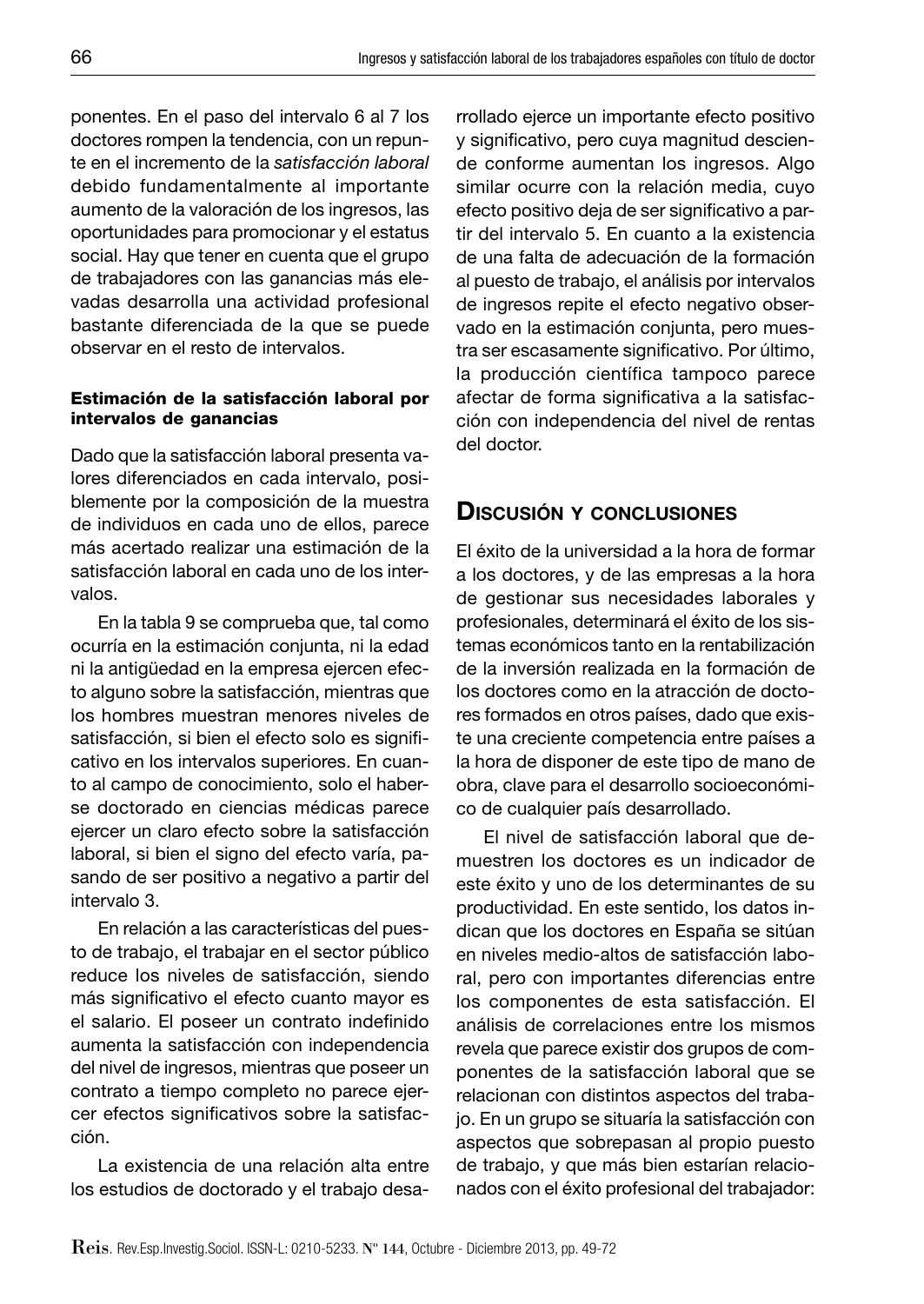reto intelectual, contribución a la sociedad y estatus social. En el otro grupo se situarían los aspectos directamente identificables con el puesto de trabajo: ingresos, estabilidad laboral, localización, condiciones laborales, oportunidades para promocionar, nivel de responsabilidad y grado de independencia. De todos ellos, los trabajadores de la muestra asocian el menor grado de satisfacción con un componente del segundo grupo, oportunidades para promocionar, mientras que lo más valorado se refiere a un componente del primer grupo, contribución a la sociedad. Este resultado pone en evidencia que, efectivamente, los objetivos profesionales de los doctores son bastante diferentes a los que puedan presentar individuos con otro tipo de formación, pues la mayor satisfacción se asocia con un objetivo profesional que va más allá del desempeño normal o habitual de su trabajo, y que tiene por finalidad contribuir a una mejora del bienestar de la sociedad.

A la hora de analizar los factores que pueden explicar la satisfacción laboral, la estimación conjunta arroja resultados, en general, similares a los que se pueden encontrar en la literatura tradicional sobre satisfacción laboral, salvo en lo relativo a tres variables. En primer lugar, la literatura tradicional estima que trabajar en el sector público aumenta la satisfacción. Sin embargo, las estimaciones muestran lo contrario, quizás debido a que la carrera profesional de los doctores puede presentar unas características que la alejen del resto de trabajadores con otros niveles educativos, y donde trabajar en el sector público puede no satisfacer los deseos tanto laborales como intelectuales del trabajador. En segundo lugar, la producción científica no genera satisfacción en el trabajador, lo cual puede ser un reflejo de la poca valoración que el mercado de trabajo (en forma de mayores salarios, prestigio profesional, oportunidades de ascenso) y la sociedad (estatus social) hacen de la actividad científica en España. Por último, a pesar de que

los ingresos es el segundo aspecto menos valorado, es la variable que ejerce mayor influencia sobre la satisfacción laboral, siendo además creciente conforme aumentan los ingresos. Es decir, a mayor ingreso, mayor satisfacción laboral, por lo que parece evidente que, aunque el dinero no da la felicidad, sí parece que ayuda bastante.

Dada la importancia del efecto de los ingresos y que éste varía conforme cambia su cuantía, se ha procedido a analizar la satisfacción laboral en función del nivel de ingresos. En la literatura tradicional sobre satisfacción laboral se analiza el efecto de esta variable evaluada en su valor medio muestral, y no se tiene en cuenta que su influencia sobre la satisfacción puede variar conforme nos movemos por la distribución de ganancias. Teniendo en cuenta este posible hecho, se ha repetido el análisis por intervalos de ingresos, observándose que, efectivamente, conforme ascendemos por la distribución de los ingresos, la satisfacción laboral media aumenta. Sin embargo, dado que cada nivel de ingresos se asocia a puestos de trabajo distintos, la composición de la muestra cambia en cada intervalo de ganancias, ya que las características de las personas, sus contratos, niveles de responsabilidad, oportunidades de promoción, etc., serán distintas y, por lo tanto, también las valoraciones de los distintos componentes de la satisfacción. Por ejemplo, el análisis descriptivo indica que en el nivel más bajo de ingresos el aspecto más satisfactorio es la localización, mientras que en el nivel más alto lo es el nivel de responsabilidad. Existen, por otra parte, aspectos que no experimentan cambios, lo que puede ser un signo preocupante: ingresos y oportunidades para promocionar ocupan siempre las dos últimas posiciones, lo que es señal evidente, por una parte, de la baja remuneración que reciben los doctores en España, y por otra, de la poca relevancia de su trabajo dentro de la estructura organizativa de las empresas. En otra perspectiva distinta se situaría la baja valoración que los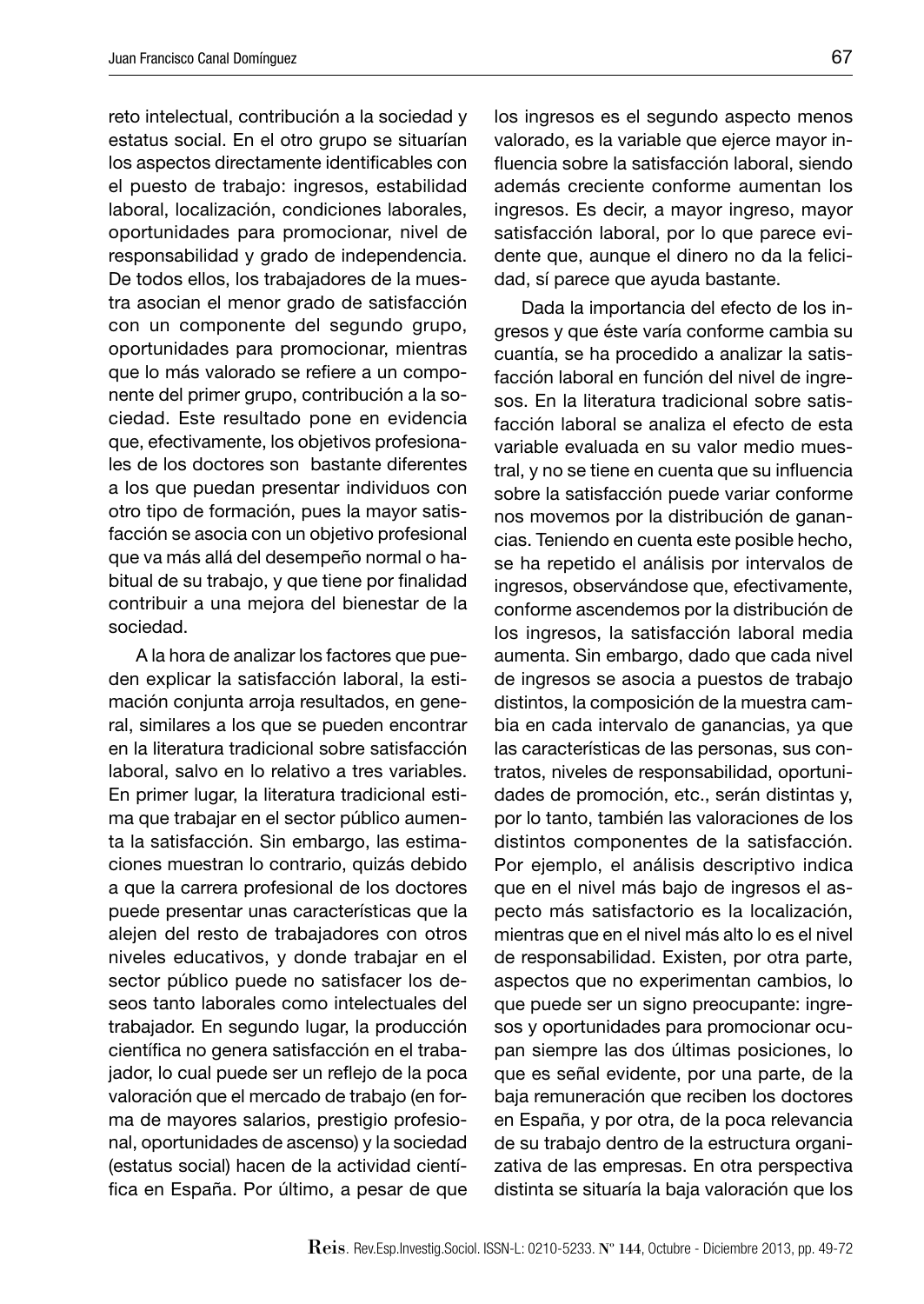doctores hacen del estatus social que les da su trabajo, bien porque la sociedad no considera importante el trabajo desarrollado por los investigadores españoles, bien porque los propios investigadores no consideran que su trabajo deba conllevar un cierto estatus social.

Al aumentar los ingresos no solo cambia la valoración relativa de los componentes de la satisfacción, sino también cuánto cambia la valoración de cada uno. Es decir, según aumentan los ingresos, aumenta la satisfacción laboral, pero este aumento no es lineal, ya que las variaciones que experimenta dependen de las ganancias de los doctores. Así, los mayores crecimientos de satisfacción laboral se dan en la parte media baja de la distribución de los ingresos (intervalos del 1 al 3), descendiendo a medida que ascendemos por la distribución, con excepción del intervalo 7. Los ingresos, a pesar de su baja valoración, lógicamente son uno de los componentes que más aumentan su valoración a medida que se asciende por la distribución, pero mientras que en la parte baja de la distribución la estabilidad en el empleo o las condiciones laborales se encuentran entre los aspectos que más ven incrementado su valor, en la parte alta lo son el estatus social o el nivel de responsabilidad. Por lo tanto, el análisis por niveles de ingresos se muestra relevante a la hora de aproximar situaciones laborales diferentes con identificaciones distintas de los componentes que son más importantes para el trabajador.

Si se analiza el conjunto de la distribución de ganancias (intervalos 1 y 7), son los aspectos más cercanos al puesto de trabajo los que más incremento experimentan (estabilidad en el empleo, ingresos y condiciones laborales). La satisfacción que menos crece es la relativa al reto intelectual, y dado que ocupa una posición media en las valoraciones relativas, parece indicar que el trabajo desarrollado por los doctores en España no requiere de las habilidades y competencias adquiridas durante su formación, de tal forma que sus trabajos son menos creativos y más rutinarios (administrativos o de organización) o, por otra parte, puede indicar que no se encuentran muy relacionados con su formación. Quizás esta poca valoración del reto intelectual se encuentre relacionada con la poca satisfacción que aporta al doctor su producción científica.

Por último, el análisis por intervalos de ganancias ha permitido identificar que si bien la satisfacción laboral crece conforme aumentan los ingresos, este aumento va disminuyendo progresivamente, llegando a producirse reducciones en los valores de algunos de sus componentes en los últimos intervalos. Este hecho parece indicar que el trabajo desarrollado por los doctores que ocupan puestos de trabajo asociados a mayores ingresos y, por lo tanto, a mejores condiciones laborales, no satisface adecuadamente sus expectativas profesionales, lo que constituye un indicador de la posible falta de adecuación de los contenidos de los cursos de doctorado (dadas, además, las bajas significatividades encontradas en las variables que miden la adecuación de la formación al puesto de trabajo en las estimaciones de los intervalos superiores de ganancias) y de la gestión de recursos humanos por parte de las empresas a las expectativas profesionales de los doctores. Quizás el mejor exponente de este problema es el descenso en la valoración que los doctores hacen del reto intelectual en los últimos intervalos de ganancias, teniendo en cuenta, además, que en los dos últimos tramos de ganancias se encuentran casi una cuarta parte de los entrevistados.

En resumen, si bien la valoración global es media-alta, el análisis por intervalos de ganancia permite identificar que a medida que crecen los ingresos crece la satisfacción laboral, pero con una tasa de crecimiento que se reduce conforme aumentan las ganancias, reflejando que existe un fuerte efecto composición en la valoración de la satisfacción laboral: las mejoras que los doctores experimentan en el desarrollo de su trabajo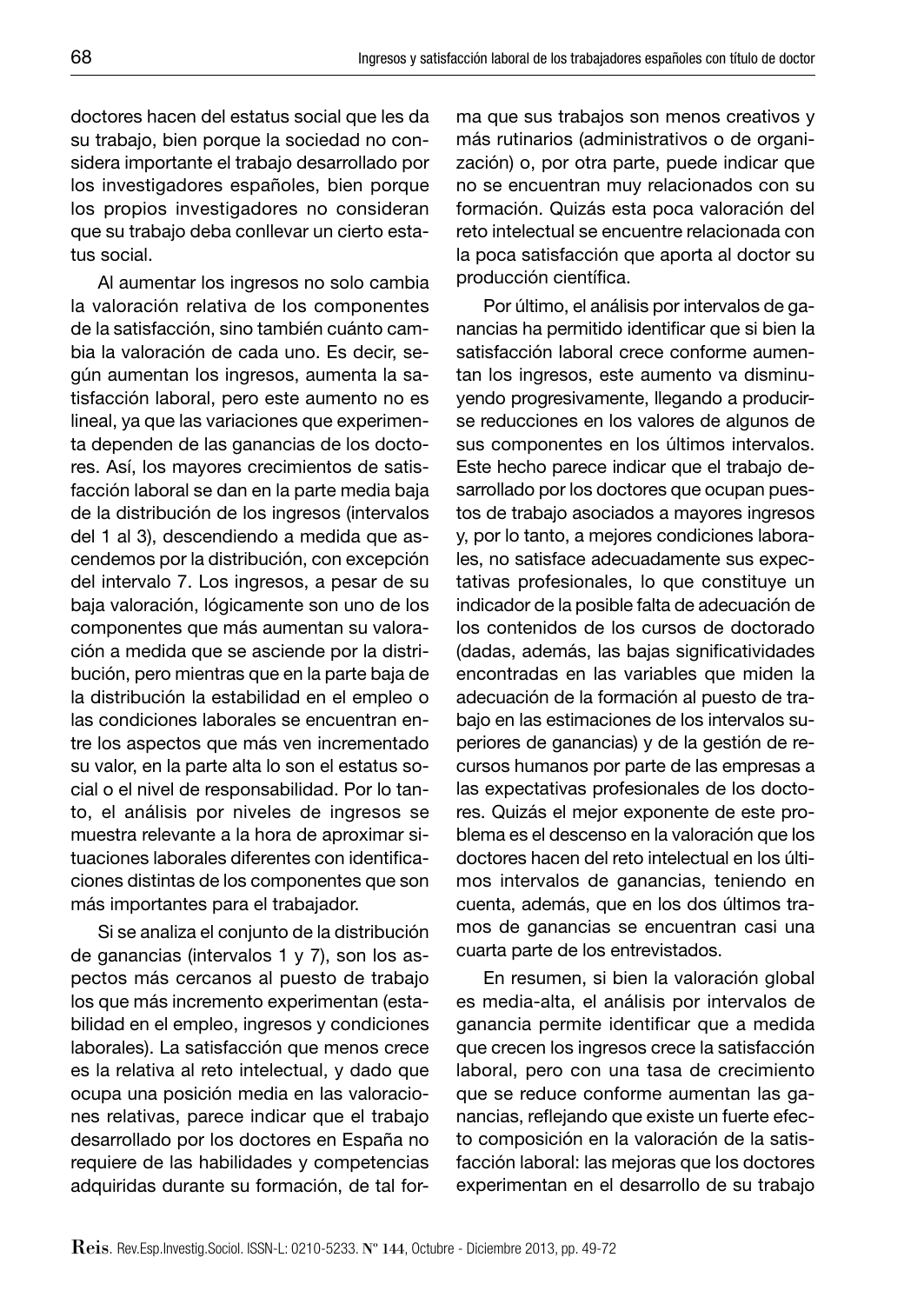en las primeras etapas de su progresión profesional, lo que les lleva a incrementar de forma notable su satisfacción, se ven frenadas a partir de ciertos niveles de ingresos, lo cual puede ser un preocupante indicador de la falta de adecuación entre el trabajo desarrollado por los doctores y las expectativas profesionales que poseen como mano de obra con la más alta cualificación. Este hecho puede traducirse en un mal aprovechamiento de sus capacidades productivas y, por lo tanto, del rendimiento que la sociedad y los gobiernos esperan de la inversión realizada en su formación.

# **BIBLIOGRAFÍA**

- Allen, Jim y Rolf van der Velden (2001). «Educational Mismatches versus Skill Mismatches: Effects on Wages, Job Satisfaction, and On-the-job Search». *Oxford Economic Paper*, 53(3): 434-452.
- Auriol, Laudeline (2007). «Labour Market Characteristics and International Mobility of Doctorate Holders. Results for seven countries». OECD Science, technology and industry working papers, 2.
- (2010). «Careers of Doctorate Holders: Employment and Mobility Patterns». OECD Science, technology and industry working papers, 4.
- Bender, Keith; Susan M. Donohue y John S. Heywood (2005). «Job Satisfaction and Gender Segregation». *Oxford Economic Papers*, 57(3): 479-496.
- Brooks, Rachelle y Donna Heiland (2007). «Accountability, Assessment and Doctoral Education: Recommendations for Moving Forward». *European Journal of Education*, 42(3): 351-362.
- Canal, José F. y Manuel Antonio Muñiz (2012). «Professional Doctorates and the Careers: Present and Future. The Spanish Case». *European Journal of Education*, 47(1): 153-171.
- y César Rodríguez (2011). «Wage Differences among PhDs by Area of Knowledge: Are Science Areas better Paid than Humanities and Social Ones? The Spanish Case». *Journal of Education and Work*, DOI**:** 10.1080/13639080.2011.638623.
- Cruz, Laura y Luis Sanz (2005). «The Employment of PhDs in Firms: Trajectories, Mobility and Innovation». *Research Evaluation*, 14(1): 57-69.
- Cumming, Jim (2010). «Doctoral Enterprise: A Holistic Conception of Evolving Practices and Arrangements». *Studies in Higher Education,* 35(1): 25-39.
- Enders, Jurgen (2002). «Serving Many Masters: The PhD on the Labour Market, the Everlasting Need o Inequality, and the Premature Death of Humboldt». *Higher Education,* 44: 493-517.
- Fabra, M. Eugenia y César Camisón (2008). «Ajuste entre el capital humano del trabajador y su puesto de trabajo como determinante de la satisfacción laboral». *Revista del Ministerio de Trabajo e Inmigración,* 76: 129-140.
- $-$  y  $-$  (2009). «Direct and Indirect Effects of Education on Job Satisfaction: A Structural Equation Model for the Spanish Case». *Economics of Education Review,* 28: 600-610.
- Freeman, Richard (1976). *The Overeducated American*. New York: Academic Press.
- García, José; Francisco Mas y José Polo (2010). «Which Firms want PhDs? The Effect of the University-industry Relationship on the PhD Labour Market». *Xarxa de Referencia en Economía Aplicada*, Working Paper 2.
- García, Adela y Rolf van der Velden (2008). «Competencies for Young European Higher Education Graduates: Labor Market Mismatches and their Payoffs». *Higher Education*, 55: 219-239.
- Häyrinen-Alestalo, Marja y Ulla Peltola (2006). «The Problem of a Market-oriented University». *Higher Education*, 52: 251-281.
- Johnson, Gloria J. y Wesley R. Johnson (2000): «Perceived Over-qualification and Dimensions of Job Satisfaction: A Longitudinal Analysis». *Journal of Psychology*, 34: 537-555.
- Lee, Hsing-fen; Marcela Miozzo y Philippe Laredo (2010). «Career Patterns and Competences of PhDs in Science and Engineering in the Knowledge Economy: The Case of Graduates from a UK Research-Based University». *Research Policy,*  39: 869–881
- Loke, Edwin A. (1976). «The Nature and Causes of Job Satisfaction». En: M. D. Dunnette (ed.), *Handbook of Industrial and Organizational Psychology*, Chicago: Rand-McNally.
- Mangematin, Vicent (2000). «PhD Job Market: Professional Trajectories and Incentives during the PhD». *Research Policy*, 29: 741-756.
- —; Nadine Mandran y André Crozet (2000). «Careers of PhDs in Social Science in France: The Influen-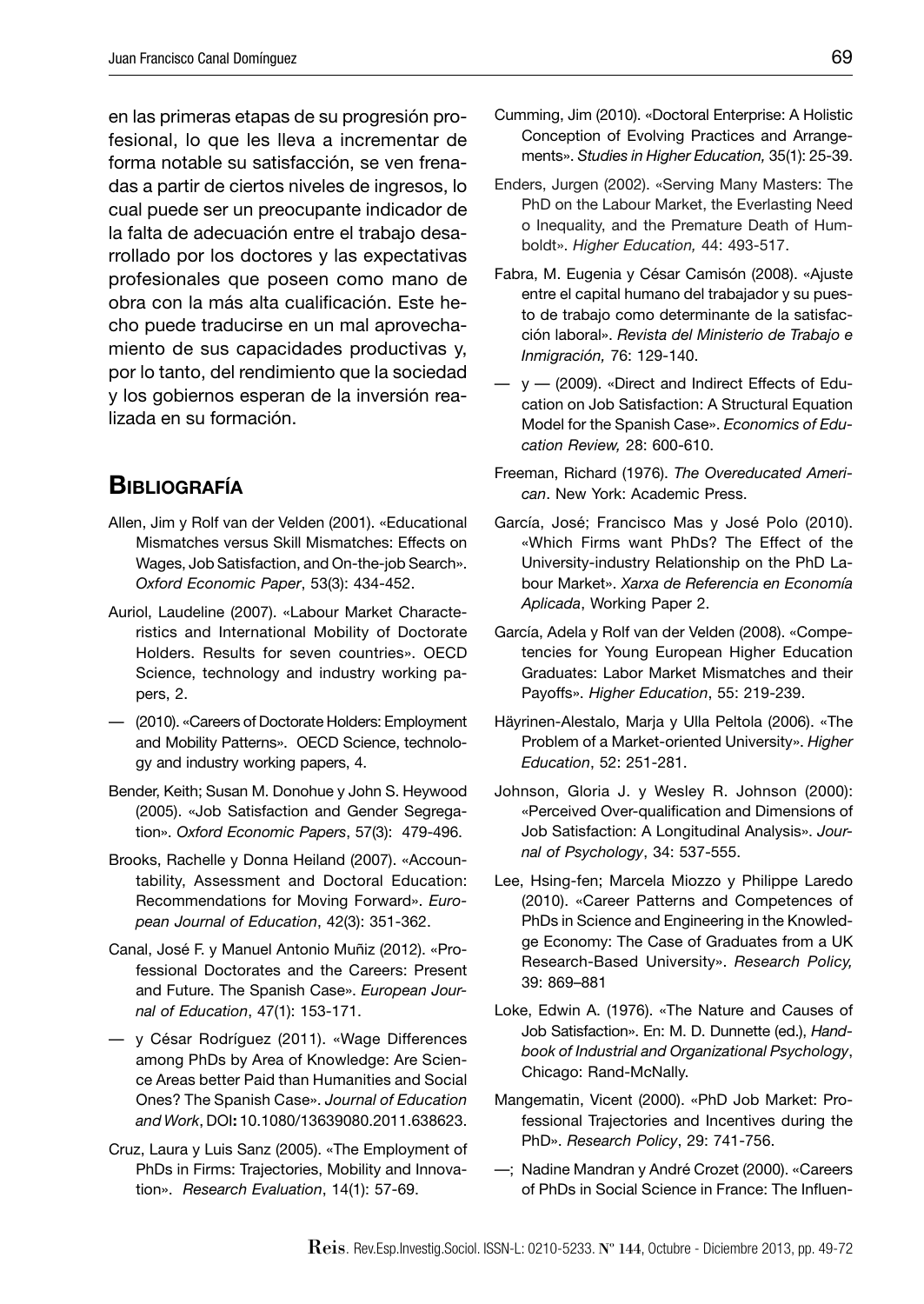ce of how the Research Was Done». *European Journal of Education*, 35(1): 111–124.

- Mora, José G.; Adela García y Luis E. Vila (2007). **«**Job Satisfaction among Young European Higher Education Graduates». *Higher Education*, 53: 29-59.
- —; Luis E. Vila y Adela García (2005). «European Higher Education Graduates and Job Satisfaction**».** *European Journal of Education,* 40(1): 36-44.
- Raddon, Arwen y Johnny Sung (2009): «The Career Choices and Impact of PhD Graduates in the UK: A Synthesis Review». *Science in Society Programme*. Swindon: ESRC and RCUK.
- Recotillet, Isabelle (2007). «PhD Graduates with Postdoctoral Qualification in the Private Sector: Does It Pay Off?». *Labour* 21 (3): 473-502.
- Rose, Michael (2001). «Disparate Measures in the Workplace-Quantifying overall Job Satisfaction». Contribución presentada en el 2001 BHPS Research Conference, Colchester.
- Rosenthal, Robert; Ralph L. Rosnow y Donald B. Rubin (2000). *Contrasts and Effect Sizes in Behavioral Research: A Correlational Approach*. Cambridge: Cambridge University Press.
- Sanz, Luis (2004). «El sistema español de investigación: tendencias y escenarios de crecimiento

hasta 2015». Centro Superior de Investigaciones Científicas. Unidad de Políticas Comparadas. Documento de Trabajo 04.

- Schwabe, Markus (2011). «The Careers Paths of Doctoral Graduates in Austria». *European Journal of Education,* 46 (1): 153-168.
- Schomburg, Harald (2007). «The Professional Success of Higher Education Graduates». *European Journal of Education,* 42 (1): 35-57.
- Silvana, Annamaria (2008). «New Forms of International Cooperation in Doctoral Training: Internationalisation and the International Doctorate - One Goal, Two Distinct Models». *Higher Education in Europe*, 33 (1): 3-25.
- Spector, Paul E. (1997). *Job Satisfaction: Application, Assessment, Causes, and Consequences.* London: Sage.
- Thune, Taran (2009). «Doctoral Students on the University–industry Interface: A Review of the Literature». *Higher Education,* 58: 637-651.
- Vila, Luis; Adela García y José Ginés Mora (2007). «The Distribution of Job Satisfaction among Young European Graduates: Does the Choice of Study Field Matter?». *The Journal of Higher Education,* 78(1): 97-118.

**RECEPCIÓN:** 12/07/2012 **REVISIÓN:** 20/11/2012 **APROBACIÓN:** 14/01/2013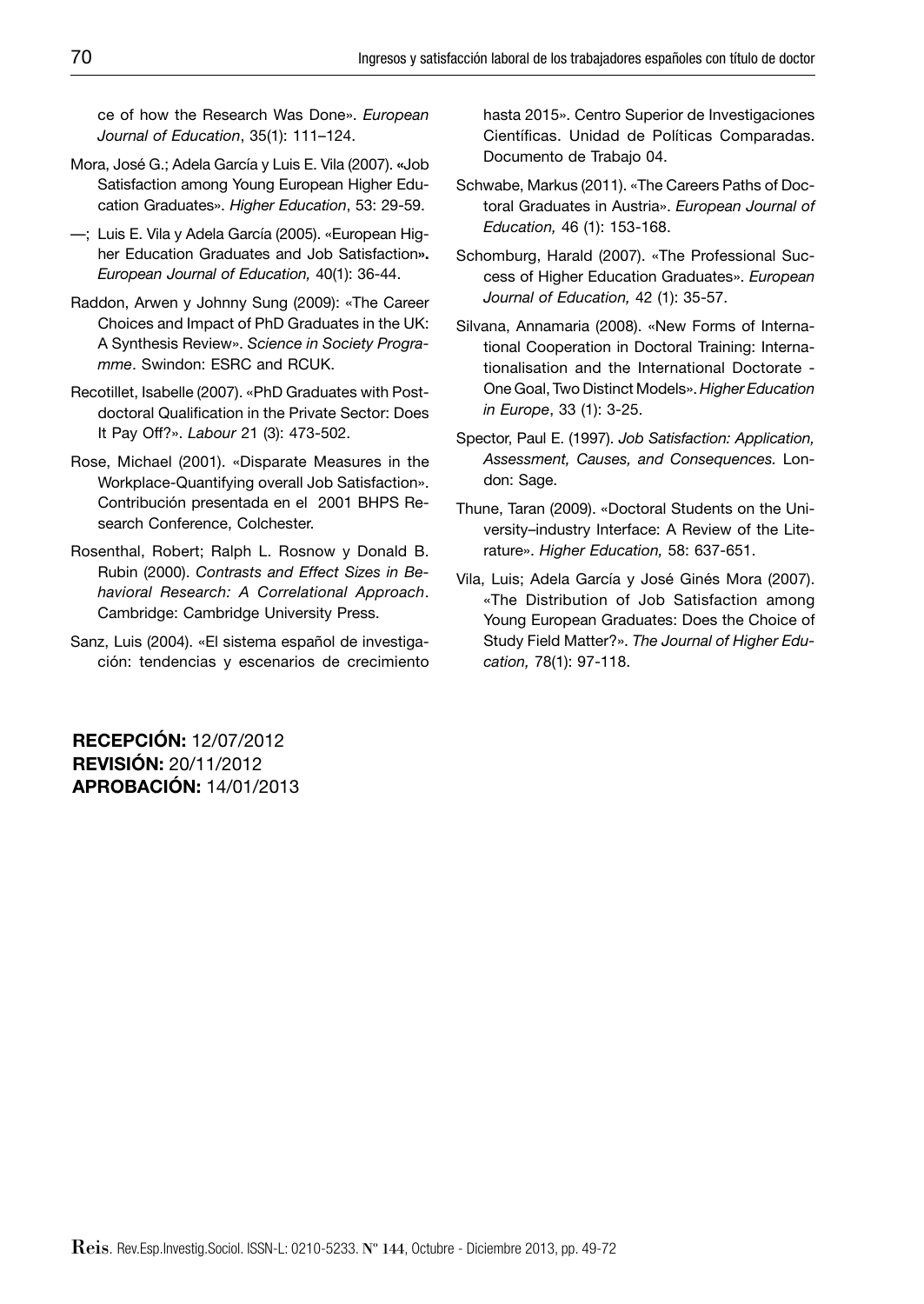| ۱ |
|---|
|   |
|   |
|   |
|   |
|   |
|   |
|   |
|   |
|   |
|   |
|   |
|   |
|   |
|   |
|   |
|   |
|   |
|   |
|   |
|   |
|   |
|   |
|   |
|   |
|   |
|   |
| ı |
|   |
|   |
|   |
|   |
|   |
|   |
|   |
|   |
|   |
|   |
|   |
|   |
|   |
|   |
|   |
|   |
|   |
|   |
|   |
|   |
|   |

| APÉNDICE                            |       |               |             |               |                        |               |                        |               |             |               |                        |               |                        |               |           |               |
|-------------------------------------|-------|---------------|-------------|---------------|------------------------|---------------|------------------------|---------------|-------------|---------------|------------------------|---------------|------------------------|---------------|-----------|---------------|
| Tabla A1. Estadísticos descriptivos |       |               |             |               |                        |               |                        |               |             |               |                        |               |                        |               |           |               |
|                                     |       |               | Intervalo 1 |               | Intervalo <sub>2</sub> |               | Intervalo <sub>3</sub> |               | Intervalo 4 |               | Intervalo <sub>5</sub> |               | Intervalo <sub>6</sub> |               | Intervalo | $\sim$        |
|                                     | Med.  | Desv.<br>Tip. | Med.        | Desv.<br>Tip. | Med.                   | Desv.<br>Tip. | Med.                   | Desv.<br>Tip. | Med.        | Desv.<br>Tip. | Med.                   | Desv.<br>Tip. | Med.                   | Desv.<br>Tip. | Med.      | Desv.<br>Tip. |
| Características del individuo       |       |               |             |               |                        |               |                        |               |             |               |                        |               |                        |               |           |               |
| Edad                                | 40,61 | 7,66          | 36,41       | 7,03          | 38,48                  | 7,28          | 40,38                  | 6,98          | 41,70       | 7,14          | 42,93                  | 7,10          | 44,12                  | 6,92          | 44,85     | 7,48          |
| Hombre                              | 0,55  | 0,50          | 0,39        | 0,49          | 0,48                   | 50<br>Õ       | 0,54                   | 0,50          | 0,58        | 0,49          | 0,62                   | 0,48          | 0,65                   | 0,48          | 0,76      | 0,42          |
| Formación e investigación           |       |               |             |               |                        |               |                        |               |             |               |                        |               |                        |               |           |               |
| Ciencias naturales                  | 0,29  | 0,45          | 0,33        | 0,47          | 0,36                   | 0,48          | 0,32                   | 0,47          | 0,28        | 0,45          | 0,27                   | 0,44          | 0,20                   | 0,40          | 0,13      | 0,34          |
| Ingeniería y tecnología             | 0,10  | 0,30          | 0,08        | 0,26          | 0,09                   | 0,29          | 0,11                   | 0,31          | 0,12        | 0,32          | 0,10                   | 0,30          | 0,09                   | 0,29          | 0,10      | 0,30          |
| Ciencias médicas                    | 0,23  | 0,42          | 0,14        | 0,34          | 0,12                   | 0,33          | 0,16                   | 0,37          | 0,21        | 0,41          | 0,25                   | 0,43          | 0,39                   | 0,49          | 0,55      | 0,50          |
| Ciencias agrícolas                  | 0,04  | 0,20          | 0,04        | 0,20          | 0,05                   | 0,21          | 0,06                   | 0,23          | 0,04        | 0,19          | 0,04                   | 0,18          | 0,02                   | 0,15          | 0,01      | 0,12          |
| Ciencias sociales                   | 0,21  | 0,41          | 0,21        | 0,41          | 0,21                   | 0,41          | 0,22                   | 0,41          | 0,24        | 0,43          | 0,23                   | 0,42          | 0,19                   | 0,39          | 0,17      | 0,37          |
| Humanidades                         | 0,14  | 0,34          | 0,21        | 0,41          | 0,17                   | 0,37          | 0,14                   | 0,35          | 0,11        | 0,31          | 0,12                   | 0,33          | 0,10                   | 0,30          | 0,04      | 0,20          |
| Libros                              | 1,77  | 3,25          | 1,59        | 3,02          | 1,62                   | 2,87          | 1,78                   | 3,40          | 1,88        | 3,29          | 1,82                   | 3,07          | 2,07                   | 4,01          | 1,91      | 3,62          |
| Artículos                           | 5,69  | 7,24          | 5,44        | 6,91          | 5,41                   | 6,39          | 5,94                   | 6,81          | 6,06        | 7,67          | 6,02                   | 7,76          | 5,71                   | 7,33          | 5,48      | 8,62          |
| Patentes                            | 0,06  | 0,24          | 0,04        | 0,21          | 0,06                   | 0,24          | 0,06                   | 0,24          | 0,07        | 0,26          | 0,06                   | 0,24          | 0,06                   | 0,25          | 0,06      | 0,23          |
| Características del trabajo         |       |               |             |               |                        |               |                        |               |             |               |                        |               |                        |               |           |               |
| Empresa privada                     | 0,15  | 0,35          | 0,23        | 0,42          | 0,14                   | 0,34          | 0,09                   | 0,29          | 0,11        | 0,31          | 0,11                   | 0,31          | 0,13                   | 0,33          | 0,24      | 0,42          |
| Sector público                      | 0,36  | 0,48          | 0,24        | 0,43          | 0,33                   | 0,47          | 0,37                   | 0,48          | 0,36        | 0,48          | 0,35                   | 0,48          | 0,44                   | 0,50          | 0,51      | 0,50          |
| Universidad                         | 0,45  | 0,50          | 0,47        | 0,50          | 0,48                   | 0,50          | 0,50                   | 0,50          | 0,50        | 0,50          | 0,51                   | 0,50          | 0,40                   | 0,49          | 0,21      | 0,41          |
| <b>IPAL</b>                         | 0,04  | 0,20          | 0,06        | 0,23          | 0,05                   | 0,22          | 0,04                   | 0,20          | 0,03        | 0,16          | 0,03                   | 0,17          | 0,03                   | 0,18          | 0,05      | 0,21          |
| Contrato fijo                       | 0,72  | 0,45          | 0,38        | 0,49          | 0,58                   | 0,49          | 0,77                   | 0,42          | 0,88        | 0,32          | 0,91                   | 0,29          | 0,91                   | 0,29          | 0,91      | 0,28          |
| Tiempo completo                     | 0,94  | 0,24          | 0,78        | 0,41          | 0,95                   | 0,22          | 0,97                   | 0,18          | 0,98        | 0,15          | 0,98                   | 0,15          | 0,98                   | 0,15          | 0,97      | 0,18          |
| Antigüedad                          | 9,89  | 7,98          | 4,58        | 5,79          | 7,72                   | 6,96          | 10,00                  | 7,36          | 11,45       | 7,33          | 13,27                  | 7,90          | 13,76                  | 8,22          | 13,37     | 8,70          |